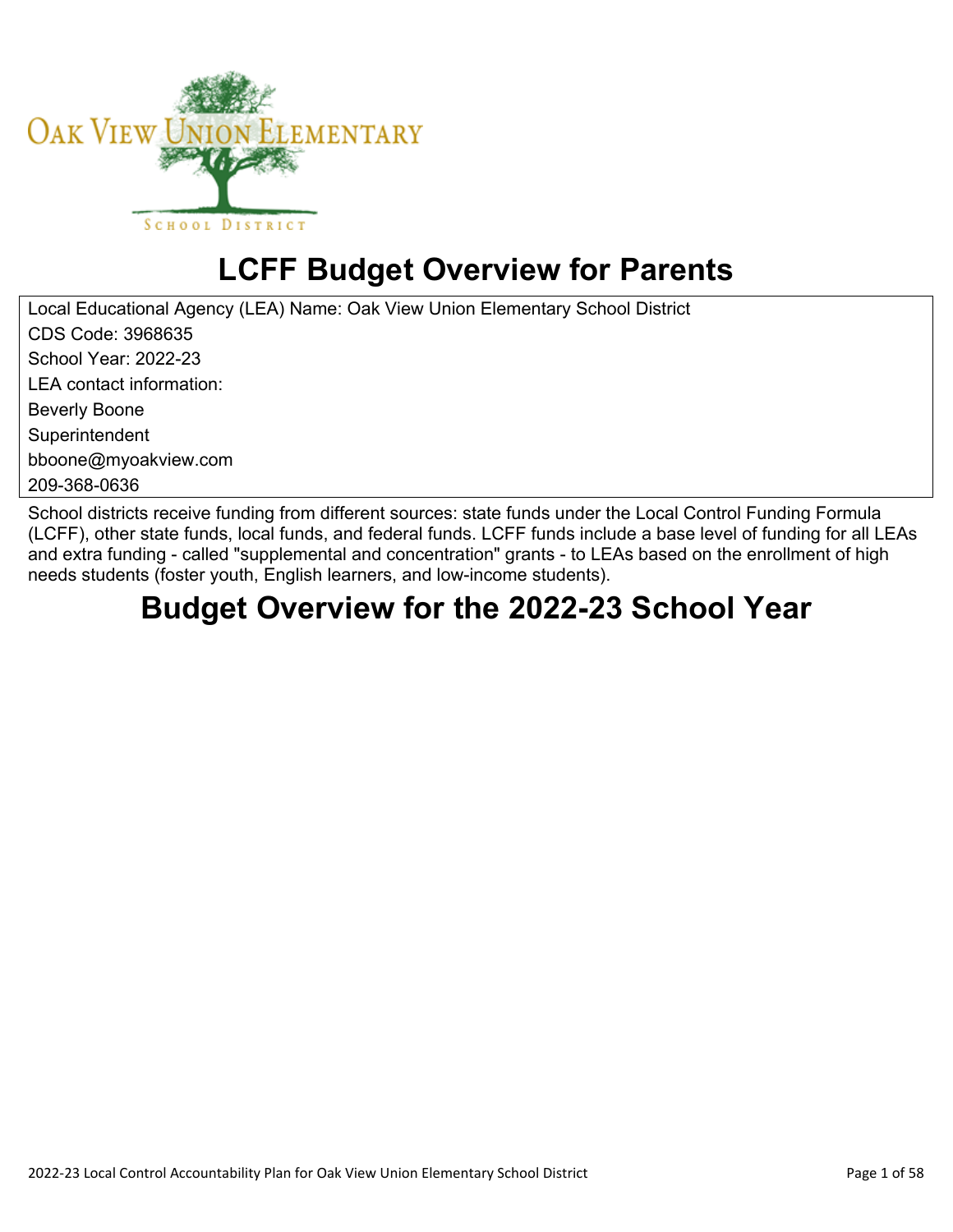

receive in the coming year from all sources.

The text description for the above chart is as follows: The total revenue projected for Oak View Union Elementary School District is \$4481971, of which \$3521419 is Local Control Funding Formula (LCFF), \$334549 is other state funds, \$154043 is local funds, and \$471960 is federal funds. Of the \$3521419 in LCFF Funds, \$260375 is generated based on the enrollment of high needs students (foster youth, English learner, and low-income students).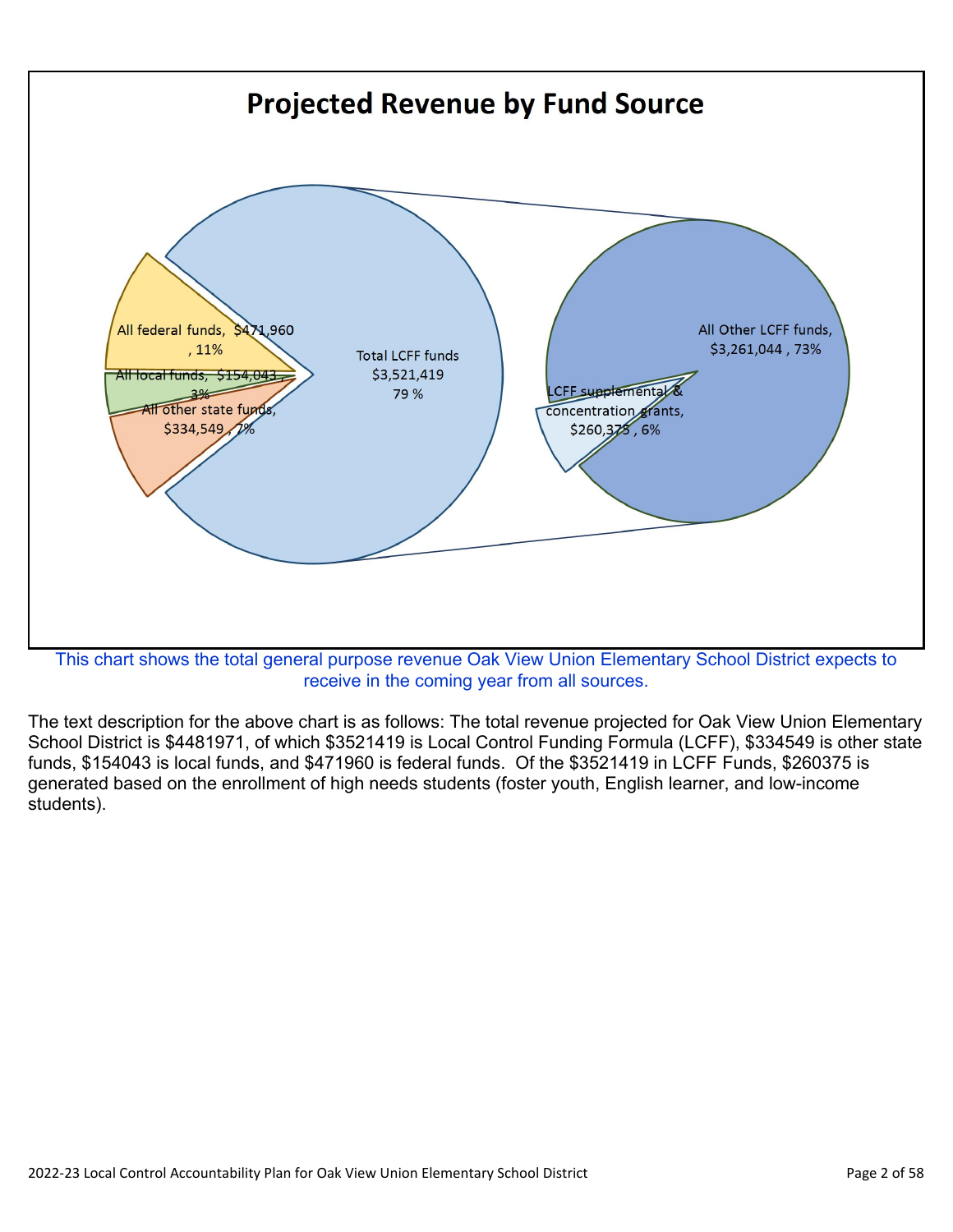## **LCFF Budget Overview for Parents**

The LCFF gives school districts more flexibility in deciding how to use state funds. In exchange, school districts must work with parents, educators, students, and the community to develop a Local Control and Accountability Plan (LCAP) that shows how they will use these funds to serve students.



This chart provides a quick summary of how much Oak View Union Elementary School District plans to spend for 2022-23. It shows how much of the total is tied to planned actions and services in the LCAP.

The text description of the above chart is as follows: Oak View Union Elementary School District plans to spend \$4629394 for the 2022-23 school year. Of that amount, \$2871532 is tied to actions/services in the LCAP and \$1757862 is not included in the LCAP. The budgeted expenditures that are not included in the LCAP will be used for the following:

### **Increased or Improved Services for High Needs Students in the LCAP for the 2022-23 School Year**

In 2022-23, Oak View Union Elementary School District is projecting it will receive \$260375 based on the enrollment of foster youth, English learner, and low-income students. Oak View Union Elementary School District must describe how it intends to increase or improve services for high needs students in the LCAP. Oak View Union Elementary School District plans to spend \$372297 towards meeting this requirement, as described in the LCAP.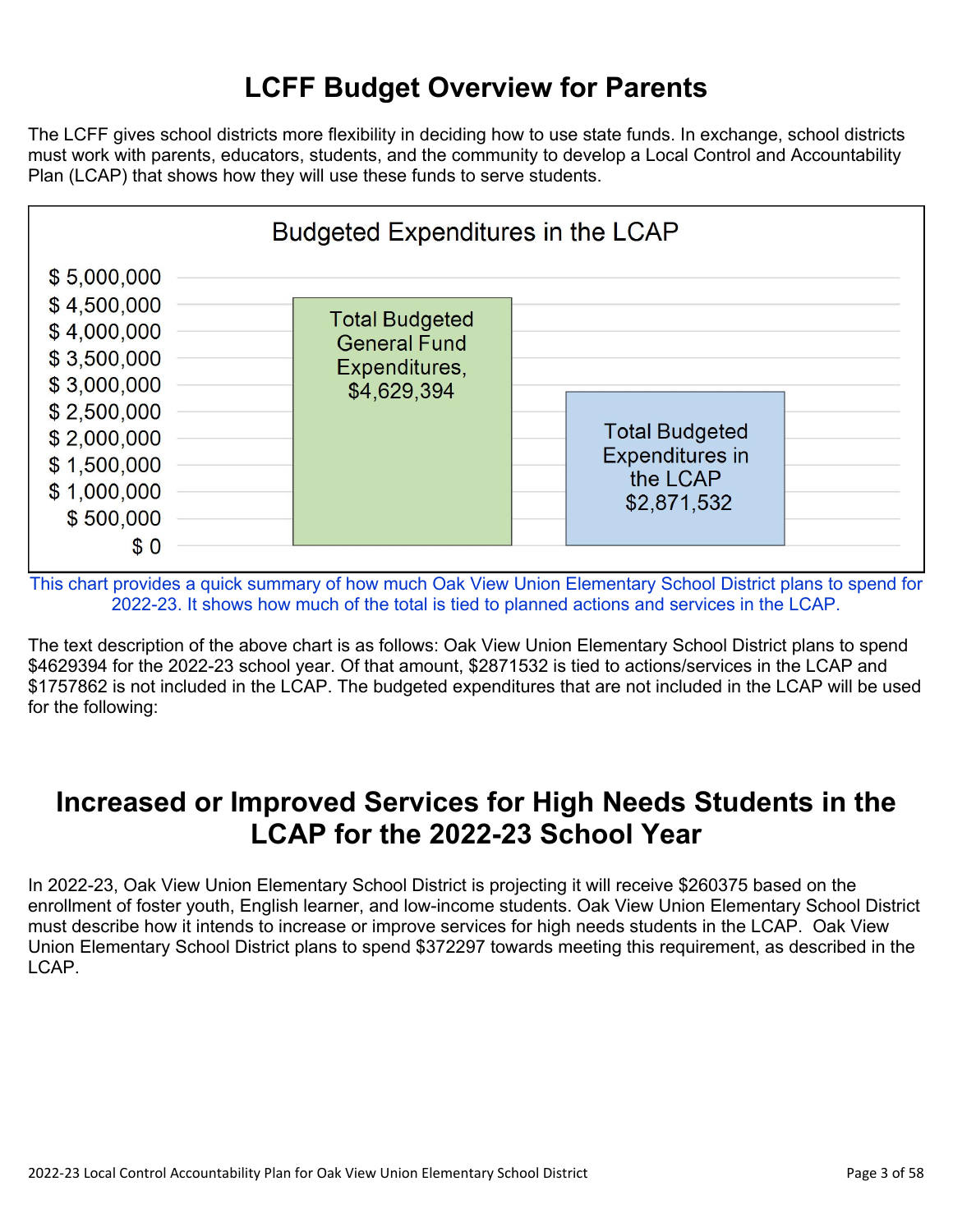## **LCFF Budget Overview for Parents**

## **Update on Increased or Improved Services for High Needs Students in 2021-22**



This chart compares what Oak View Union Elementary School District budgeted last year in the LCAP for actions and services that contribute to increasing or improving services for high needs students with what Oak View Union Elementary School District estimates it has spent on actions and services that contribute to increasing or improving services for high needs students in the current year.

The text description of the above chart is as follows: In 2021-22, Oak View Union Elementary School District's LCAP budgeted \$362241 for planned actions to increase or improve services for high needs students. Oak View Union Elementary School District actually spent \$336689 for actions to increase or improve services for high needs students in 2021-22.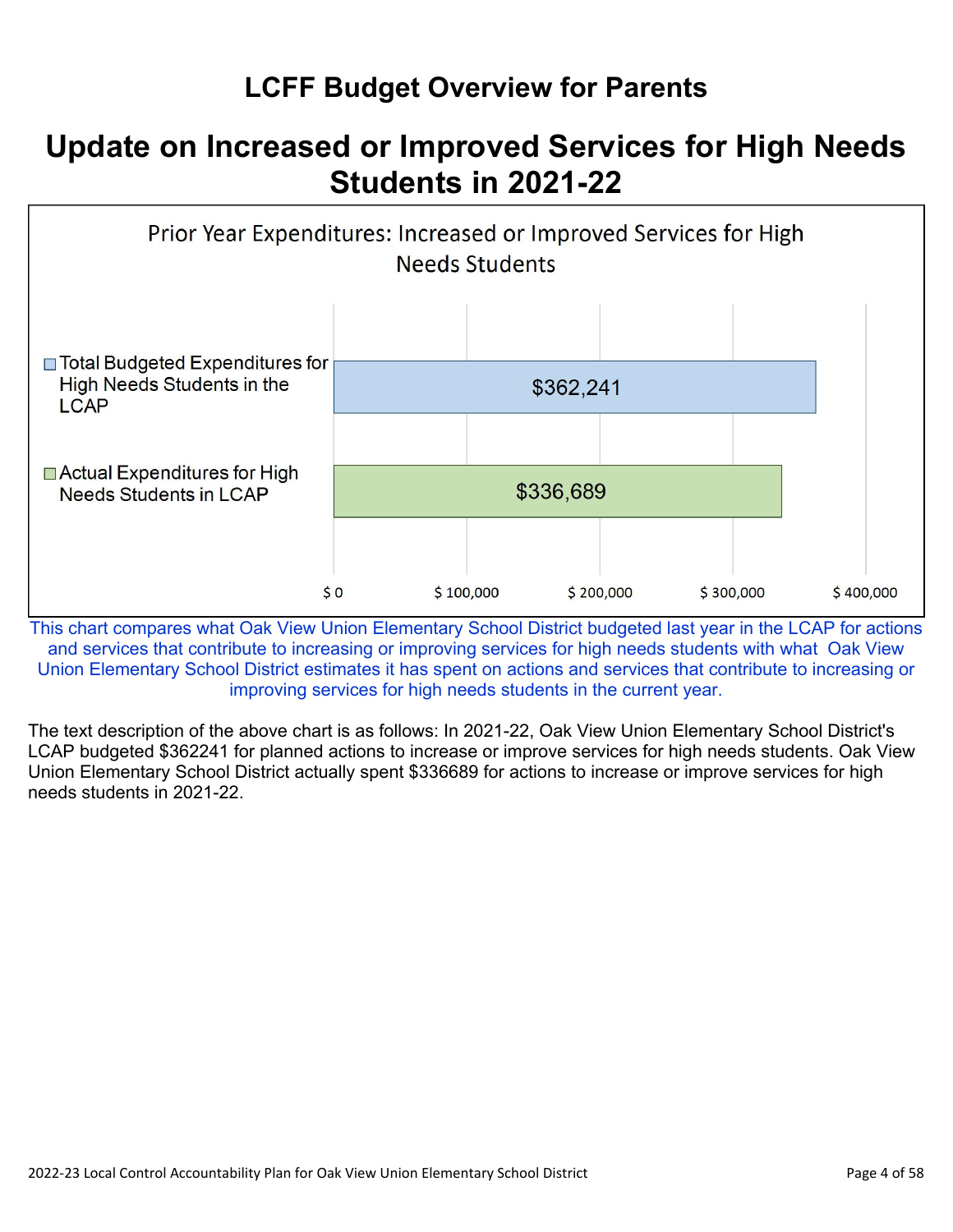

# **Supplement to the Annual Update to the 2021–22 Local Control and Accountability Plan**

| Local Educational Agency (LEA) Name       | <b>Contact Name and Title</b> | <b>Email and Phone</b> |
|-------------------------------------------|-------------------------------|------------------------|
| Oak View Union Elementary School District | Beverly Boone                 | bboone@myoakview.com   |
|                                           | Superintendent                | 209-368-0636           |

California's 2021–22 Budget Act, the federal American Rescue Plan Act of 2021, and other state and federal relief acts have provided local educational agencies (LEAs) with a significant increase in funding to support students, teachers, staff, and their communities in recovering from the COVID-19 pandemic and to address the impacts of distance learning on students. The following is a one-time mid-year report to the local governing board or body and educational partners related to engagement on, and implementation of, these Acts.

A description of how and when the LEA engaged, or plans to engage, its educational partners on the use of funds provided through the Budget Act of 2021 that were not included in the 2020–21 Local Control and Accountability Plan (LCAP).

Input from our educational partners is taken through the LCAP process. Through this input, several plans were created for the additional state funds provided through the Budget Act of 2021.

Pre-Kindergarten Planning and Implementation Grant - Pre-Kindergarten Planning and Implementation Grant funding will address the expanded Transitional Kindergarten program while keeping in mind the goals and actions of the 2021-2022 LCAP.

Educator Effectiveness 2021-2026 - Although the District received funding through the Educational Effectiveness Block Grant, it did not impact the actions and services of the 2021-2022 LCAP.

Extended Learning Opportunities Grant - The Extended Learning Opportunities Grant Plan addressed student and staff needs while keeping in mind all goals and actions of the 2021-2022 LCAP.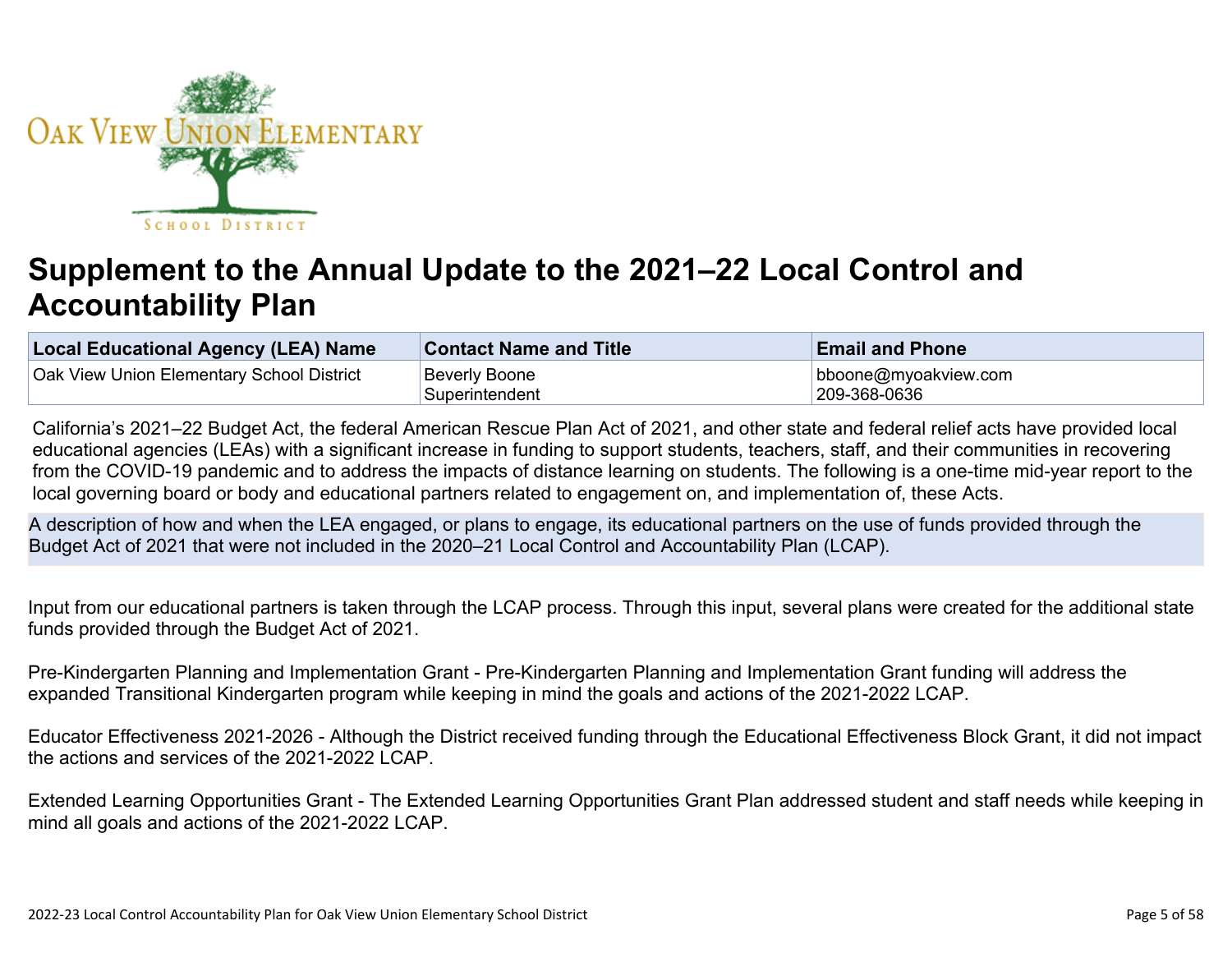A description of how the LEA used, or plans to use, the additional concentration grant add-on funding it received to increase the number of staff who provide direct services to students on school campuses with an enrollment of students who are low-income, English learners, and/or foster youth that is greater than 55 percent.

Not applicable. Oak View does not received concentration grant funding.

A description of how and when the LEA engaged its educational partners on the use of one-time federal funds received that are intended to support recovery from the COVID-19 pandemic and the impacts of distance learning on pupils.

Oak View Union Elementary School District engaged its education partners on the use of one-time federal funds received through a series of meetings, discussions and surveys in which input and feedback was gathered to determine the most effective strategies and interventions to support student recovering from the COVID-19 pandemic. Areas of concern included academic support, mental health support and access to technology for staff and students.

A description of how the LEA is implementing the federal American Rescue Plan Act and federal Elementary and Secondary School Emergency Relief expenditure plan, and the successes and challenges experienced during implementation.

Oak View School will implement the ESSER III plan in 2022-2023.

A description of how the LEA is using its fiscal resources received for the 2021–22 school year in a manner that is consistent with the applicable plans and is aligned with the LEA's 2021–22 LCAP and Annual Update.

Oak View Union Elementary School District has two goals which focus on academics, quality instruction and school climate. All plans are in alignment and reflect blending and braiding actions across the district. This includes the district goals, LCAP, federal addendum, new plans associated with one-time money and federal funds. Staff has been added where possible and professional development has been ongoing. Mental health services and academic intervention support services have increased.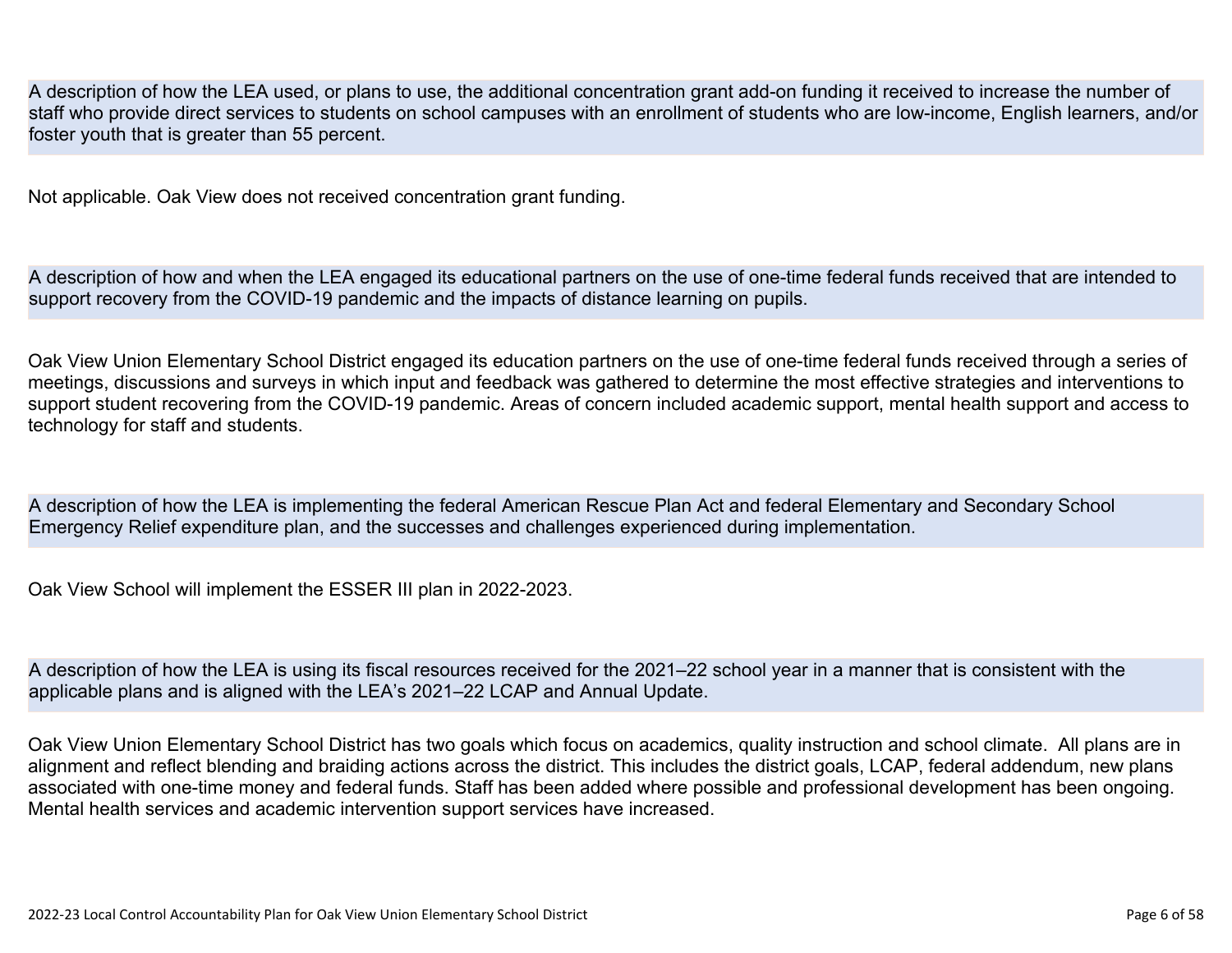## **Instructions for the Supplement to the Annual Update for the 2021–22 Local Control and Accountability Plan Year**

*For additional questions or technical assistance related to the completion of the Supplement to the Annual Update to the 2021–22 Local Control and Accountability Plan (LCAP), please contact the local county office of education (COE), or the California Department of Education's (CDE's)* Local Agency Systems Support Office, by phone at 916-319-0809 or by email at *[lcff@cde.ca.gov](mailto:lcff@cde.ca.gov)*.

### **Introduction**

California's 2021–22 Budget Act, the federal American Rescue Plan Act of 2021, and other state and federal relief acts have provided local educational agencies (LEAs) with a significant increase in funding to support students, teachers, staff, and their communities in recovering from the COVID-19 pandemic and to address the impacts of distance learning on students. Section 124(e) of Assembly Bill 130 requires LEAs to present an update on the Annual Update to the 2021–22 LCAP and Budget Overview for Parents on or before February 28, 2022, at a regularly scheduled meeting of the governing board or body of the LEA. At this meeting, the LEA must include all of the following:

- The Supplement to the Annual Update for the 2021–22 LCAP (2021–22 Supplement);
- All available mid-year outcome data related to metrics identified in the 2021–22 LCAP; and
- Mid-year expenditure and implementation data on all actions identified in the 2021–22 LCAP.

When reporting available mid-year outcome, expenditure, and implementation data, LEAs have flexibility to provide this information as best suits the local context, provided that it is succinct and contains a level of detail that is meaningful and accessible for the LEA's educational partners.

The 2021–22 Supplement is considered part of the 2022–23 LCAP for the purposes of adoption, review, and approval, and must be included with the LCAP as follows:

- The 2022–23 Budget Overview for Parents
- The 2021-22 Supplement
- The 2022-23 LCAP
- The Action Tables for the 2022–23 LCAP
- The Instructions for the LCAP Template

As such, the 2021–22 Supplement will be submitted for review and approval as part of the LEA's 2022–23 LCAP.

### **Instructions**

Respond to the following prompts, as required. In responding to these prompts, LEAs must, to the greatest extent practicable, provide succinct responses that contain a level of detail that will be meaningful and accessible for the LEA's educational partners and the broader public and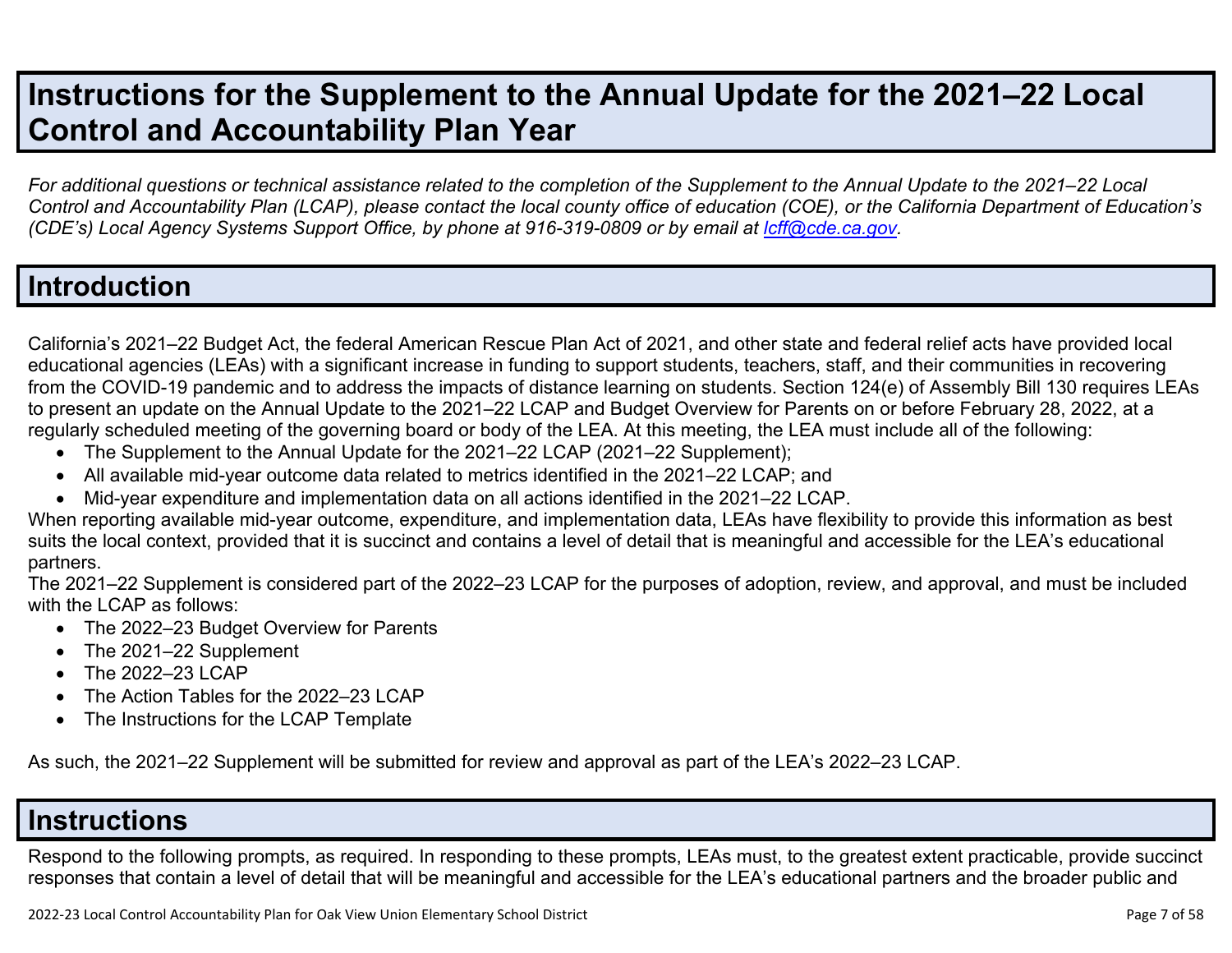must, to the greatest extent practicable, use language that is understandable and accessible to parents.

In responding to these prompts, the LEA has flexibility to reference information provided in other planning documents. An LEA that chooses to reference information provided in other planning documents must identify the plan(s) being referenced, where the plan(s) are located (such as a link to a web page), and where in the plan the information being referenced may be found.

**Prompt 1:** "*A description of how and when the LEA engaged, or plans to engage, its* educational partners *on the use of funds provided through the Budget Act of 2021 that were not included in the 2020–21 Local Control and Accountability Plan (LCAP).*"

In general, LEAs have flexibility in deciding what funds are included in the LCAP and to what extent those funds are included. If the LEA received funding through the Budget Act of 2021 that it would have typically included within its LCAP, identify the funds provided in the Budget Act of 2021 that were not included in the LCAP and provide a description of how the LEA has engaged its educational partners on the use of funds. If an LEA included the applicable funds in its adopted 2021–22 LCAP, provide this explanation.

**Prompt 2:** "*A description of how LEA used, or plans to use, the concentration grant add-on funding it received to increase the number of staff who provide direct services to students on school campuses with an enrollment of students who are low-income, English learners, and/or foster youth that is greater than 55 percent.*"

If LEA does not receive a concentration grant or the concentration grant add-on, provide this explanation.

Describe how the LEA is using, or plans to use, the concentration grant add-on funds received consistent with California *Education Code* Section 42238.02, as amended, to increase the number of certificated staff, classified staff, or both, including custodial staff, who provide direct services to students on school campuses with greater than 55 percent unduplicated pupil enrollment, as compared to schools with an enrollment of unduplicated students that is equal to or less than 55 percent.

In the event that the additional concentration grant add-on is not sufficient to increase the number of staff providing direct services to students at a school with an enrollment of unduplicated students that is greater than 55 percent, describe how the LEA is using the funds to retain staff providing direct services to students at a school with an enrollment of unduplicated students that is greater than 55 percent.

**Prompt 3:** "*A description of how and when the LEA engaged its educational partners on the use of one-time federal funds received that are intended to support recovery from the COVID-19 pandemic and the impacts of distance learning on pupils.*"

If the LEA did not receive one-time federal funding to support recovery from the COVID-19 pandemic and the impacts of distance learning on students, provide this explanation.

Describe how and when the LEA engaged its educational partners on the use of one-time federal funds it received that are intended to support recovery from the COVID-19 pandemic and the impacts of distance learning on students. See the COVID-19 Relief Funding Summary Sheet web page [\(https://www.cde.ca.gov/fg/cr/relieffunds.asp\)](https://www.cde.ca.gov/fg/cr/relieffunds.asp) for a listing of COVID-19 relief funding and the Federal Stimulus Funding web page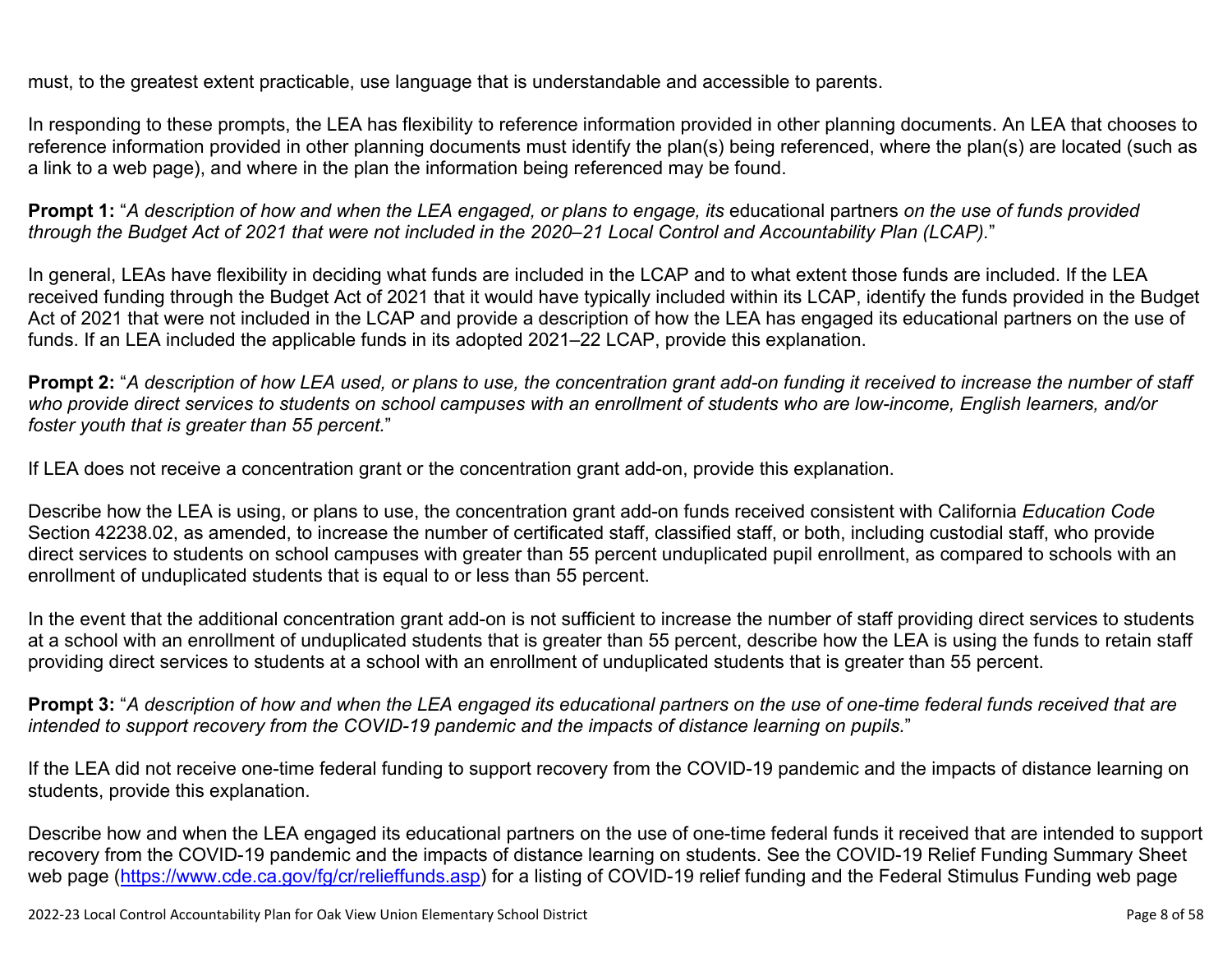(<https://www.cde.ca.gov/fg/cr/>) for additional information on these funds. The LEA is not required to describe engagement that has taken place related to state funds.

**Prompt 4:** "A description of how the LEA is implementing the federal American Rescue Plan Act and federal Elementary and Secondary School Emergency Relief expenditure plan, and the successes and challenges experienced during implementation."

If an LEA does not receive ESSER III funding, provide this explanation.

Describe the LEA's implementation of its efforts to maintain the health and safety of students, educators, and other staff and ensure the continuity of services, as required by the federal American Rescue Plan Act of 2021, and its implementation of the federal Elementary and Secondary School Emergency Relief (ESSER) expenditure plan to date, including successes and challenges.

**Prompt 5:** "A description of how the LEA is using its fiscal resources received for the 2021–22 school year in a manner that is consistent with the applicable plans and is aligned with the LEA's 2021–22 LCAP and Annual Update."

Summarize how the LEA is using its fiscal resources received for the 2021–22 school year to implement the requirements of applicable plans in a manner that is aligned with the LEA's 2021–22 LCAP. For purposes of responding to this prompt, "applicable plans" include the Safe Return to In-Person Instruction and Continuity of Services Plan and the ESSER III Expenditure Plan.

California Department of Education November 2021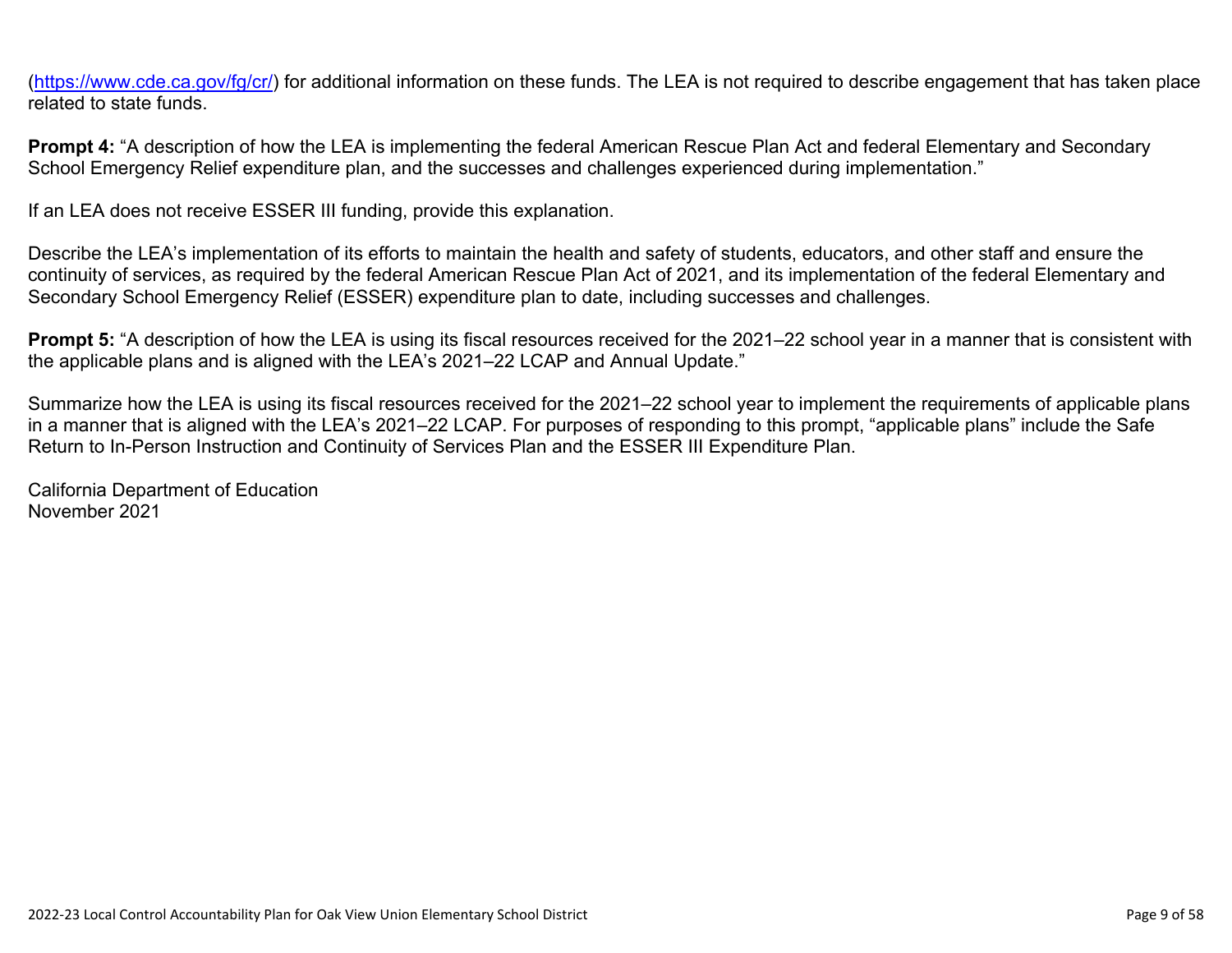

# **Local Control Accountability Plan**

**The instructions for completing the Local Control and Accountability Plan (LCAP) follow the template.**

| Local Educational Agency (LEA) Name              | <b>Contact Name and Title</b>          | <b>Email and Phone</b>               |
|--------------------------------------------------|----------------------------------------|--------------------------------------|
| <b>Oak View Union Elementary School District</b> | <b>Beverly Boone</b><br>Superintendent | bboone@myoakview.com<br>209-368-0636 |

# **[Plan Summary \[2022-23\]](http://www.doc-tracking.com/screenshots/22LCAP/Instructions/22LCAPInstructions.htm#PlanSummary)**

### **[General Information](http://www.doc-tracking.com/screenshots/22LCAP/Instructions/22LCAPInstructions.htm#generalinformation)**

A description of the LEA, its schools, and its students in grades transitional kindergarten–12, as applicable to the LEA.

Oak View School District is a single-school school district, which opened in 1929. It is located in a rural area of San Joaquin County approximately half way between Sacramento and Stockton. It currently serves approximately 361 students in grades TK-8.

Currently approximately 41.6% of the students are White, 49.9% are Hispanic, 5.8% are two or more races, 0.3% are Asian, 1.4% are Filipino and 0.3% are African American and 0.8% are Pacific Islander. There are two Certificated Administrators, the Superintendent/Principal, the Vice Principal, 21 credentialed Teachers that include three full-time intervention teachers and a part-time band teacher. There is a part-time Psychologist and a part-time Speech Therapist provided by the SELPA. The classified staff consists of a Business Manager, a Director of Transportation, Maintenance, and Operations, two Maintenance/Bus Drivers, a Kitchen Manager, two parttime Cafeteria Assistants, a full-time School Secretary, a full-time Bilingual School Clerk, a part-time Library Clerk, a part-time Technology Assistant and nine Teacher Assistants, two of which are bilingual. The District contracts one part-time counselor through the 180 Teen Center. The teacher assistants form much of the core of the assistance program, providing help in all primary classrooms to lower the student/adult ratio as well as assistance in special education. Approximately 45% of all students participate in the free and reduced lunch program.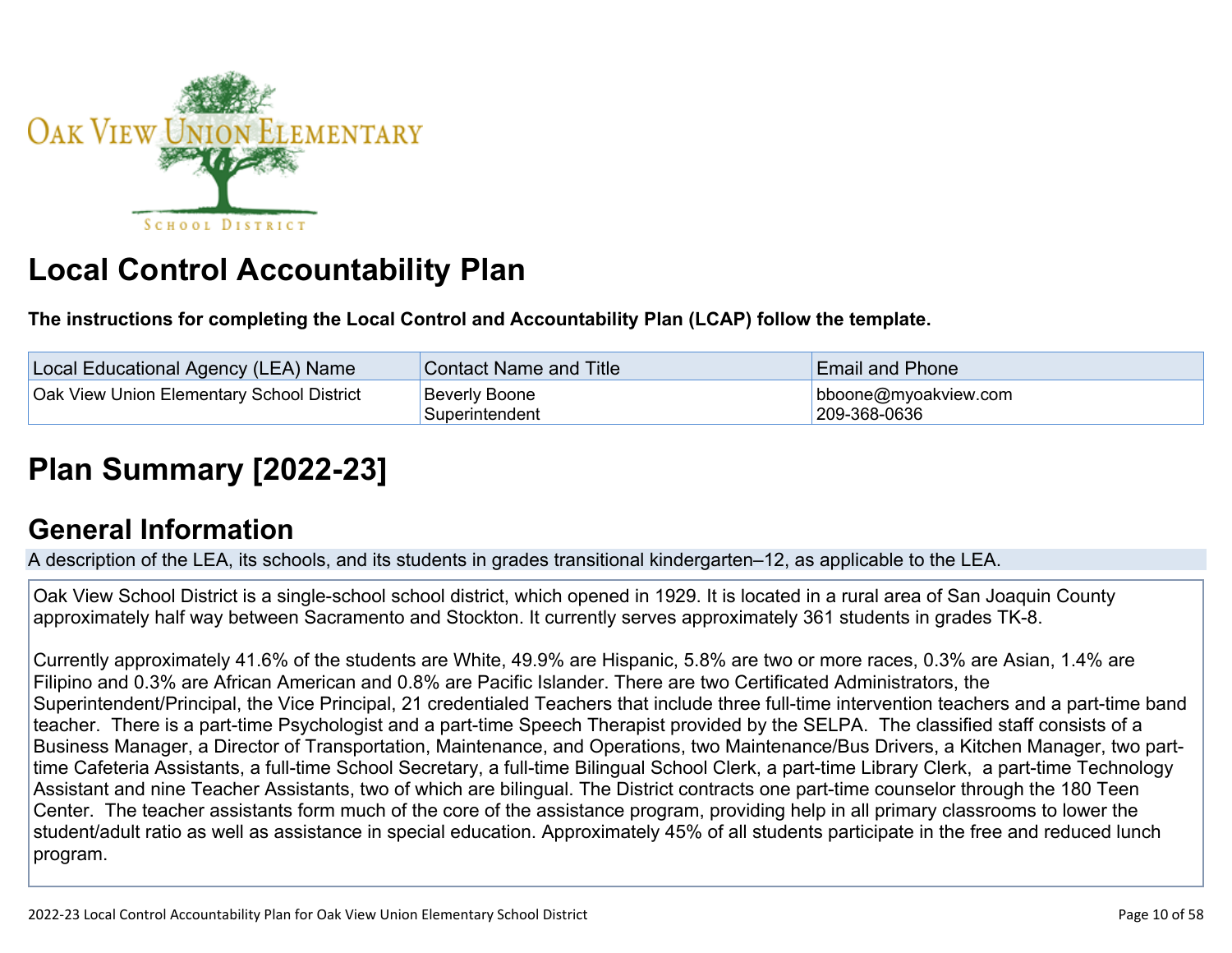According to the 2021 California Dashboard, 44.4% of students are Socioeconomically disadvantaged, 19.8% are English learners and 0.0% are Foster Youth.

Grades K-3 are within the State mandated class size average of 24 to 1 with teacher assistants in each classroom.

The school utilizes IEP meetings for special education and extensively uses Student Success Teams to assist students, teachers, and parents with a wide variety of issues. A technology committee meets periodically to review the technology plan at Oak View and to make recommendations for new acquisitions of hardware, software, and the distribution and use therein.

The school does not offer a preschool program, therefore does not utilize Title I, Part A fund to enhance preschool services.

#### Vision Statement

We believe that every child is unique and has abilities and talents that should be nurtured. We believe that academic progress is possible and important for all children. Further, we believe that education should be balanced, allowing for the nurturing of academic, physical, and artistic talents of all children. To best achieve high goals, children's self-confidence, and high self-esteem are vital. An excellent physical environment that provides a safe, comfortable, and inviting place for learning is essential. Finally, excellence in education happens best when all stakeholders, including students, teachers, parents, classified staff, administration, and the school board work together as a team.

#### School Goals

- 1. To continue to provide a safe learning environment.
- 2. To implement an effective instructional program for all students:

a. Develop student performance in the skills of reading, writing, speaking, listening, calculating, problem solving, studying, and thinking. Increase student knowledge of the physical, social, political, and economic worlds.

- b. Further student knowledge of civic values, including honesty, integrity, tolerance, fairness, and self discipline.
- c. Increase the amount of time students engage in literature and written language as an independent activity.
- d. Improve student awareness of life skills including responsibility, cooperation, organization, courtesy, caring, and patience.
- e. Encourage active involvement of all parents in their child's education.
- f. Develop and increase student basic knowledge regarding physical, life, and earth science as well as learning investigative and experimentation skills.
- 3. To provide an atmosphere of cooperation, caring, and respect among students, staff, and parents.
- 4. To provide students with many positive experiences so they enjoy school and have high self-esteem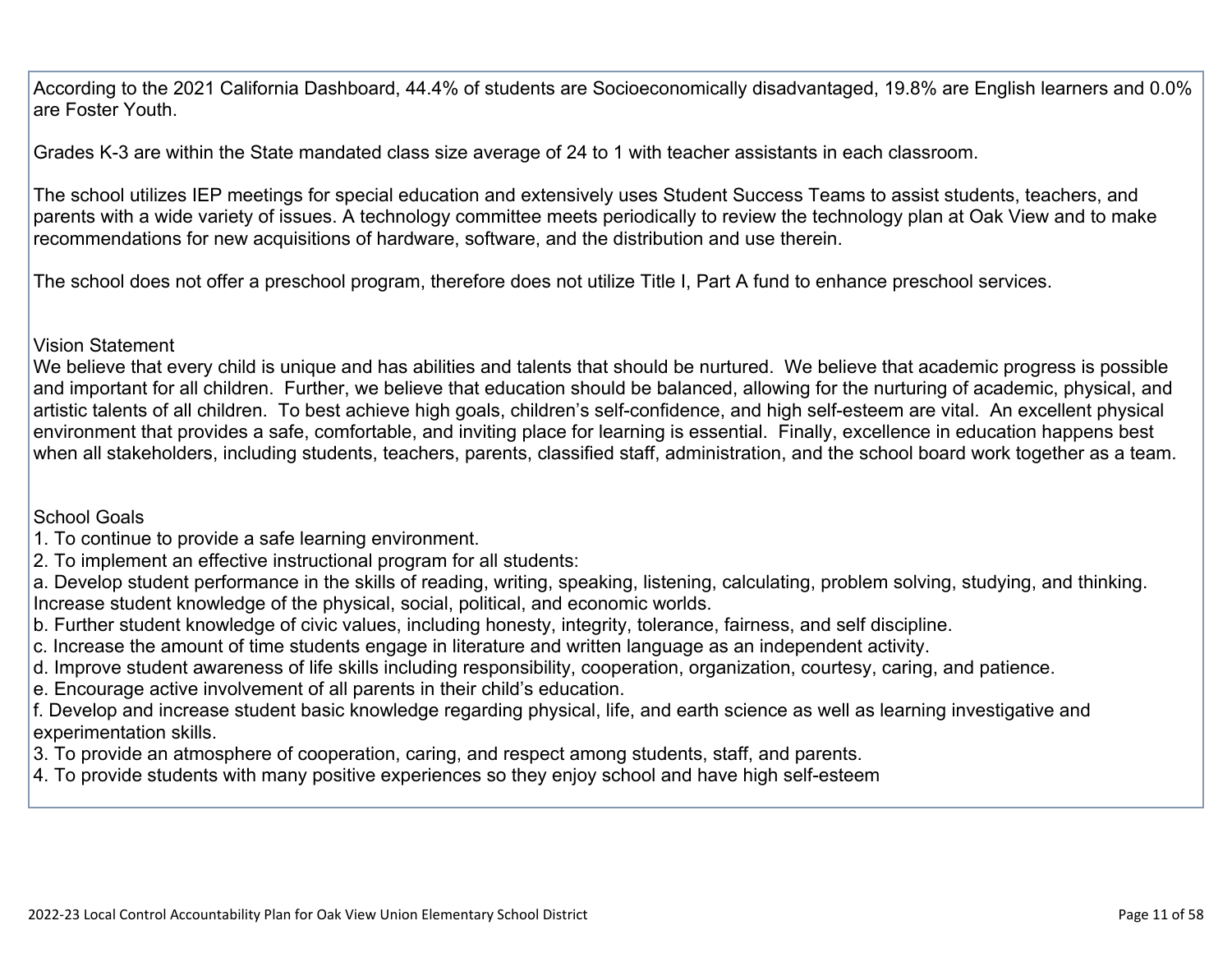## **[Reflections: Successes](http://www.doc-tracking.com/screenshots/22LCAP/Instructions/22LCAPInstructions.htm#ReflectionsSuccesses)**

A description of successes and/or progress based on a review of the California School Dashboard (Dashboard) and local data.

According to state and local indicators, Oak View is most proud of our progress in the area of academic success.

In the area of ELA, 49% of Oak View students met or exceeded standards. Although the percentages decreased from the previous year due to COVID, they are still higher than the State average.

In the area of mathematics, 34% of Oak View students met or exceeded standards. Although the percentages decreased from the previous year due to COVID, they are still higher than the State average.

Stakeholders feel that academic success is due to high attendance rates, positive school climate and intervention programs for students who need extra support. The district plans to continue with all actions and services that support academics, school climate and parent involvement.

## **[Reflections: Identified Need](http://www.doc-tracking.com/screenshots/22LCAP/Instructions/22LCAPInstructions.htm#ReflectionsIdentifiedNeed)**

A description of any areas that need significant improvement based on a review of Dashboard and local data, including any areas of low performance and significant performance gaps among student groups on Dashboard indicators, and any steps taken to address those areas.

According to state indicators, Oak View School's suspension rate increased from 1.2% in 19/20 to 2.6% in 20/21.

The district will continue to use other means of corrective action in lieu of suspensions such as counseling services, SST process, IEP process, and school day detention. Action/Service 2.5

According to state indicators, Oak View School's chronic absenteeism rate increased from 5.7% in 19/20 to 6% in 20/21.

There was a rate decrease in attendance for white students and the rate stayed the same for Hispanic students and for students with 2 or more races. The District will monitor 2022-2023 student attendance data to ensure that actions and services currently in place are proving successful in increasing attendance rate and decreasing the chronic absenteeism rate in all student groups.

The district will continue to use the student attendance program and constant parent outreach and communication to increase student attendance. Action/Service 2.1.

Increased parent involvement as well as offering enrichment activities to students should create a positive school climate and in turn improve student behavior and increased attendance.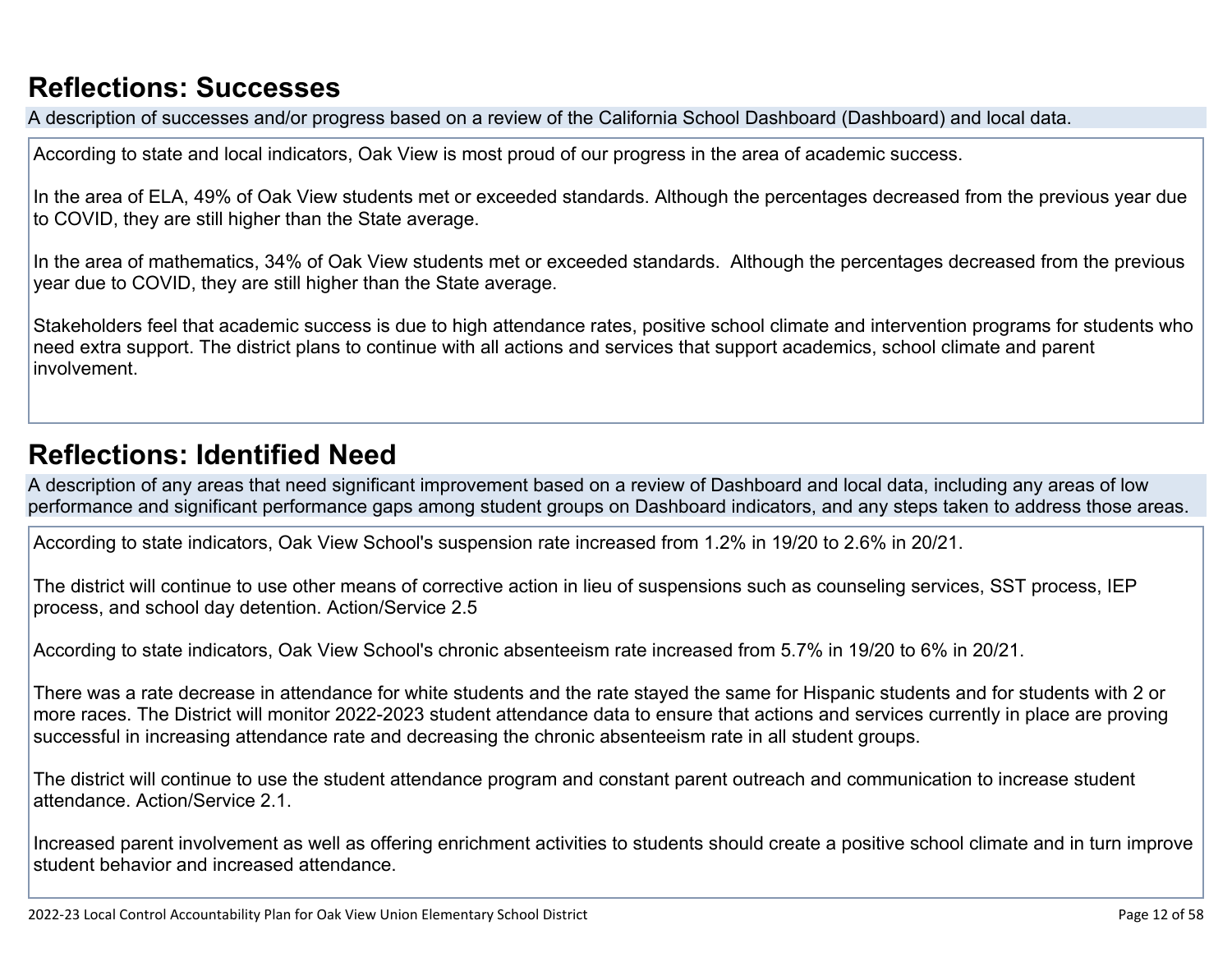## **[LCAP Highlights](http://www.doc-tracking.com/screenshots/22LCAP/Instructions/22LCAPInstructions.htm#LCAPHighlights)**

A brief overview of the LCAP, including any key features that should be emphasized.

Goal 1 focuses on quality instruction and student programs and services and includes the following actions and services:

- Intervention teachers
- Teacher assistants in grades K-3 and support in upper grade classrooms as needed
- Part-time music/band teacher K-8
- Full-time PE Teacher for grades K-8

Goal 2 focuses on school safety and connectedness and includes the following actions and services:

- District funded classroom field trips
- Attendance incentive program for grades K-8 that include monthly, quarterly prizes and an end of the year field trip
- Part time counseling services to provide group and individual counseling for grades K-8

## **Comprehensive Support and Improvement**

An LEA with a school or schools eligible for comprehensive support and improvement must respond to the following prompts.

#### *[Schools Identified](http://www.doc-tracking.com/screenshots/22LCAP/Instructions/22LCAPInstructions.htm#SchoolsIdentified)*

A list of the schools in the LEA that are eligible for comprehensive support and improvement.

N/A

### *[Support for Identified Schools](http://www.doc-tracking.com/screenshots/22LCAP/Instructions/22LCAPInstructions.htm#SupportforIdentifiedSchools)*

A description of how the LEA has or will support its eligible schools in developing comprehensive support and improvement plans.

N/A

#### *[Monitoring and Evaluating Effectiveness](http://www.doc-tracking.com/screenshots/22LCAP/Instructions/22LCAPInstructions.htm#MonitoringandEvaluatingEffectiveness)*

A description of how the LEA will monitor and evaluate the plan to support student and school improvement.

N/A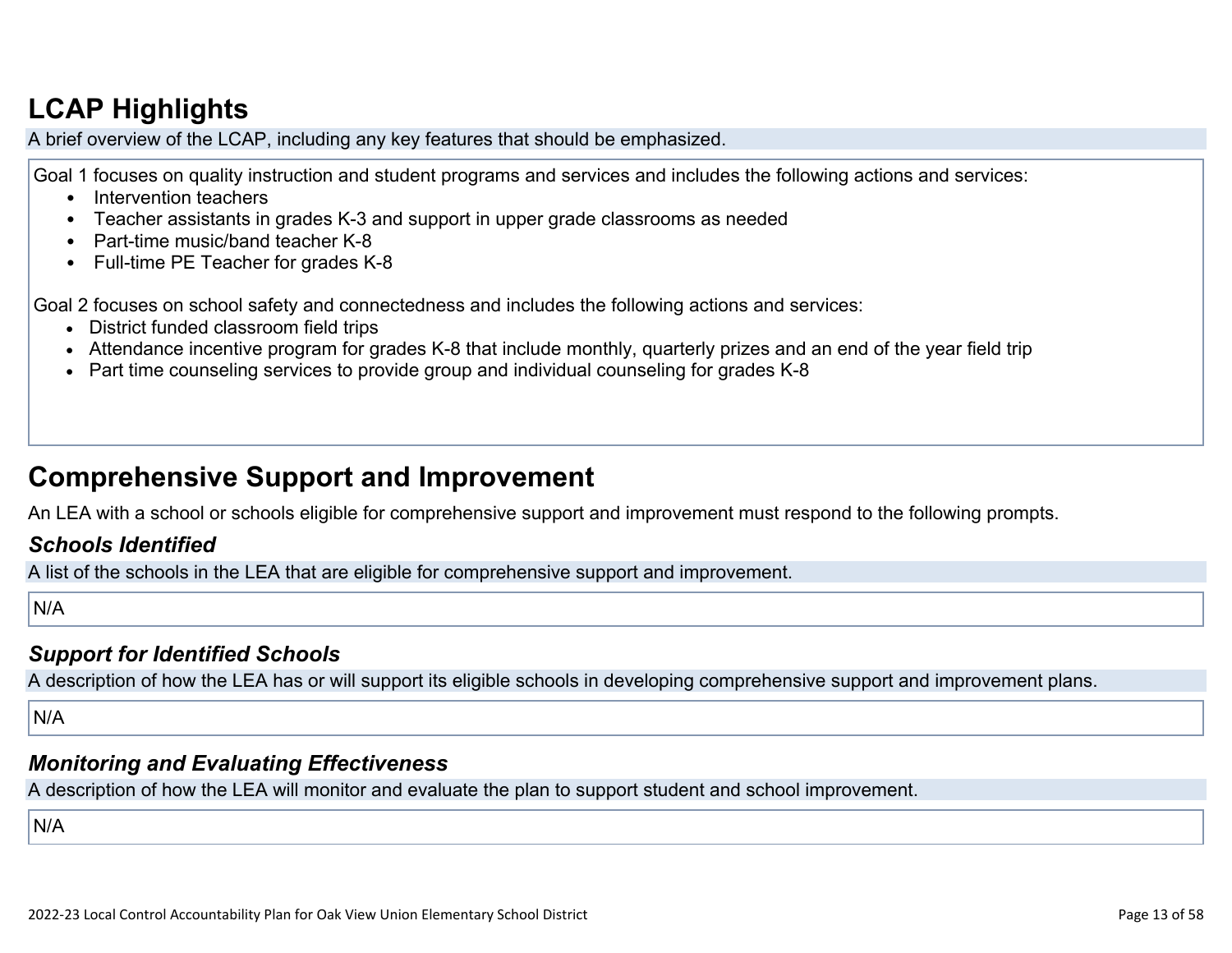## **Engaging Educational Partners**

A summary of the process used to engage educational partners and how this engagement was considered before finalizing the LCAP.

Informational in-person meetings to share data, review the implementation of actions and services and to gather input to develop the LCAP were held for, staff (4/6/22), Parent Club (4/6/22), English Language Advisory Committee (11/18/21, 5/19/22), students (4/21/22), parents (4/21/22), community members (4/21/22), collective bargaining units (4/21/22) and the Board of Trustees (4/21/22) during the 2021-2022 school year.

Parent survey sent home to all families in April 2022.

Consulted with SELPA (LASER) on 3/8/22.

Draft LCAP presented to staff (5/18/22), Parent Teacher Club (5/11/22), English Language Advisory Committee (5/19/22), students (5/11/22), parents (5/11/22), community members (5/11/22), collective bargaining units (5/11/22) and the Board of Trustees (5/19/22). The draft LCAP was also available at the school office.

Final version of the LCAP presented for public comment at school board meeting on 6/16/22. Members of the public could submit their comments in writing to the Superintendent.

Final LCAP approved by Board of Trustees on 6/23/22.

A summary of the feedback provided by specific educational partners.

Stakeholder feedback was minimal. Participants shared positive feedback with the implementation of actions and service and recommended that we continue implementing the plan for 2022-2023.

A description of the aspects of the LCAP that were influenced by specific input from educational partners.

Participants shared positive feedback with the implementation of actions and service and recommended that we continue implementing the plan for 2022-2023.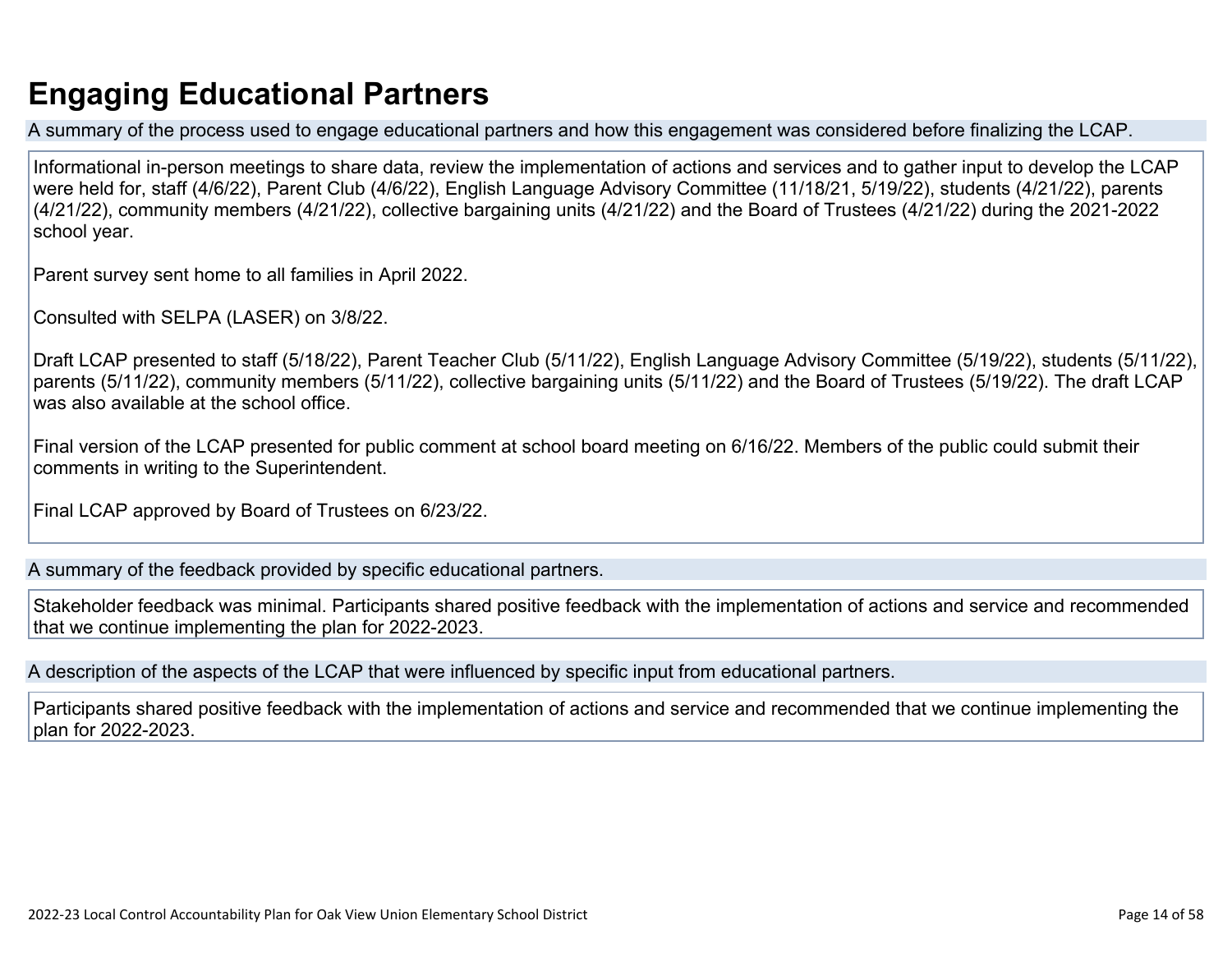# **[Goals and Actions](http://www.doc-tracking.com/screenshots/22LCAP/Instructions/22LCAPInstructions.htm#GoalsandActions)**

## **[Goal](http://www.doc-tracking.com/screenshots/22LCAP/Instructions/22LCAPInstructions.htm#goalDescription)**

| Goal # | <b>Description</b>                                                                                                                                                        |
|--------|---------------------------------------------------------------------------------------------------------------------------------------------------------------------------|
|        | Through high quality classroom instruction, and programs and services, Oak View students will meet grade level<br>benchmarks, thus preparing them for college and career. |

An explanation of why the LEA has developed this goal.

Oak View stakeholders have found value in students having access to instructional materials, having a sense of safety while at school and receiving instruction from highly qualified instructors. Academic support services provided to students based off of their need as reported through periodic academic assessment has proven to increase pupil outcomes further preparing them to be contributing members of society. We plan to improve in these areas and will measure progress toward our goal using the identified metrics.

### **[Measuring and Reporting Results](http://www.doc-tracking.com/screenshots/22LCAP/Instructions/22LCAPInstructions.htm#MeasuringandReportingResults)**

| <b>Metric</b>                                                                                                                                                         | <b>Baseline</b>                                                | Year 1 Outcome                                                 | Year 2 Outcome | Year 3 Outcome | Desired Outcome for<br>$2023 - 24$                |
|-----------------------------------------------------------------------------------------------------------------------------------------------------------------------|----------------------------------------------------------------|----------------------------------------------------------------|----------------|----------------|---------------------------------------------------|
| 1A.<br>Percentage of<br><b>Teachers</b><br>appropriately<br>assigned and fully<br>credentialed in the<br>subject areas and, for<br>the students they are<br>teaching. | 100%<br>2020-2021<br><b>Williams Report and</b><br><b>SARC</b> | 100%<br>2021-2022<br><b>Calculated Locally</b>                 |                |                | 100%<br><b>Williams Report and</b><br><b>SARC</b> |
| 1B.<br>Percentage of pupils<br>who have sufficient<br>access to standards<br>aligned instructional<br>materials.                                                      | 100%<br>2020-2021<br><b>Williams Report and</b><br><b>SARC</b> | 100%<br>2021-2022<br><b>Williams Report and</b><br><b>SARC</b> |                |                | 100%<br><b>Williams Report and</b><br><b>SARC</b> |

2022-23 Local Control Accountability Plan for Oak View Union Elementary School District **Page 15** of 58 and the structure Page 15 of 58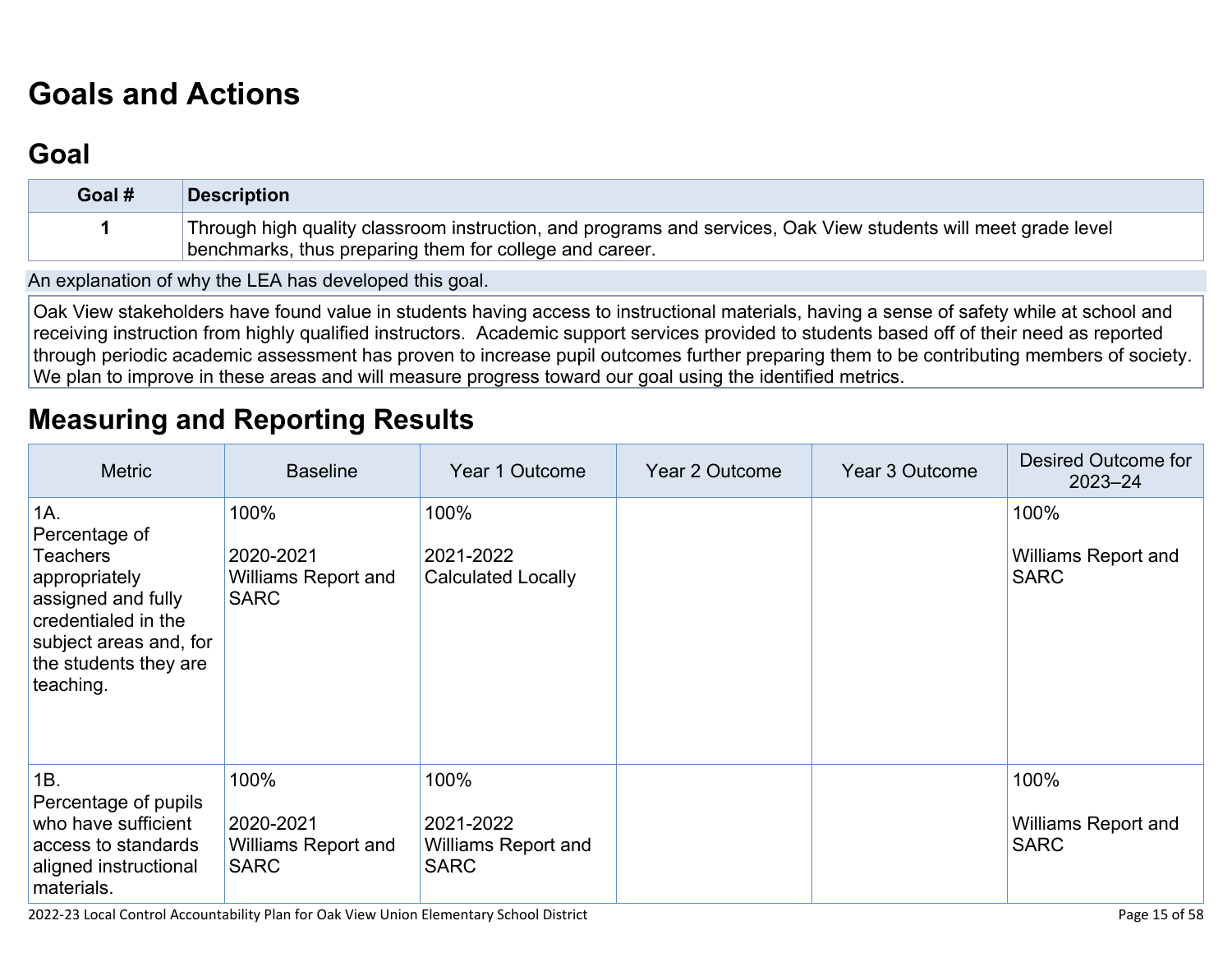| <b>Metric</b>                                                                                                                                                                                  | <b>Baseline</b>                                                                                                                                                                  | Year 1 Outcome                                                                                                                                                                                                                 | <b>Year 2 Outcome</b> | Year 3 Outcome | <b>Desired Outcome for</b><br>$2023 - 24$                                                                                                                                                                    |
|------------------------------------------------------------------------------------------------------------------------------------------------------------------------------------------------|----------------------------------------------------------------------------------------------------------------------------------------------------------------------------------|--------------------------------------------------------------------------------------------------------------------------------------------------------------------------------------------------------------------------------|-----------------------|----------------|--------------------------------------------------------------------------------------------------------------------------------------------------------------------------------------------------------------|
|                                                                                                                                                                                                |                                                                                                                                                                                  |                                                                                                                                                                                                                                |                       |                |                                                                                                                                                                                                              |
| 1C.                                                                                                                                                                                            | 100%                                                                                                                                                                             | 100%                                                                                                                                                                                                                           |                       |                | 100%                                                                                                                                                                                                         |
| Percentage of school<br>facilities maintained in<br>good repair or<br>exemplary.                                                                                                               | 2020-2021<br><b>FIT Report</b>                                                                                                                                                   | 2021-2022<br><b>FIT Report</b>                                                                                                                                                                                                 |                       |                | <b>Fit Report</b>                                                                                                                                                                                            |
| 2A.<br>Self reflection rating<br>on Questions 1 and 2<br>of the Implementation<br>of SBE Adopted<br>Academic &<br>Performance                                                                  | Rating for<br><b>Professional Learning</b><br>for teaching to the<br>academic standards<br>and curriculum<br>frameworks                                                          | Rating for<br><b>Professional Learning</b><br>for teaching to the<br>academic standards<br>and curriculum<br>frameworks                                                                                                        |                       |                | Rating for<br><b>Professional Learning</b><br>for teaching to the<br>academic standards<br>and curriculum<br>frameworks                                                                                      |
| Standards including<br>how programs and<br>services will enable<br>ELs to access the CC<br>academic content<br>standards and ELD<br>Standards.                                                 | Report<br><b>ELA: 5</b><br><b>ELD: 5</b><br>Mathematics: 5<br><b>Next Generation</b><br>Science Standards: 3<br>History/Social<br>Science: 4                                     | Report<br><b>ELA: 5</b><br>ELD: 5<br>Mathematics: 5<br><b>Next Generation</b><br>Science Standards: 4<br>History/Social<br>Science: 5                                                                                          |                       |                | Report<br><b>ELA: 5</b><br>ELD: 5<br>Mathematics: 5<br><b>Next Generation</b><br>Science Standards: 5<br>History/Social<br>Science: 5                                                                        |
| <b>Rating Scale (lowest</b><br>to highest):<br>1 - Exploration and<br><b>Research Phase</b><br>2 - Beginning<br>Development<br>$3$ – Initial<br>Implementation<br>$4 - Full$<br>Implementation | <b>Materials Aligned to</b><br>academic standards<br>and curriculum<br>frameworks<br><b>ELA: 5</b><br>ELD: 5<br>Mathematics: 5<br><b>Next Generation</b><br>Science Standards: 2 | Rating for Instructional Rating for Instructional<br><b>Materials Aligned to</b><br>academic standards<br>and curriculum<br>frameworks<br>ELA: 5<br>ELD: 5<br>Mathematics: 5<br><b>Next Generation</b><br>Science Standards: 4 |                       |                | Rating for Instructional<br><b>Materials Aligned to</b><br>academic standards<br>and curriculum<br>frameworks<br><b>ELA: 5</b><br>ELD: 5<br>Mathematics: 5<br><b>Next Generation</b><br>Science Standards: 2 |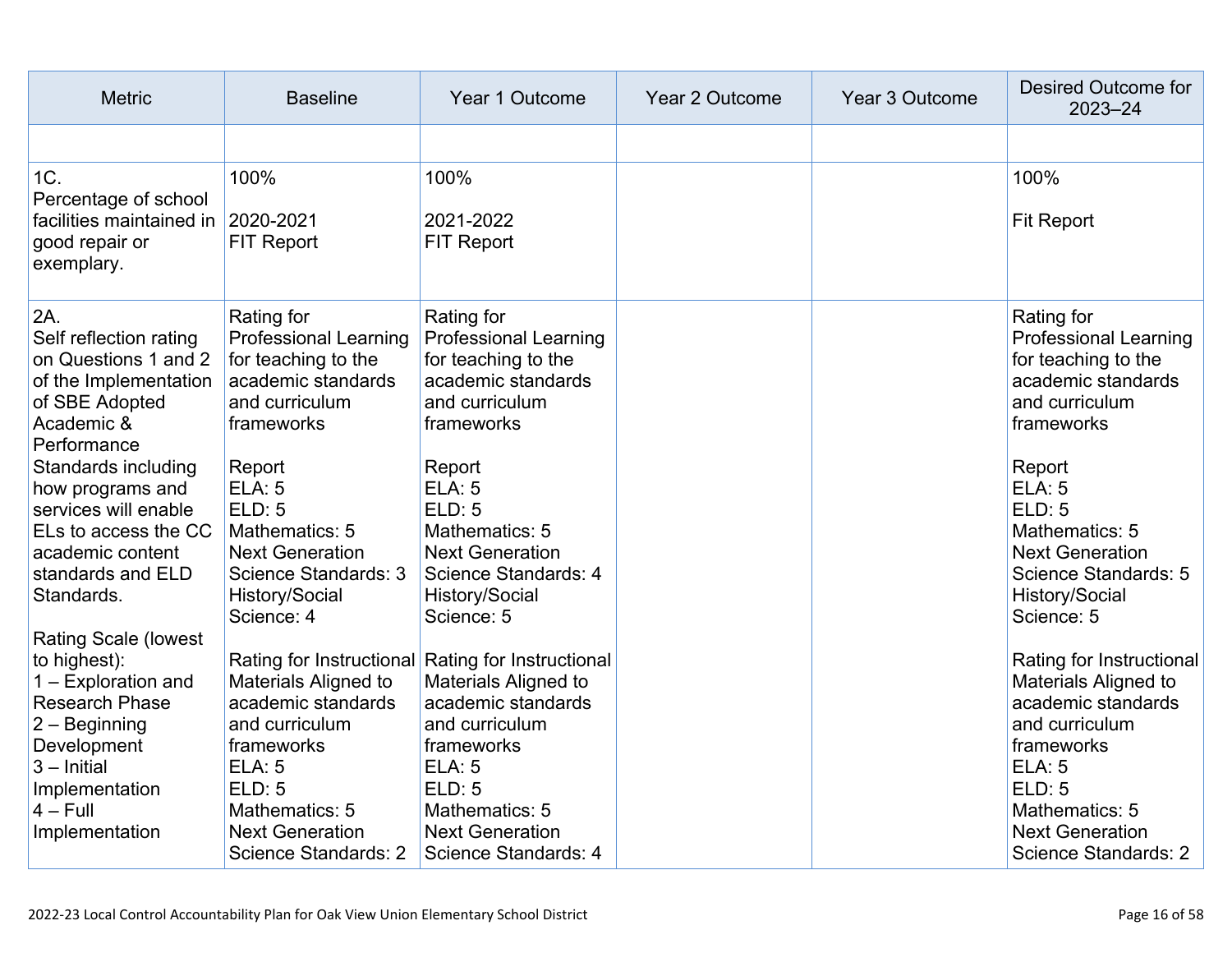| <b>Metric</b>                                                                                                                                      | <b>Baseline</b>                                                                        | Year 1 Outcome                                                                                                              | Year 2 Outcome | Year 3 Outcome | Desired Outcome for<br>$2023 - 24$                                      |
|----------------------------------------------------------------------------------------------------------------------------------------------------|----------------------------------------------------------------------------------------|-----------------------------------------------------------------------------------------------------------------------------|----------------|----------------|-------------------------------------------------------------------------|
| $5 - Full$<br>Implementation and<br>Sustainability                                                                                                 | History/Social<br>Science: 3<br>2018<br><b>CA Dashboard Local</b><br><b>Indicators</b> | History/Social<br>Science: 5<br>2021<br><b>CA Dashboard Local</b><br>Indicators                                             |                |                | History/Social<br>Science: 3<br><b>CA Dashboard Local</b><br>Indicators |
| 4A.<br>The average of all 3rd<br>- 8th grade student<br><b>CAASPP</b> scores in<br>English Language<br>Arts/Math meeting or<br>exceeding standards | ELA: 56.54%<br>Math: 49.81%<br>2019<br><b>CAASPP</b> results                           | ELA: 49%<br>Math: 34%<br>2021<br><b>CAASPP</b> results<br>2020 CAASPP results<br>were not available due<br>to the pandemic. |                |                | ELA: 60%<br>Math: 55%<br><b>CAASPP</b> results                          |
| 4E.<br>Percentage of EL<br>pupils who make<br>progress toward<br>English proficiency as<br>measured by the<br>ELPAC (CA School<br>Dashboard)       | 46.9%<br>2019<br>CA School Dashboard Locally Calculated                                | 32%<br>2021                                                                                                                 |                |                | 50%<br><b>CA School Dashboard</b>                                       |
| 4F.<br>Percentage of English<br>Learners who meet<br>the Oak View District<br>standards to be<br>redesignated as                                   | 12%<br>2019-2020<br><b>PROMIS</b>                                                      | 5%<br>2021-2022<br><b>PROMIS</b>                                                                                            |                |                | 10%<br><b>PROMIS</b>                                                    |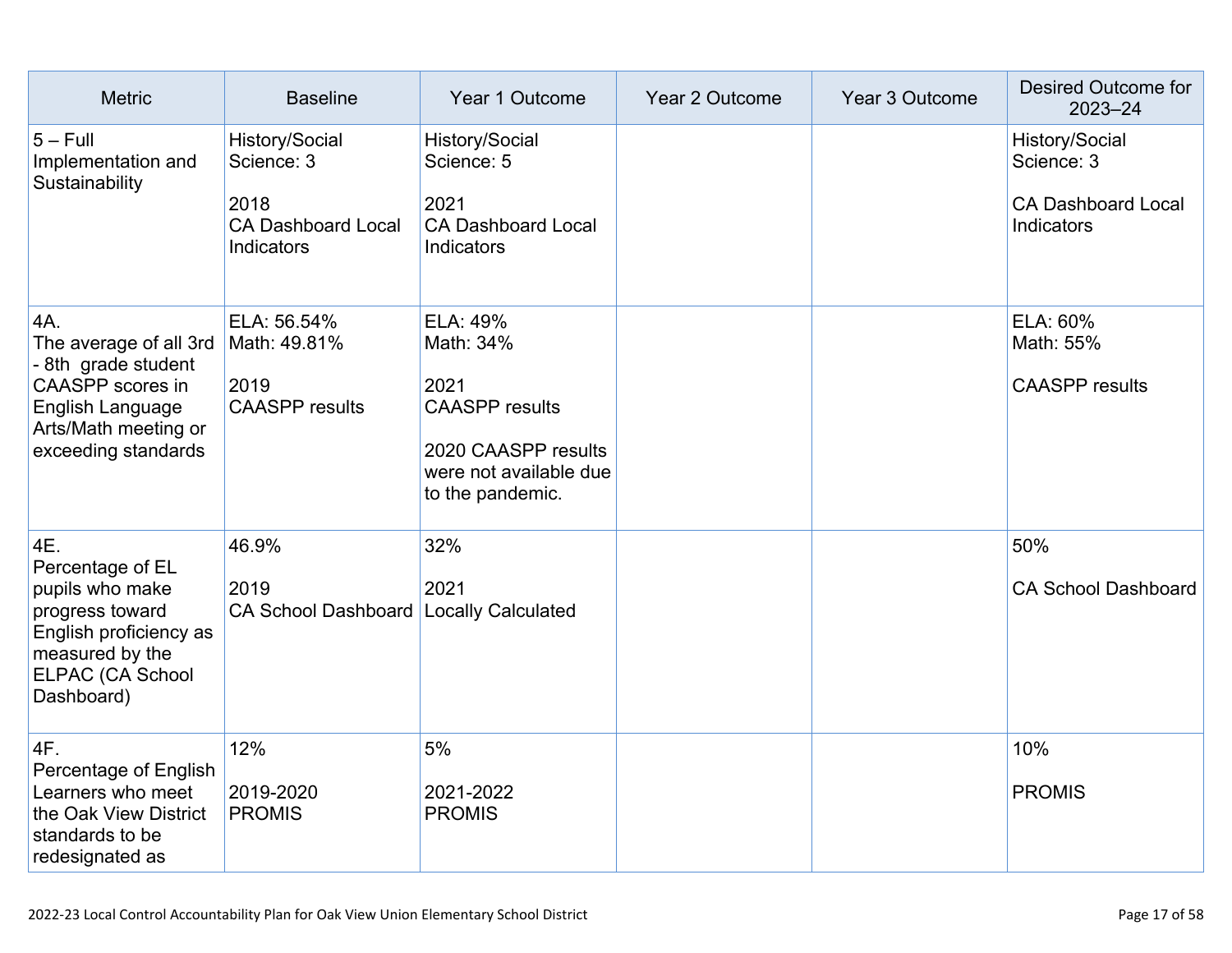| <b>Metric</b>                                                                                                 | <b>Baseline</b>                                                         | Year 1 Outcome                                                          | Year 2 Outcome | Year 3 Outcome | Desired Outcome for<br>$2023 - 24$                            |
|---------------------------------------------------------------------------------------------------------------|-------------------------------------------------------------------------|-------------------------------------------------------------------------|----------------|----------------|---------------------------------------------------------------|
| <b>Fluent English</b><br>Proficient.                                                                          |                                                                         |                                                                         |                |                |                                                               |
| 7A.<br>Percentage of<br>students who have<br>access to the courses<br>offered in the daily<br>schedule.       | 100%<br>2020-2021<br><b>PROMIS</b> enrollment<br>report                 | 100%<br>2021-2022<br><b>PROMIS</b> enrollment<br>report                 |                |                | 100%<br><b>PROMIS</b> enrollment<br>report                    |
| 8. Percentage of 5th<br>and 7th grade<br>students who meet<br>the Healthy Fitness<br>Zone for all five areas. | 74% - 5th<br>67% - 7th<br>2020-2021<br><b>District PE</b><br>Assessment | 37% - 5th<br>71% - 7th<br>2021-2022<br><b>District PE</b><br>Assessment |                |                | $80\% - 5th$<br>80% - 7th<br><b>District PE</b><br>Assessment |

## **[Actions](http://www.doc-tracking.com/screenshots/22LCAP/Instructions/22LCAPInstructions.htm#actions)**

| Action # | Title                                                  | <b>Description</b>                                                                                                                    | <b>Total Funds</b> | Contributing |
|----------|--------------------------------------------------------|---------------------------------------------------------------------------------------------------------------------------------------|--------------------|--------------|
| 1.1      | Part-time Intervention<br>teacher/ELPAC<br>Coordinator | Provide academic support to all students including support for EL's in<br>the area of English Language Development and ELPAC testing. | \$118,705.00       | <b>Yes</b>   |
| 1.2      | <b>Outdoor Education</b>                               | Students will have the opportunity to attend an outdoor education<br>program during their 6th grade year.                             | \$14,100.00        | <b>No</b>    |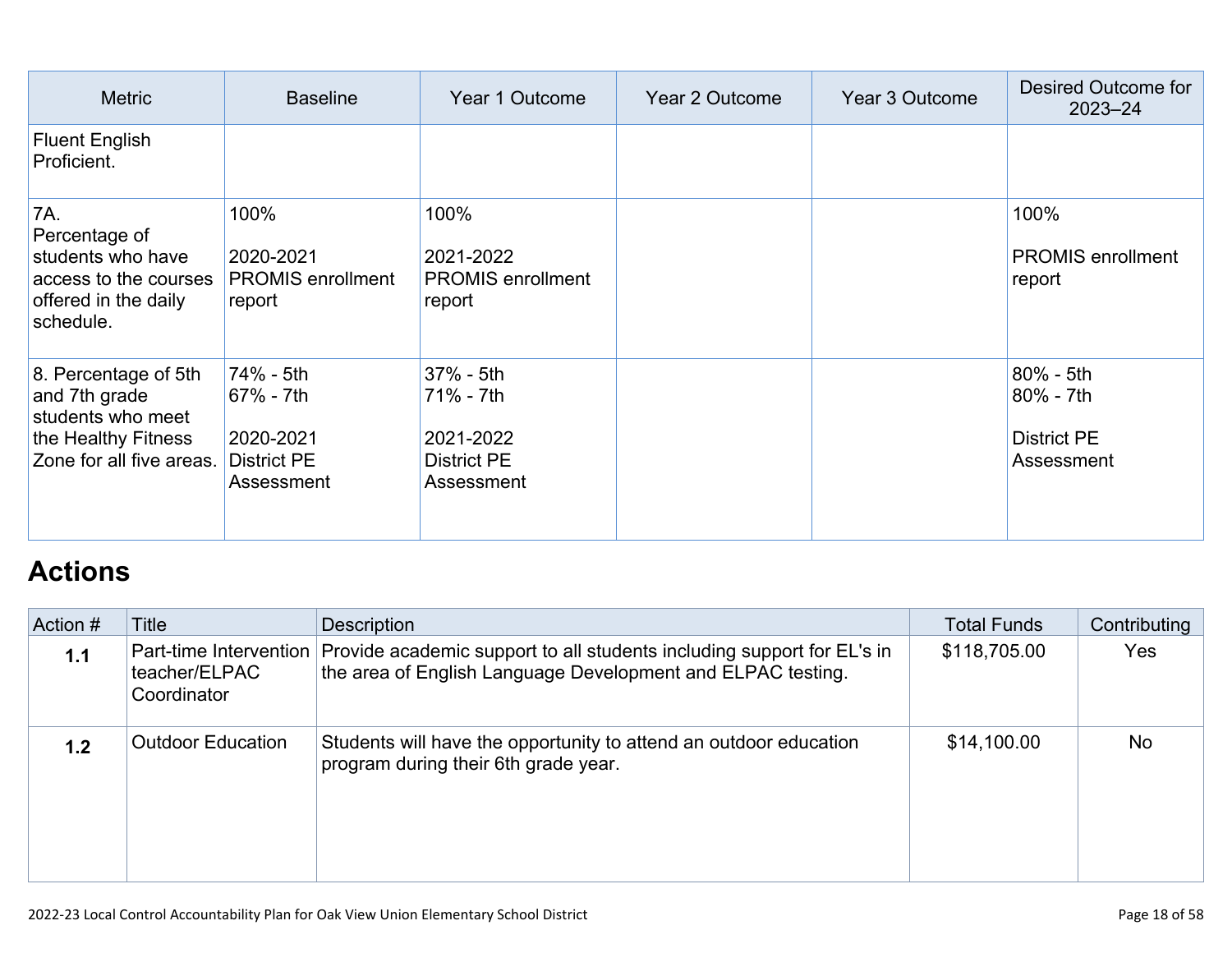| Action # | <b>Title</b>                                 | Description                                                                                                                                                                                                                                                                            | <b>Total Funds</b> | Contributing |
|----------|----------------------------------------------|----------------------------------------------------------------------------------------------------------------------------------------------------------------------------------------------------------------------------------------------------------------------------------------|--------------------|--------------|
| 1.3      | <b>Teacher Assistants</b>                    | Utilized in K-8 general education classrooms to assist with the delivery<br>and acquisition of instruction, including English learners.                                                                                                                                                | \$192,938.00       | Yes          |
| 1.4      | <b>Special Education</b><br>Program          | Resource Specialist provides services for all students with IEP's with<br>provided materials and supplies.                                                                                                                                                                             | \$133,687.00       | <b>No</b>    |
| 1.5      | Supplemental<br><b>Academic Programs</b>     | At-risk students will have access to supplemental academic programs<br>in the classroom to mitigate learning gaps.                                                                                                                                                                     | \$20,489.00        | Yes          |
| 1.6      | Part-time Band and<br>Music Teacher          | Introduce music to grades K-3 and band to grades 4th - 8th.                                                                                                                                                                                                                            | \$92,505.00        | Yes          |
| 1.7      | <b>Highly Qualified</b><br><b>Teachers</b>   | All students will have access to teachers that are highly qualified and<br>appropriately assigned.                                                                                                                                                                                     | \$1,921,696.00     | <b>No</b>    |
| 1.8      | <b>Access to Curriculum</b><br>and Textbooks | Students will have access to approved curriculum and textbooks that<br>are in good condition, as well as all necessary materials and supplies<br>for learning. Curriculum will be implemented/adopted in alignment with<br>the K-8 instructional adoption materials adoption calendar. | \$35,000.00        | <b>No</b>    |
| 1.9      | <b>Student Technology</b>                    | Students will have access to hardware and software for delivery of<br>academic instruction and assessment. Staff will have access to<br>professional development in the area of technology to assist with<br>instruction.                                                              | \$18,000.00        | <b>No</b>    |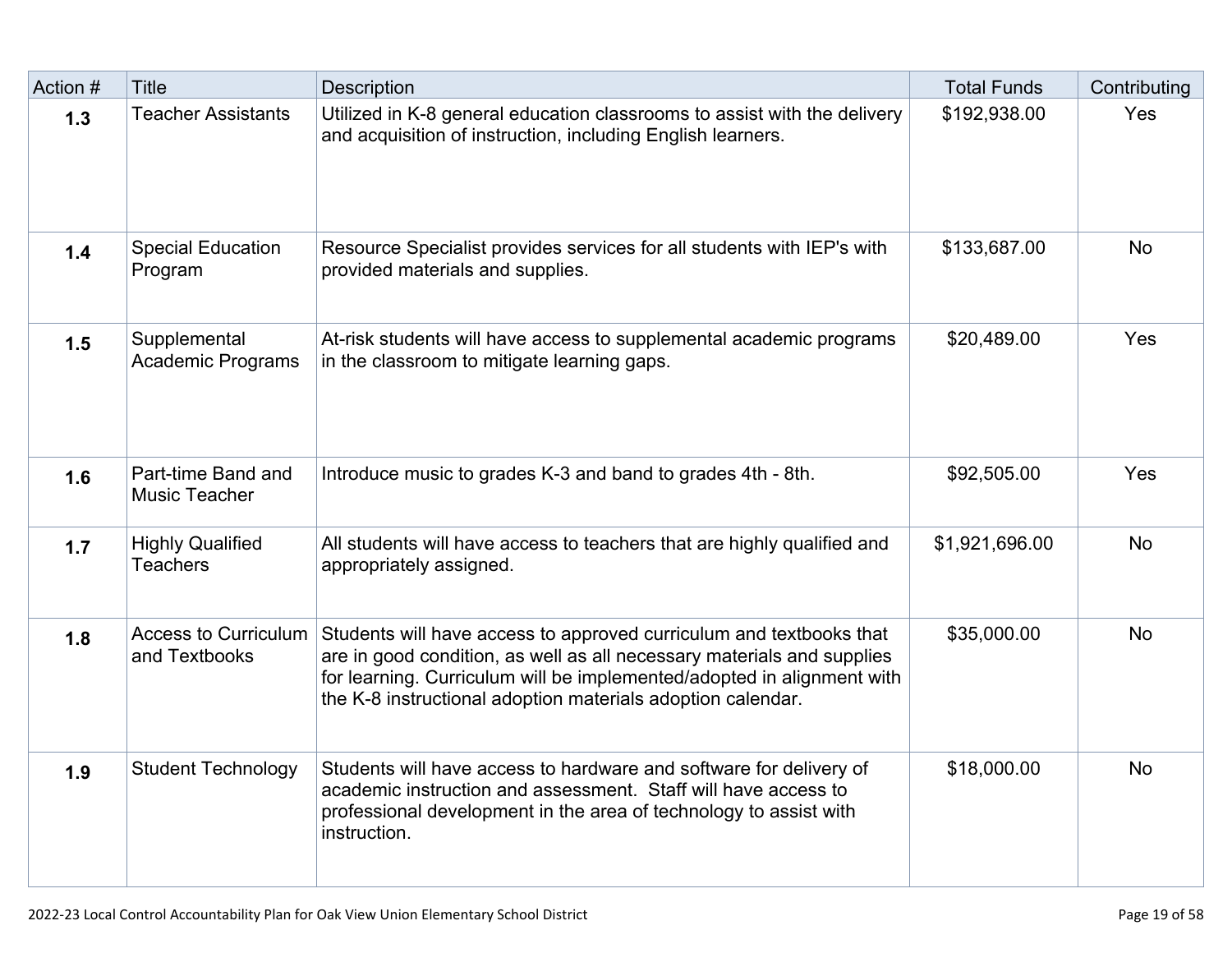| Action # | <b>Title</b>                                              | <b>Description</b>                                                                                                                                                                                | <b>Total Funds</b> | Contributing |
|----------|-----------------------------------------------------------|---------------------------------------------------------------------------------------------------------------------------------------------------------------------------------------------------|--------------------|--------------|
| 1.10     | <b>Student Assessment</b><br>Programs                     | Students will have access to supplemental instruction and<br>assessments.                                                                                                                         | \$1,500.00         | <b>No</b>    |
| 1.11     | <b>Staff Professional</b><br>Development                  | All staff will participate in Professional Learning opportunities specific<br>to meeting the needs of English Learners.                                                                           | \$10,566.00        | <b>No</b>    |
| 1.12     | Implementation of<br>California State<br><b>Standards</b> | Teachers will receive appropriate training in state standards and<br><b>Smarter Balanced Assessment.</b>                                                                                          | \$1,500.00         | <b>No</b>    |
| 1.13     | <b>Full-time Physical</b><br><b>Education Instructor</b>  | Provide students in grades K-6 not less than 200 minutes each 10<br>schooldays and 7th-8th grade students not less than 400 minutes<br>each 10 schooldays.                                        | \$103,120.00       | <b>No</b>    |
| 1.14     | Safe and Well<br><b>Maintained Facilities</b>             | All students will have access to facilities that are clean, safe and in<br>good working order. This includes classrooms, cafeteria, gym,<br>multipurpose room, parking lots and playground areas. | \$15,000.00        | <b>No</b>    |

## **[Goal Analysis \[2021-22\]](http://www.doc-tracking.com/screenshots/22LCAP/Instructions/22LCAPInstructions.htm#GoalAnalysis)**

An analysis of how this goal was carried out in the previous year. A description of any substantive differences in planned actions and actual implementation of these actions.

All actions and services were successfully implemented as planned. Although Chromebooks had to be replaced, all students still had access to their Chromebook during the replacement process. Outdoor Education Action 1.2 was partially implemented. It was not fully implemented in the 2021-2022 school year due to lack of facility availability but is planned for the 2022-2023 school year.

An explanation of material differences between Budgeted Expenditures and Estimated Actual Expenditures and/or Planned Percentages of Improved Services and Estimated Actual Percentages of Improved Services.

Action item 1.9 - The District did not anticipate the amount of student Chromebooks that needed to be replaced this year creating an increase in costs.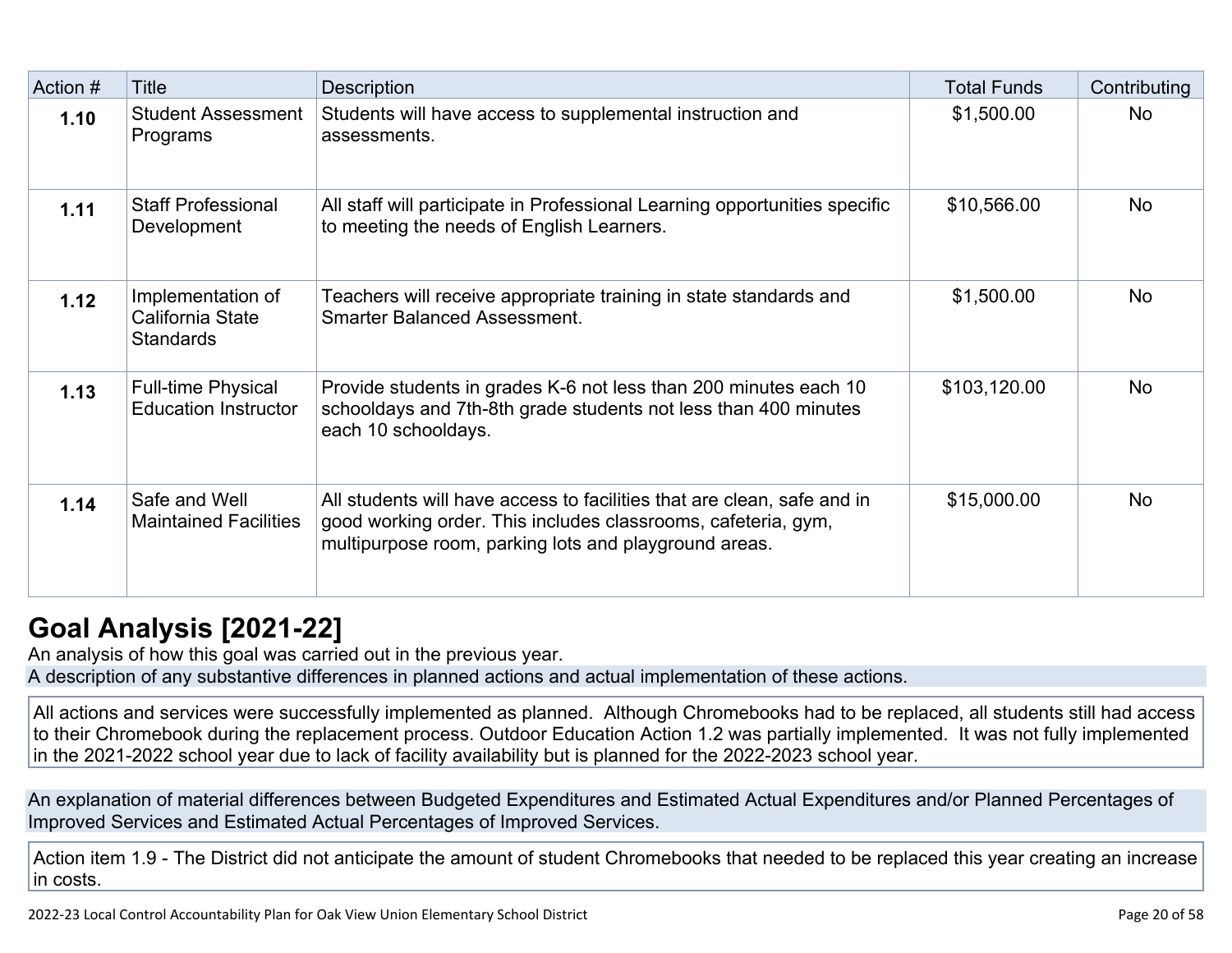Action item 1.11 - Professional Development occurred however, there was no cost for it.

Action 1.12 - Professional Development occurred however, there was no cost for it.

Action item 1.14 - Increased construction costs resulted in higher costs for facility projects this year.

An explanation of how effective the specific actions were in making progress toward the goal.

All action items were effective as evident with the sustained proficiency in academic progress. Despite the decline at most data points, we were able to provide services for in-person learning.

A description of any changes made to the planned goal, metrics, desired outcomes, or actions for the coming year that resulted from reflections on prior practice.

The District plans on continuing planned goals, metrics, desired outcomes and action items. Now that the pandemic is over the District intends to see continued progress in the action items that support Goal 1.

**A report of the Total Estimated Actual Expenditures for last year's actions may be found in the Annual Update Table. A report of the Estimated Actual Percentages of Improved Services for last year's actions may be found in the Contributing Actions Annual Update Table.**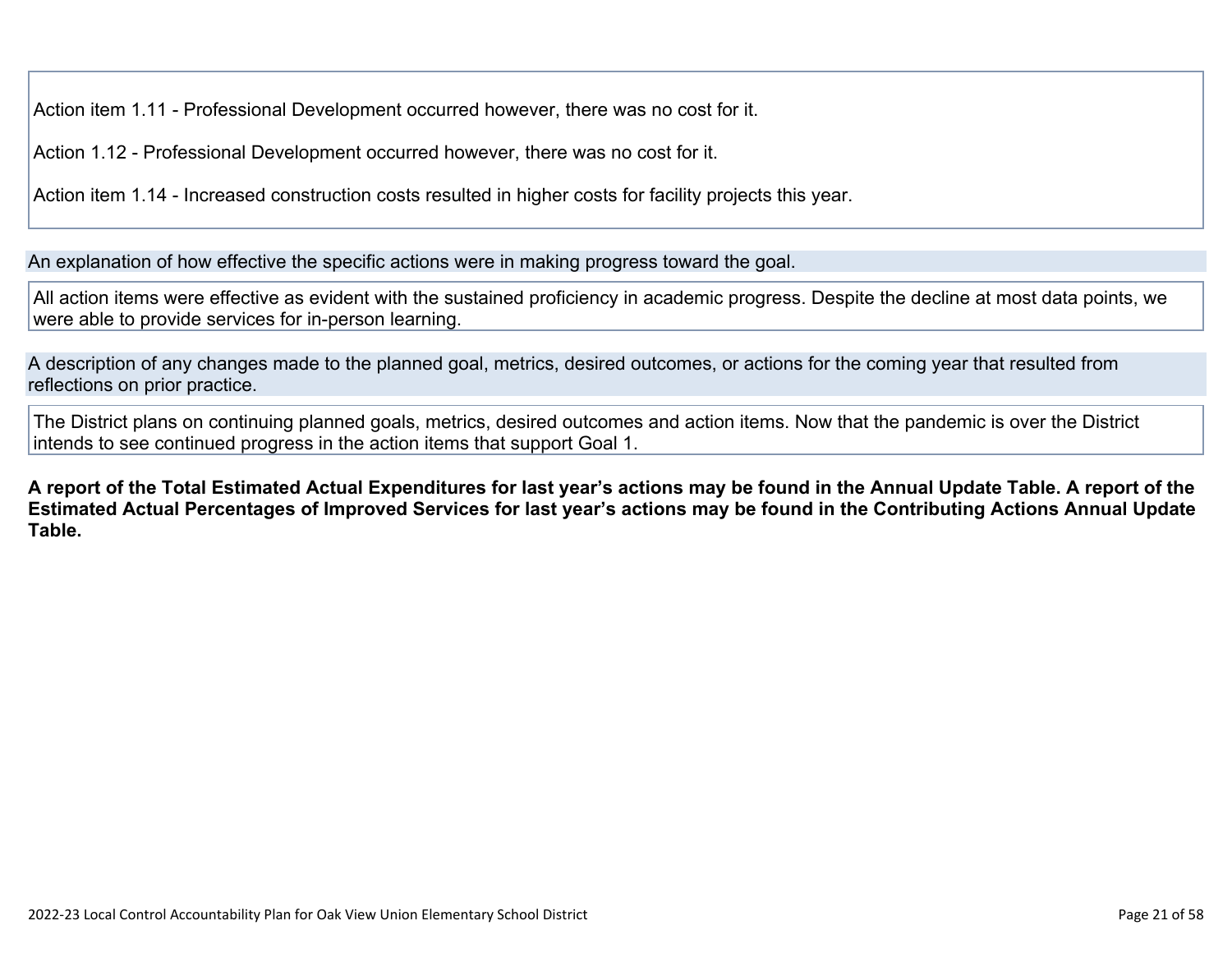# **[Goals and Actions](http://www.doc-tracking.com/screenshots/22LCAP/Instructions/22LCAPInstructions.htm#GoalsandActions)**

## **[Goal](http://www.doc-tracking.com/screenshots/22LCAP/Instructions/22LCAPInstructions.htm#goalDescription)**

| Goal # | <b>Description</b>                                                                                                                                                                                                         |
|--------|----------------------------------------------------------------------------------------------------------------------------------------------------------------------------------------------------------------------------|
|        | Oak View School will promote, enhance and sustain a welcoming and safe climate for all students and their families, so<br>that all students are present at school, preparing them to become productive members of society. |

An explanation of why the LEA has developed this goal.

The actions within this goal are designed to promote student attendance and decrease chronic absenteeism. We will monitor and evaluate the actions by collecting and reviewing specific data, including attendance, chronic absenteeism and suspension rates, as well as solicit stakeholder feedback throughout the year that will provide evidence of the impact of the actions on student engagement and attendance.

### **[Measuring and Reporting Results](http://www.doc-tracking.com/screenshots/22LCAP/Instructions/22LCAPInstructions.htm#MeasuringandReportingResults)**

| <b>Metric</b>                                                                                           | <b>Baseline</b>                                                                                         | Year 1 Outcome                                                                                          | Year 2 Outcome | Year 3 Outcome | Desired Outcome for<br>$2023 - 24$                                 |
|---------------------------------------------------------------------------------------------------------|---------------------------------------------------------------------------------------------------------|---------------------------------------------------------------------------------------------------------|----------------|----------------|--------------------------------------------------------------------|
| 3A.<br>Percentage of<br>parents/student/staff<br>participating in Annual<br>School Survey.              | 30%<br>2020-2021<br>Annual<br>Parent/Student/Staff<br><b>School Survey</b><br><b>Participation Rate</b> | 28%<br>2021-2022<br>Annual<br>Parent/Student/Staff<br><b>School Survey</b><br><b>Participation Rate</b> |                |                | 70%<br>Annual<br>Parent/Student/Staff<br><b>School Survey Rate</b> |
| 5A.<br>School attendance<br>rate - the percentage<br>of pupils attending<br>school daily on<br>average. | 96%<br>2020-2021<br><b>PROMIS</b>                                                                       | 94%<br>2021-2022<br><b>PROMIS</b>                                                                       |                |                | 98%<br><b>PROMIS</b>                                               |
| 5B.                                                                                                     | 5.7%                                                                                                    | 6%                                                                                                      |                |                | 4%                                                                 |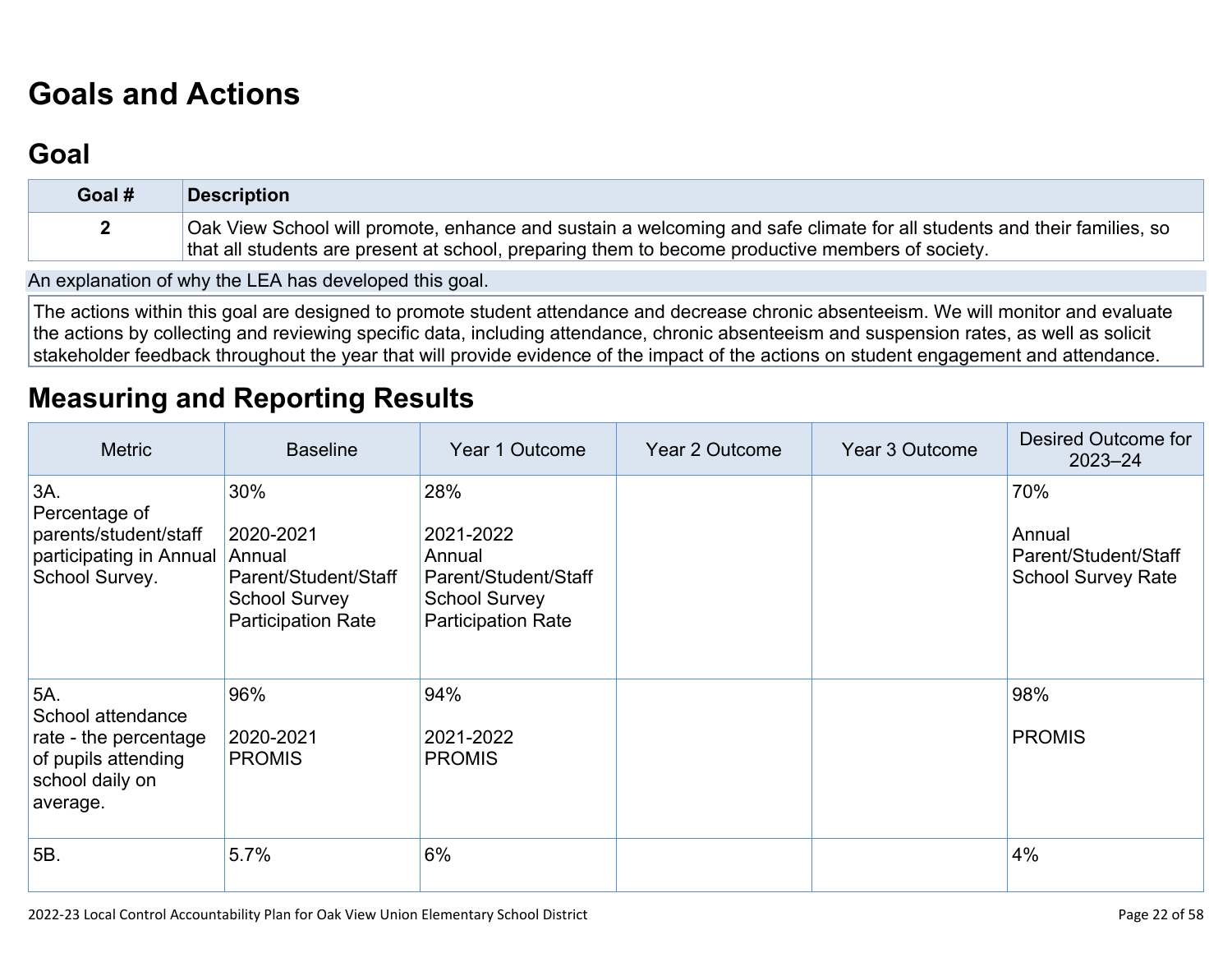| <b>Metric</b>                                                                                                                                                                                    | <b>Baseline</b>                          | Year 1 Outcome                                                         | Year 2 Outcome | Year 3 Outcome | Desired Outcome for<br>$2023 - 24$ |
|--------------------------------------------------------------------------------------------------------------------------------------------------------------------------------------------------|------------------------------------------|------------------------------------------------------------------------|----------------|----------------|------------------------------------|
| Percentage of<br>students K-8 identified<br>as chronically absent<br>pupils who are absent<br>from school 10% or<br>more for the total<br>number of days that<br>they are enrolled in<br>school. | 2018-2019<br><b>CA Dashboard</b>         | 2020-2021<br><b>DataQuest</b><br>5.7%<br>2019-2020<br><b>DataQuest</b> |                |                | <b>CA Dashboard</b>                |
| 5C.<br>Middle school dropout<br>rate - the percentage<br>of pupils in grades 7<br>and 8 who stop<br>coming to school and<br>who do not enroll in<br>another school.                              | 0%<br>2019-2020<br><b>PROMIS</b>         | $0\%$<br>2020-2021<br><b>PROMIS</b>                                    |                |                | 0%<br><b>PROMIS</b>                |
| 6A.<br>Pupil suspension rate<br>- the percentage of<br>pupils who are<br>suspended at least<br>once during the<br>school year.                                                                   | 4.4%<br>2019-2020<br><b>CA Dashboard</b> | 2.6%<br>2020-2021<br><b>DataQuest</b>                                  |                |                | 3%<br><b>CA Dashboard</b>          |
| 6B.<br>Pupil expulsion rate-<br>the percentage of<br>pupils who are<br>expelled from the<br>district during the<br>academic year.                                                                | 0%<br>2019-2020<br><b>DataQuest</b>      | 0%<br>2020-2021<br><b>DataQuest</b>                                    |                |                | 0%<br>Data Quest                   |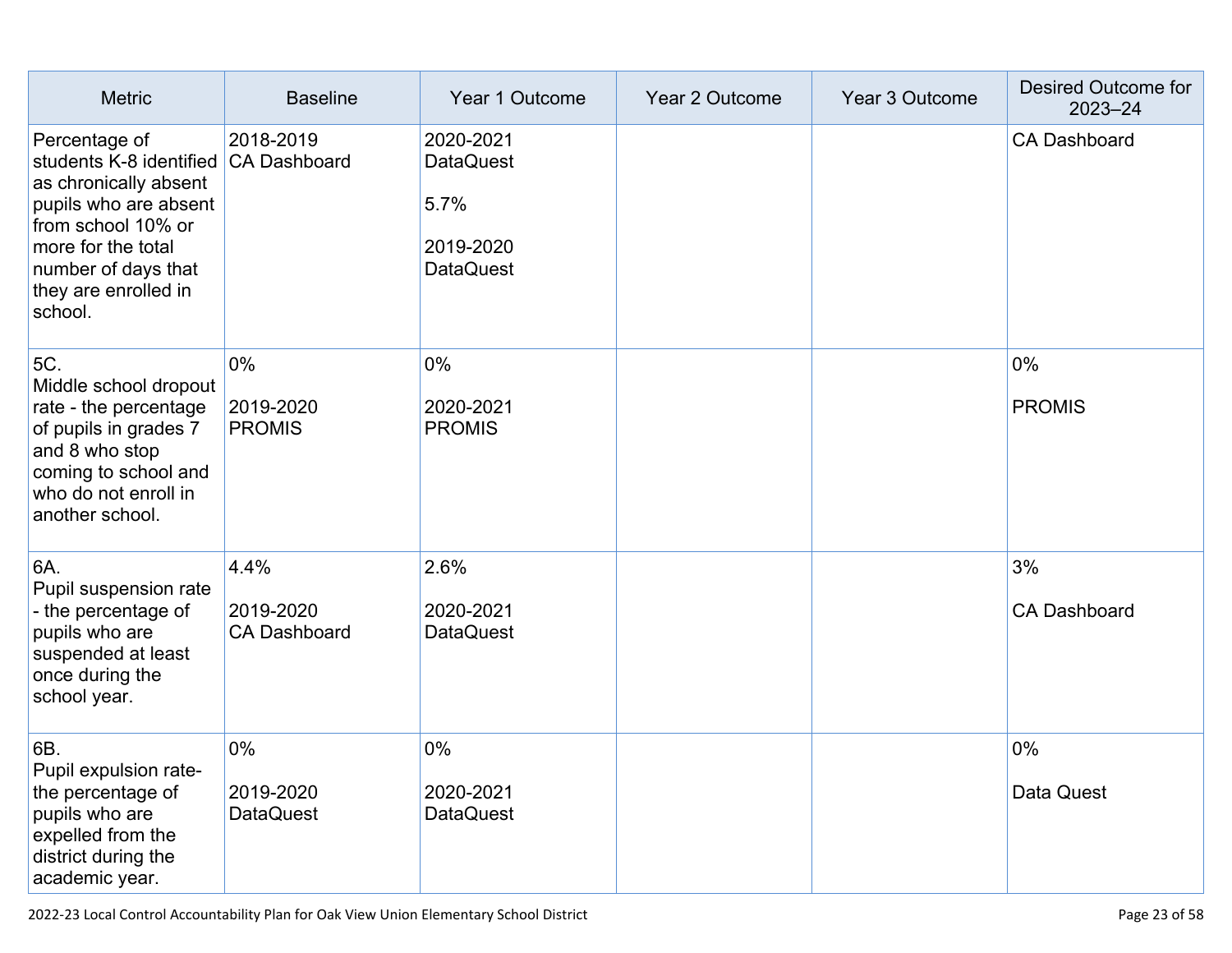| <b>Metric</b>                                                                                                                           | <b>Baseline</b>                                    | Year 1 Outcome                                                             | Year 2 Outcome | Year 3 Outcome | Desired Outcome for<br>$2023 - 24$                             |
|-----------------------------------------------------------------------------------------------------------------------------------------|----------------------------------------------------|----------------------------------------------------------------------------|----------------|----------------|----------------------------------------------------------------|
|                                                                                                                                         |                                                    |                                                                            |                |                |                                                                |
| 6C.<br>Percentage of pupils,<br>parents and teachers<br>who indicate they feel<br>safe and connected at Parent/Student/Staff<br>school. | 98%<br>2020-2021<br>Annual<br><b>School Survey</b> | 98%<br>2021-2022<br>Annual<br>Parent/Student/Staff<br><b>School Survey</b> |                |                | 100%<br>Annual<br>Parent/Student/Staff<br><b>School Survey</b> |

## **[Actions](http://www.doc-tracking.com/screenshots/22LCAP/Instructions/22LCAPInstructions.htm#actions)**

| Action # | Title                                   | <b>Description</b>                                                                                                                                                  | <b>Total Funds</b> | Contributing |
|----------|-----------------------------------------|---------------------------------------------------------------------------------------------------------------------------------------------------------------------|--------------------|--------------|
| 2.1      | Attendance Incentive<br>Program         | Students will have the opportunity to earn incentives for perfect<br>attendance throughout the year.                                                                | \$2,000.00         | <b>Yes</b>   |
| 2.2      | Parent<br>Communication                 | The school website, Class Dojo, email and the online grading program<br>will assist in communicating with parents about events, activities and<br>student progress. | \$4,162.00         | Yes          |
| 2.3      | Student<br>Transportation               | Students who live in the district will receive free transportation to and<br>from school.                                                                           | \$121,814.00       | <b>No</b>    |
| 2.4      | Part time Counseling<br><b>Services</b> | Counseling services provided to all students to meet mental health,<br>academic and behavioral needs.                                                               | \$56,250.00        | Yes          |
| 2.5      | School<br><b>Connectedness</b>          | Students will have the opportunity to participate in school activities<br>during school to strengthen their commitment to school attendance.                        | \$8,500.00         | Yes          |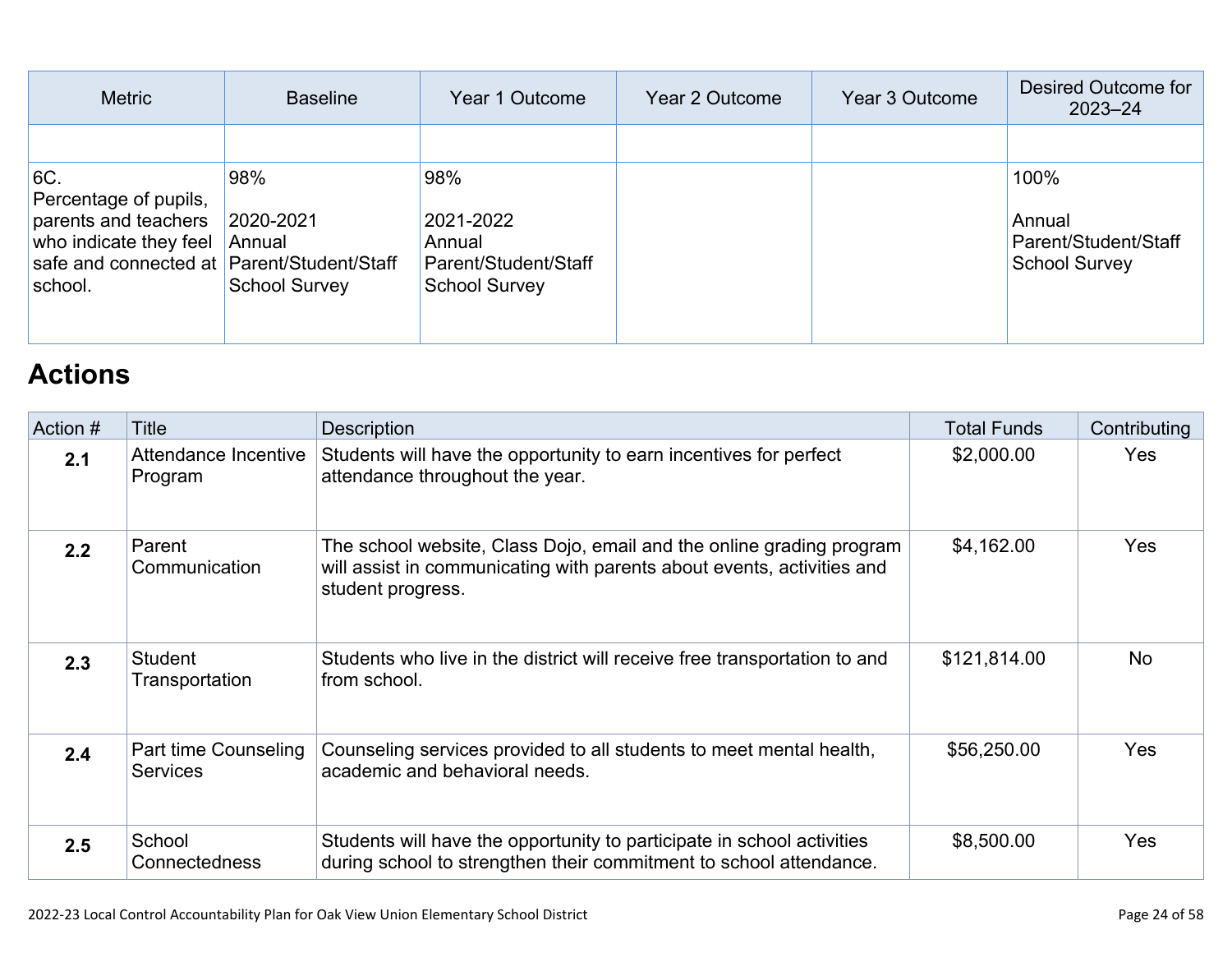| Action # | <b>Title</b> | Description                                                                                                                               | <b>Total Funds</b> | Contributing |
|----------|--------------|-------------------------------------------------------------------------------------------------------------------------------------------|--------------------|--------------|
|          |              | All general education classrooms will attend at least one field trip per<br>year to expose students to learning outside of the classroom. |                    |              |

## **[Goal Analysis \[2021-22\]](http://www.doc-tracking.com/screenshots/22LCAP/Instructions/22LCAPInstructions.htm#GoalAnalysis)**

An analysis of how this goal was carried out in the previous year. A description of any substantive differences in planned actions and actual implementation of these actions.

All actions were implemented as planned with the exception of action 2.1 and 2.4. Successes were made in the area of suspension rates with it decreasing from 4.4% to 2.6%.

Action 2.1 - Due to the lingering effects of the pandemic, the District was unable to fully implement the perfect attendance program. There was the elimination of quarterly awards as well as the end of the year perfect attendance field trip.

Action 2.4 - The District was also unable to fully implement counseling services due to the resignation of the counselor in the fall and the inability to hire a replacement before the end of the school year.

An explanation of material differences between Budgeted Expenditures and Estimated Actual Expenditures and/or Planned Percentages of Improved Services and Estimated Actual Percentages of Improved Services.

Action item 2.1 - The cancellation of the perfect attendance field trip at the end of the year created a decrease in costs.

Action item 2.4 - The counseling vacancy during the school year created a decrease of costs.

Action item 2.5 - The increased cost of fuel caused field trip expenses to increase this year.

An explanation of how effective the specific actions were in making progress toward the goal.

All action items were effective as evident with the continued improvement in attendance and suspension rates. Although attendance rate declined from the previous year, the District was pleased with the rate being at 94% given the District is still feeling the effects of the pandemic.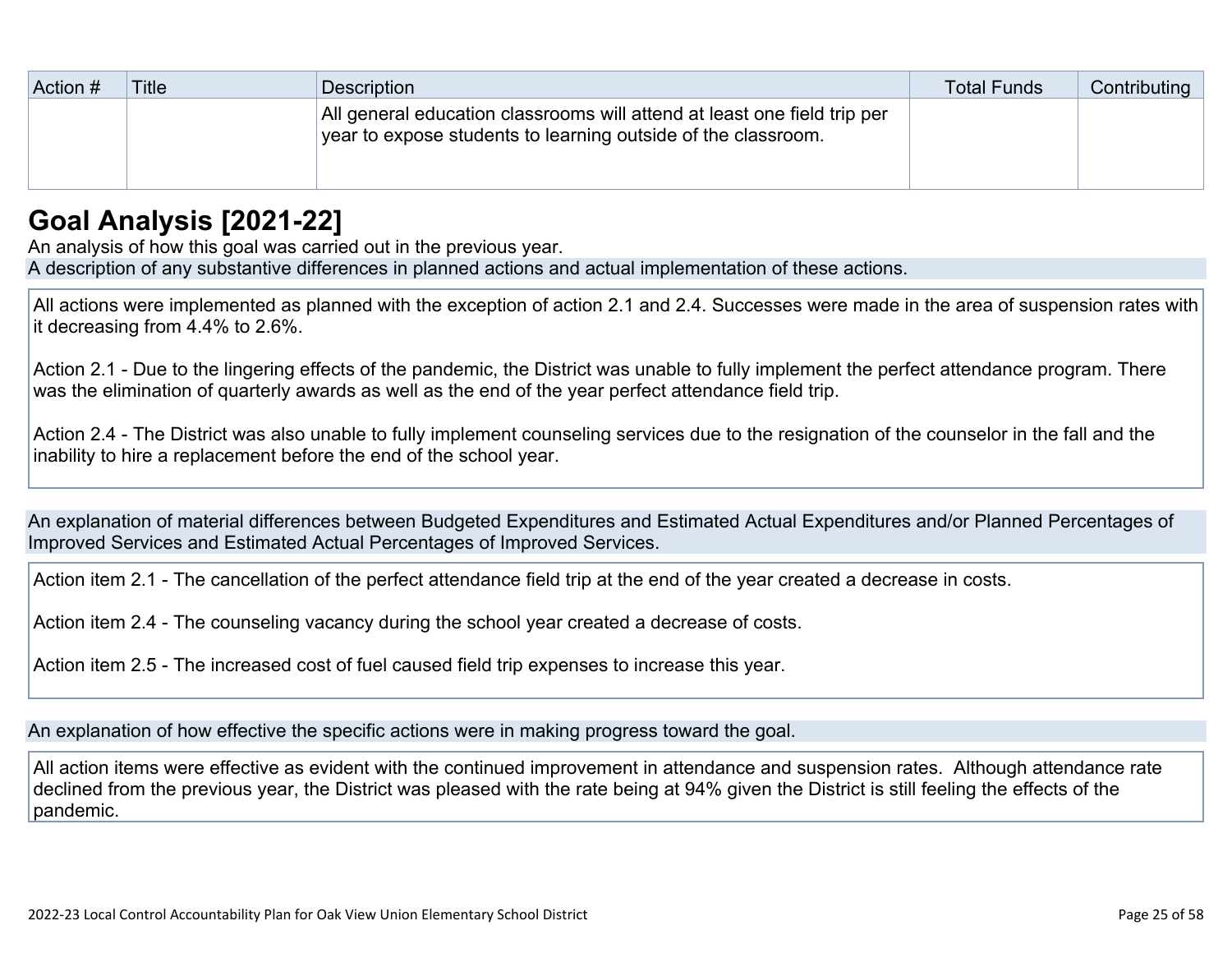A description of any changes made to the planned goal, metrics, desired outcomes, or actions for the coming year that resulted from reflections on prior practice.

The District plans on continuing planned goals, metrics, desired outcomes and action items. Now that the pandemic is over the District intends to see continued progress in the action items that support Goal 2.

**A report of the Total Estimated Actual Expenditures for last year's actions may be found in the Annual Update Table. A report of the Estimated Actual Percentages of Improved Services for last year's actions may be found in the Contributing Actions Annual Update Table.**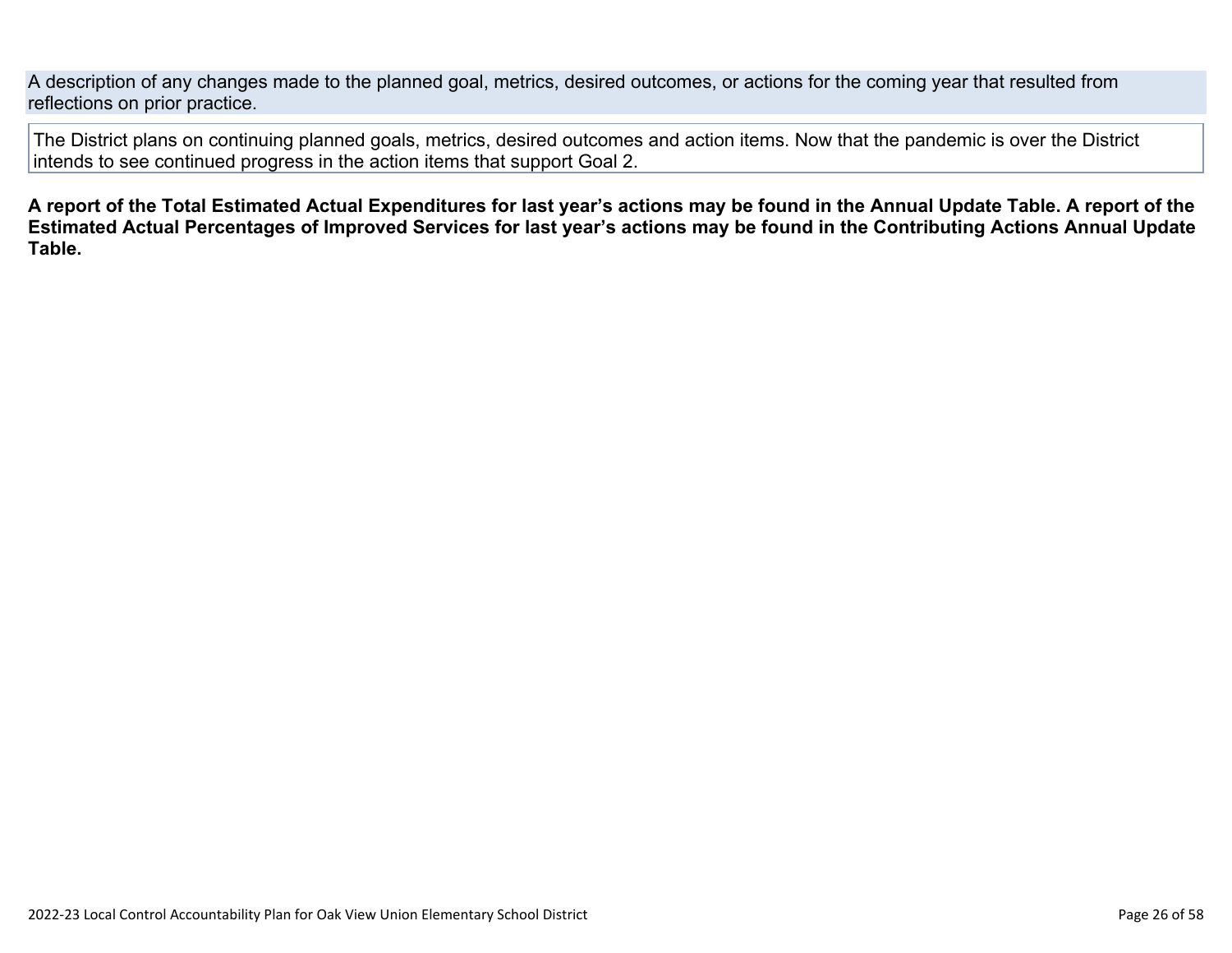## **[Increased or Improved Services for Foster Youth, English Learners, and Low-](http://www.doc-tracking.com/screenshots/22LCAP/Instructions/22LCAPInstructions.htm#IncreasedImprovedServices)[Income Students \[2022-23\]](http://www.doc-tracking.com/screenshots/22LCAP/Instructions/22LCAPInstructions.htm#IncreasedImprovedServices)**

| Projected LCFF Supplemental and/or Concentration Grants | Projected Additional LCFF Concentration Grant (15 percent) |
|---------------------------------------------------------|------------------------------------------------------------|
| 260,376                                                 |                                                            |

#### **Required Percentage to Increase or Improve Services for the LCAP Year**

| Projected Percentage to Increase<br>or Improve Services for the<br>Coming School Year | <b>ILCFF Carryover — Percentage</b> | <b>ILCFF Carryover — Dollar</b> | Total Percentage to Increase or<br>Improve Services for the Coming<br>School Year |
|---------------------------------------------------------------------------------------|-------------------------------------|---------------------------------|-----------------------------------------------------------------------------------|
| $ 8.14\%$                                                                             |                                     | \$0.00                          | 8.14%                                                                             |

**The Budgeted Expenditures for Actions identified as Contributing may be found in the Contributing Actions Table.**

### **[Required Descriptions](http://www.doc-tracking.com/screenshots/22LCAP/Instructions/22LCAPInstructions.htm#RequiredDescriptions)**

For each action being provided to an entire school, or across the entire school district or county office of education (COE), an explanation of (1) how the needs of foster youth, English learners, and low-income students were considered first, and (2) how these actions are effective in meeting the goals for these students.

Oak View reviewed academic, behavior and attendance data to determine the all actions and services are most effective and appropriate for all students. The actions and services are still needed for all students.

Actions 1.1, 1.3, 1.5 & 1.6 will address the need for increased academic support and language acquisition for foster youth, English learners and low income students. Quality instruction delivered by professional trained and qualified teachers and staff utilizing District adopted curriculum, supplemental materials and supplies and unique learning experiences will provide the academic support needed for these students. Data provided through District assessments, CA Dashboard, District reports and ELPAC reports were reviewed and determined the effectiveness of actions and services, proving that it is an appropriate use of funds.

Actions 2.1, 2.2 & 2.5 will address the need for foster youth, English learners and low-income students to feel a sense of school connectedness and school safety. Maintaining school facilities, communicating with parents, providing reliable transportation to and from school, providing mental health services and establishing incentives and programs for these groups of students will increase their daily attendance and increase their trust and connectedness in school. Data provided through District assessments, CA Dashboard, District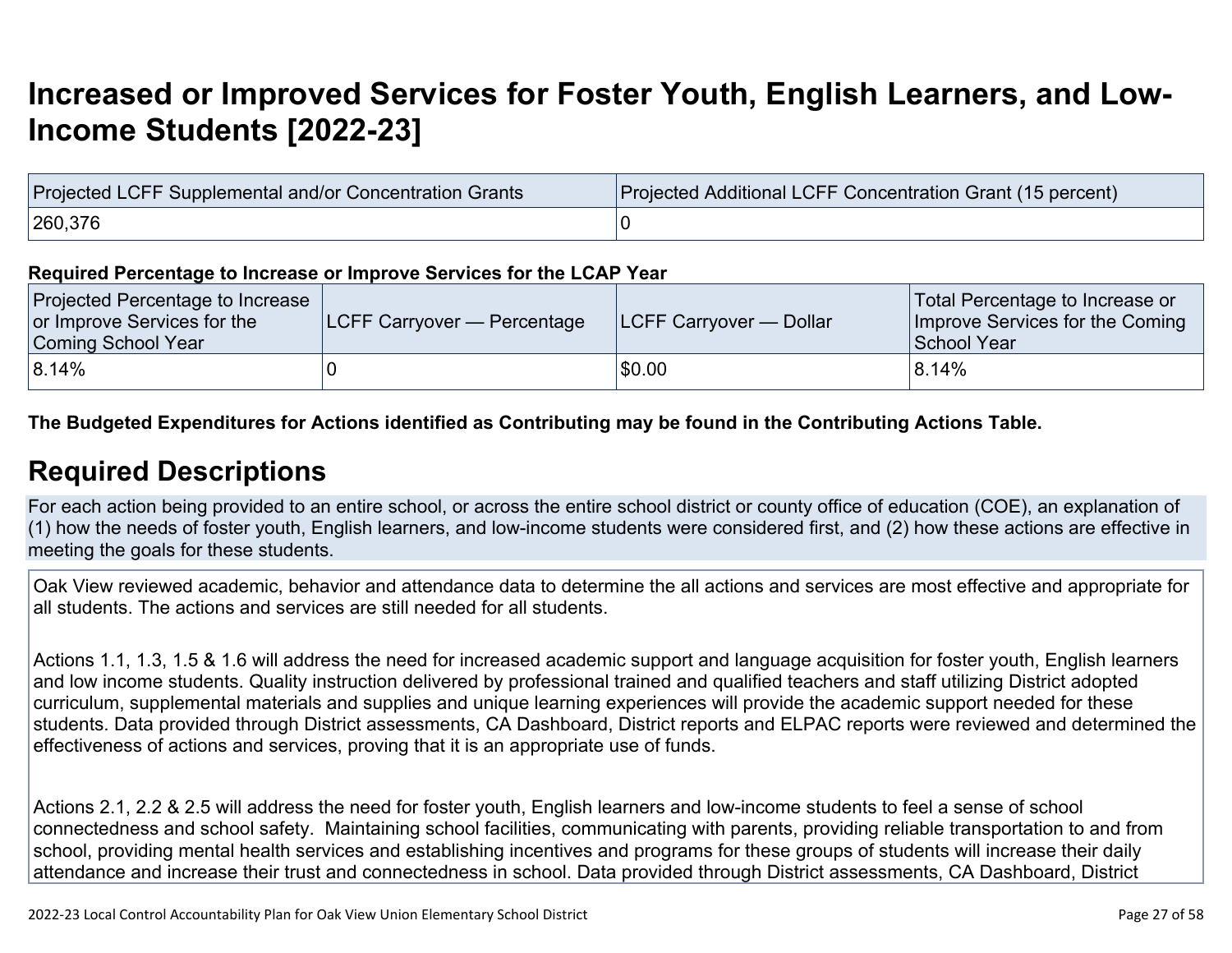reports and ELPAC reports were reviewed and determined the effectiveness of actions and services, proving that it is an appropriate use of funds. Data provided through Class Dojo reports, PROMIS attendance reports and the Annual Parent/Student School Survey were used to determine the effectiveness of actions and services, proving that it is an appropriate use of funds.

A description of how services for foster youth, English learners, and low-income students are being increased or improved by the percentage required.

The actions and services for foster youth, English learners, and low-income students are being increased and improved 8.14% for the addition of 1.0FTE intervention teacher and implementation of Dreambox, which is a bilingual online supplemental math program.

A description of the plan for how the additional concentration grant add-on funding identified above will be used to increase the number of staff providing direct services to students at schools that have a high concentration (above 55 percent) of foster youth, English learners, and lowincome students, as applicable.

Don't receive additional concentration grant add-on funding.

| Staff-to-student ratios by<br>type of school and<br><b>concentration of</b><br>unduplicated students | Schools with a student concentration of 55 percent or<br><b>less</b> | Schools with a student concentration of greater than 55<br>percent |
|------------------------------------------------------------------------------------------------------|----------------------------------------------------------------------|--------------------------------------------------------------------|
| Staff-to-student ratio of<br>classified staff providing<br>direct services to students               | N/A                                                                  | N/A                                                                |
| Staff-to-student ratio of<br>certificated staff providing<br>direct services to students             | N/A                                                                  | N/A                                                                |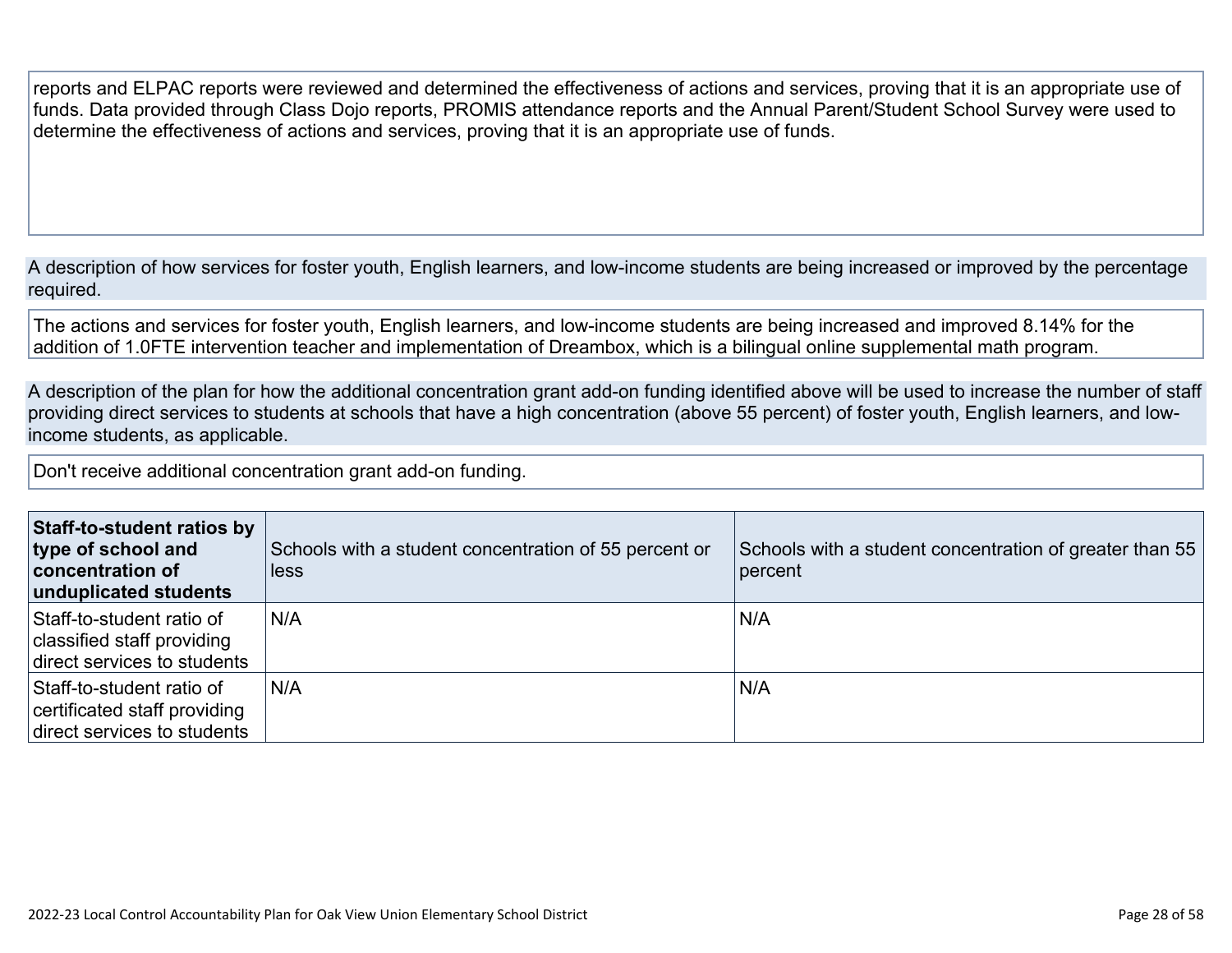### **2022-23 Total Expenditures Table**

| <b>Totals</b> |                | <b>LCFF Funds</b>                                      | <b>Other State</b><br><b>Funds</b> |                                                              | <b>Local Funds</b>      | <b>Federal Funds</b> | <b>Total Funds</b>       | <b>Total Personnel</b> | <b>Total Non-</b><br>personnel |                    |
|---------------|----------------|--------------------------------------------------------|------------------------------------|--------------------------------------------------------------|-------------------------|----------------------|--------------------------|------------------------|--------------------------------|--------------------|
| <b>Totals</b> |                | \$2,322,711.00                                         | \$36,586.00                        |                                                              | \$148,687.00            | \$363,548.00         | \$2,871,532.00           | \$2,643,081.00         | \$228,451.00                   |                    |
| Goal          | <b>Action#</b> | <b>Action Title</b>                                    |                                    |                                                              | <b>Student Group(s)</b> | <b>LCFF Funds</b>    | <b>Other State Funds</b> | <b>Local Funds</b>     | <b>Federal Funds</b>           | <b>Total Funds</b> |
| $\mathbf{1}$  | $1.1$          | Part-time Intervention<br>teacher/ELPAC<br>Coordinator |                                    | <b>English Learners</b><br><b>Foster Youth</b><br>Low Income |                         | \$106,584.00         |                          |                        | \$12,121.00                    | \$118,705.00       |
| $\mathbf 1$   | $1.2$          | <b>Outdoor Education</b>                               |                                    | All                                                          |                         | \$14,100.00          |                          |                        |                                | \$14,100.00        |
| $\mathbf{1}$  | 1.3            | <b>Teacher Assistants</b>                              |                                    | <b>English Learners</b><br><b>Foster Youth</b><br>Low Income |                         | \$158,042.00         | \$34,896.00              |                        |                                | \$192,938.00       |
| $\mathbf{1}$  | $1.4$          | <b>Special Education</b><br>Program                    |                                    | Students with<br><b>Disabilities</b>                         |                         |                      |                          | \$133,687.00           |                                | \$133,687.00       |
| $\mathbf{1}$  | $1.5$          | Supplemental<br><b>Academic Programs</b>               |                                    | <b>English Learners</b><br><b>Foster Youth</b><br>Low Income |                         | \$3,866.00           | \$1,690.00               |                        | \$14,933.00                    | \$20,489.00        |
| $\mathbf 1$   | 1.6            | Part-time Band and<br>Music Teacher                    |                                    | <b>English Learners</b><br><b>Foster Youth</b><br>Low Income |                         | \$92,505.00          |                          |                        |                                | \$92,505.00        |
| $\mathbf{1}$  | $1.7$          | <b>Highly Qualified</b><br><b>Teachers</b>             |                                    | All                                                          |                         | \$1,662,814.00       |                          |                        | \$258,882.00                   | \$1,921,696.00     |
| $\mathbf 1$   | 1.8            | <b>Access to Curriculum</b><br>and Textbooks           |                                    | All                                                          |                         | \$35,000.00          |                          |                        |                                | \$35,000.00        |
| $\mathbf 1$   | 1.9            | <b>Student Technology</b>                              |                                    | All                                                          |                         |                      |                          |                        | \$18,000.00                    | \$18,000.00        |
| $\mathbf{1}$  | 1.10           | <b>Student Assessment</b><br>Programs                  |                                    | All                                                          |                         | \$1,500.00           |                          |                        |                                | \$1,500.00         |
| $\mathbf{1}$  | 1.11           | <b>Staff Professional</b><br>Development               |                                    | All                                                          |                         | \$10,566.00          |                          |                        |                                | \$10,566.00        |

2022-23 Local Control Accountability Plan for Oak View Union Elementary School District Page 29 of 58 and 2012-23 Local Control Accountability Plan for Oak View Union Elementary School District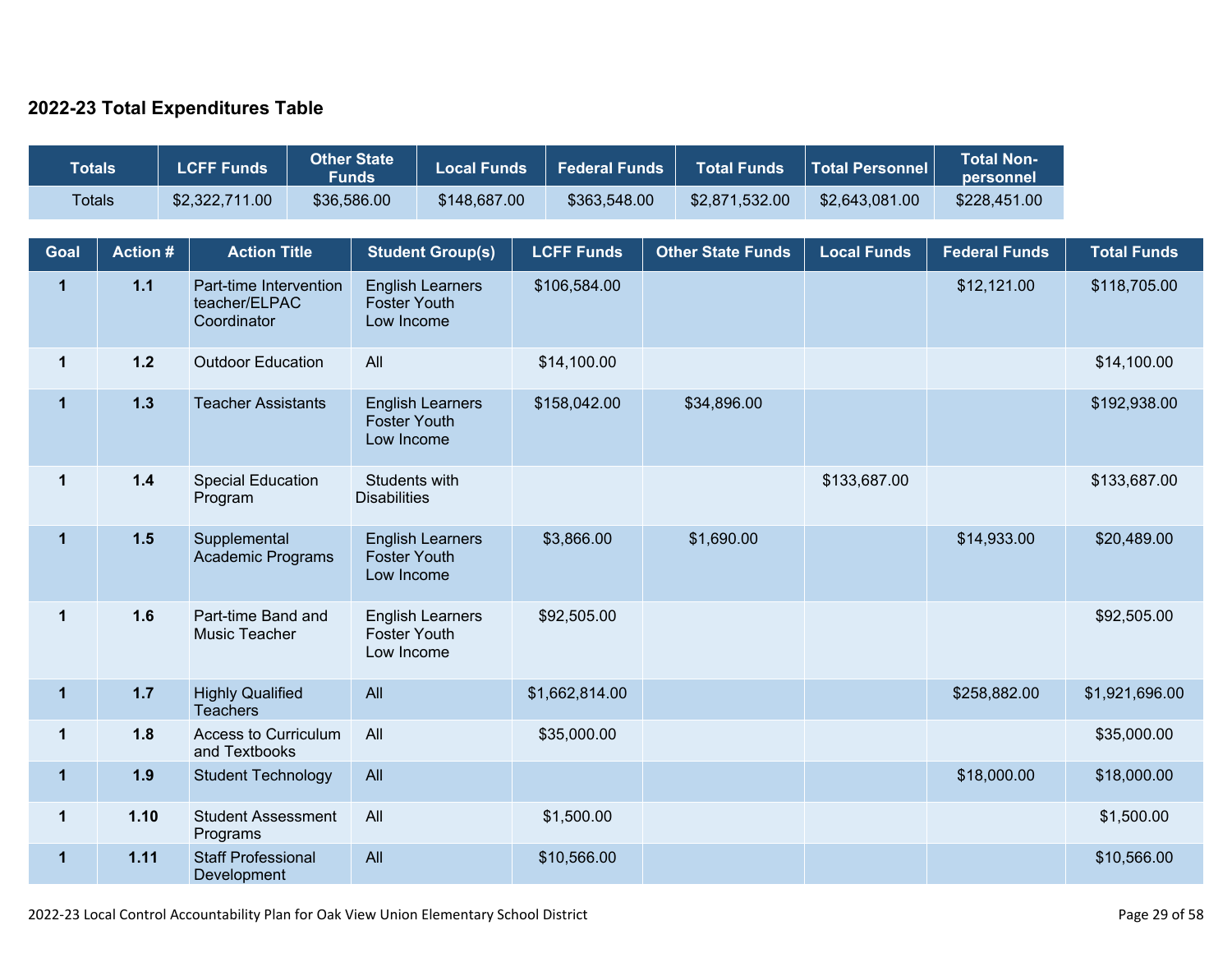| Goal           | <b>Action #</b> | <b>Action Title</b>                                       | <b>Student Group(s)</b>                                      | <b>LCFF Funds</b> | <b>Other State Funds</b> | <b>Local Funds</b> | <b>Federal Funds</b> | <b>Total Funds</b> |
|----------------|-----------------|-----------------------------------------------------------|--------------------------------------------------------------|-------------------|--------------------------|--------------------|----------------------|--------------------|
| $\mathbf 1$    | 1.12            | Implementation of<br>California State<br><b>Standards</b> | All                                                          | \$1,500.00        |                          |                    |                      | \$1,500.00         |
| 1              | 1.13            | Full-time Physical<br><b>Education Instructor</b>         | All                                                          | \$103,120.00      |                          |                    |                      | \$103,120.00       |
| $\mathbf 1$    | 1.14            | Safe and Well<br><b>Maintained Facilities</b>             | All                                                          |                   |                          | \$15,000.00        |                      | \$15,000.00        |
| $\overline{2}$ | 2.1             | Attendance Incentive<br>Program                           | <b>English Learners</b><br><b>Foster Youth</b><br>Low Income | \$2,000.00        |                          |                    |                      | \$2,000.00         |
| $\mathbf{2}$   | 2.2             | Parent<br>Communication                                   | <b>English Learners</b><br><b>Foster Youth</b><br>Low Income | \$800.00          |                          |                    | \$3,362.00           | \$4,162.00         |
| $\overline{2}$ | 2.3             | Student<br>Transportation                                 | All                                                          | \$121,814.00      |                          |                    |                      | \$121,814.00       |
| $\mathbf{2}$   | 2.4             | Part time Counseling<br><b>Services</b>                   | <b>English Learners</b><br><b>Foster Youth</b><br>Low Income |                   |                          |                    | \$56,250.00          | \$56,250.00        |
| $\mathbf{2}$   | 2.5             | School<br>Connectedness                                   | <b>English Learners</b><br><b>Foster Youth</b><br>Low Income | \$8,500.00        |                          |                    |                      | \$8,500.00         |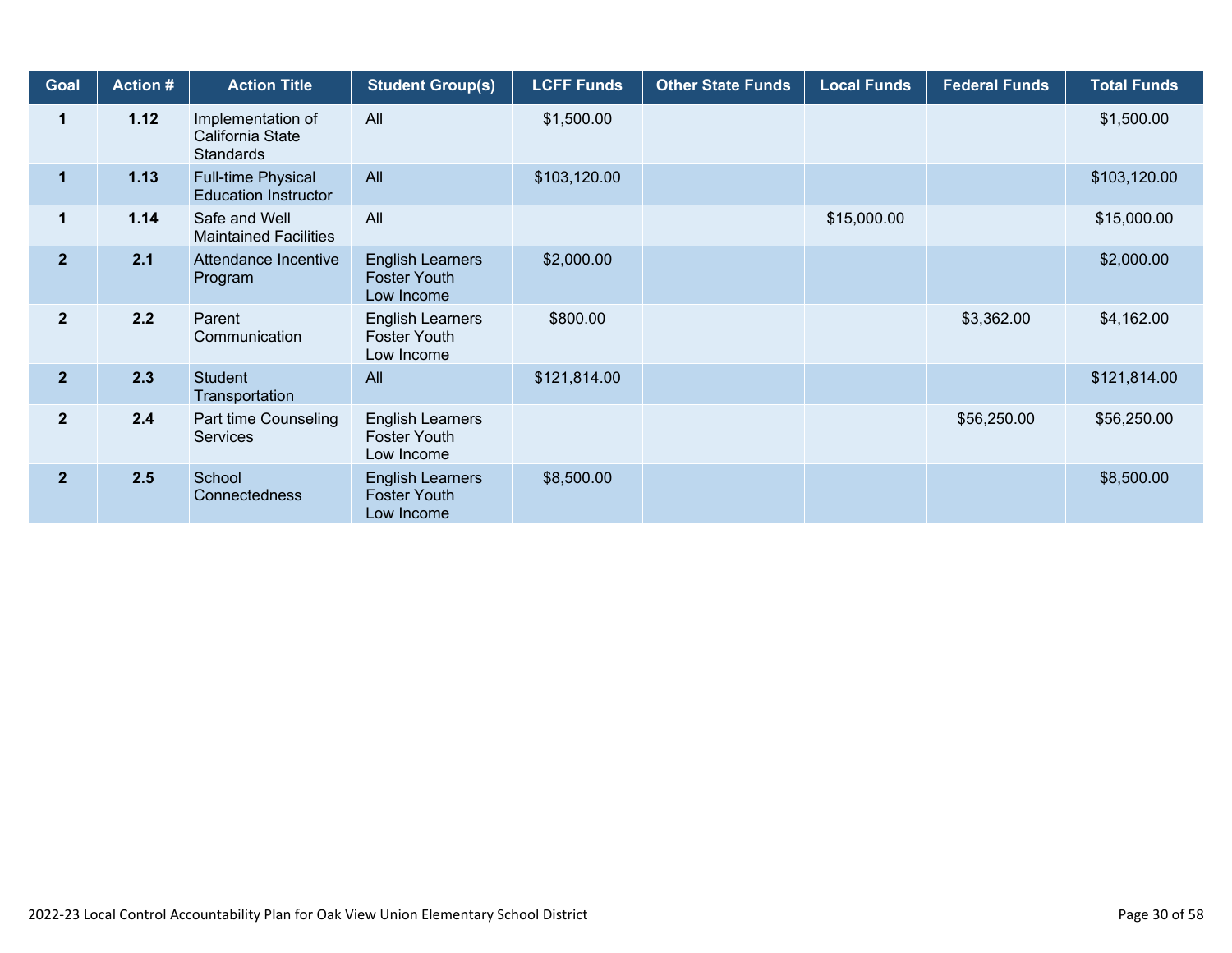### **2022-23 Contributing Actions Tables**

| 1. Projected<br><b>LCFF Base</b><br>Grant | 2. Projected<br><b>LCFF</b><br><b>Supplemental</b><br>and/or<br><b>Concentration</b><br><b>Grants</b> | 3. Projected<br><b>Percentage to</b><br>Increase or<br><b>Improve</b><br><b>Services for</b><br>the Coming<br><b>School Year</b><br>(2 divided by | <b>LCFF</b><br><b>Carryover</b> -<br>Percentage<br>(Percentage<br>from Prior<br>Year) | <b>Total</b><br>Percentage to<br>Increase or<br><b>Improve</b><br><b>Services for</b><br>the Coming<br><b>School Year</b><br>$(3 +$ Carryover<br>%) | 4. Total<br><b>Planned</b><br><b>Contributing</b><br><b>Expenditures</b><br>(LCFF Funds) | 5. Total<br><b>Planned</b><br>Percentage of<br><b>Improved</b><br><b>Services</b><br>(%) | <b>Planned</b><br><b>Percentage to</b><br>Increase or<br><b>Improve</b><br><b>Services for</b><br>the Coming<br><b>School Year</b><br>(4 divided by<br>$1$ , plus $5$ ) | <b>Totals by</b><br>Type    | <b>Total LCFF</b><br><b>Funds</b> |
|-------------------------------------------|-------------------------------------------------------------------------------------------------------|---------------------------------------------------------------------------------------------------------------------------------------------------|---------------------------------------------------------------------------------------|-----------------------------------------------------------------------------------------------------------------------------------------------------|------------------------------------------------------------------------------------------|------------------------------------------------------------------------------------------|-------------------------------------------------------------------------------------------------------------------------------------------------------------------------|-----------------------------|-----------------------------------|
| 3,198,720                                 | 260,376                                                                                               | 8.14%                                                                                                                                             | $\mathbf{0}$                                                                          | 8.14%                                                                                                                                               | \$372,297.00                                                                             | 0.00%                                                                                    | 11.64 %                                                                                                                                                                 | Total:                      | \$372,297.00                      |
|                                           |                                                                                                       |                                                                                                                                                   |                                                                                       |                                                                                                                                                     |                                                                                          |                                                                                          |                                                                                                                                                                         | <b>LEA-wide</b><br>Total:   | \$372,297.00                      |
|                                           |                                                                                                       |                                                                                                                                                   |                                                                                       |                                                                                                                                                     |                                                                                          |                                                                                          |                                                                                                                                                                         | <b>Limited Total:</b>       | \$0.00                            |
|                                           |                                                                                                       |                                                                                                                                                   |                                                                                       |                                                                                                                                                     |                                                                                          |                                                                                          |                                                                                                                                                                         | <b>Schoolwide</b><br>Total: | \$0.00                            |

| Goal                 | <b>Action #</b> | <b>Action Title</b>                                 | <b>Contributing to</b><br>Increased or<br><b>Improved</b><br>Services? | <b>Scope</b> | <b>Unduplicated</b><br><b>Student Group(s)</b>               | <b>Location</b>    | <b>Planned</b><br><b>Expenditures for</b><br><b>Contributing</b><br><b>Actions (LCFF</b><br>Funds) | <b>Planned</b><br>Percentage of<br><b>Improved</b><br>Services (%) |
|----------------------|-----------------|-----------------------------------------------------|------------------------------------------------------------------------|--------------|--------------------------------------------------------------|--------------------|----------------------------------------------------------------------------------------------------|--------------------------------------------------------------------|
| 1                    | 1.1             | Part-time Intervention<br>teacher/ELPAC Coordinator | <b>Yes</b>                                                             | LEA-wide     | <b>English Learners</b><br><b>Foster Youth</b><br>Low Income | <b>All Schools</b> | \$106,584.00                                                                                       |                                                                    |
| $\blacktriangleleft$ | 1.3             | <b>Teacher Assistants</b>                           | <b>Yes</b>                                                             | LEA-wide     | <b>English Learners</b><br><b>Foster Youth</b><br>Low Income | <b>All Schools</b> | \$158,042.00                                                                                       |                                                                    |
| 1                    | 1.5             | Supplemental Academic<br>Programs                   | <b>Yes</b>                                                             | LEA-wide     | <b>English Learners</b><br><b>Foster Youth</b><br>Low Income | <b>All Schools</b> | \$3,866.00                                                                                         |                                                                    |
| 1                    | 1.6             | Part-time Band and Music<br>Teacher                 | Yes                                                                    | LEA-wide     | <b>English Learners</b><br><b>Foster Youth</b><br>Low Income | All Schools        | \$92,505.00                                                                                        |                                                                    |
| $\mathbf{2}$         | 2.1             | Attendance Incentive<br>Program                     | Yes                                                                    | LEA-wide     | <b>English Learners</b><br><b>Foster Youth</b><br>Low Income | <b>All Schools</b> | \$2,000.00                                                                                         |                                                                    |
| $\overline{2}$       | 2.2             | <b>Parent Communication</b>                         | <b>Yes</b>                                                             | LEA-wide     | <b>English Learners</b><br><b>Foster Youth</b><br>Low Income | All Schools        | \$800.00                                                                                           |                                                                    |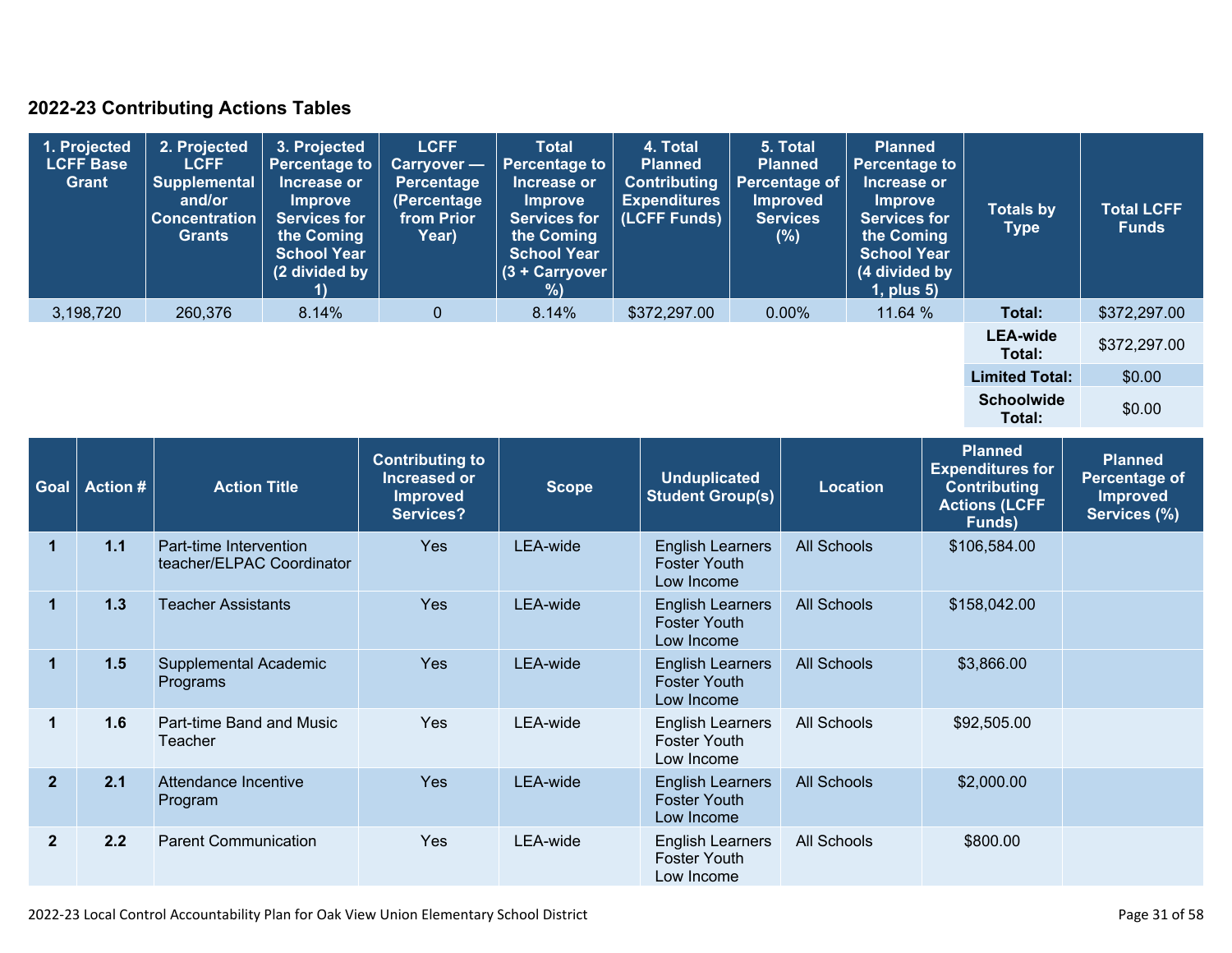| <b>Goal</b>   Action # $\vert$ | <b>Action Title</b>                     | <b>Contributing to</b><br>Increased or<br><b>Improved</b><br>Services? | <b>Scope</b> | <b>Unduplicated</b><br><b>Student Group(s)</b>               | <b>Location</b>    | <b>Planned</b><br><b>Expenditures for</b><br><b>Contributing</b><br><b>Actions (LCFF</b><br>Funds) | <b>Planned</b><br>Percentage of<br><b>Improved</b><br>Services (%) |
|--------------------------------|-----------------------------------------|------------------------------------------------------------------------|--------------|--------------------------------------------------------------|--------------------|----------------------------------------------------------------------------------------------------|--------------------------------------------------------------------|
| 2.4                            | Part time Counseling<br><b>Services</b> | Yes                                                                    | LEA-wide     | English Learners<br><b>Foster Youth</b><br>Low Income        | All Schools        |                                                                                                    |                                                                    |
| 2.5                            | <b>School Connectedness</b>             | <b>Yes</b>                                                             | LEA-wide     | <b>English Learners</b><br><b>Foster Youth</b><br>Low Income | <b>All Schools</b> | \$8,500.00                                                                                         |                                                                    |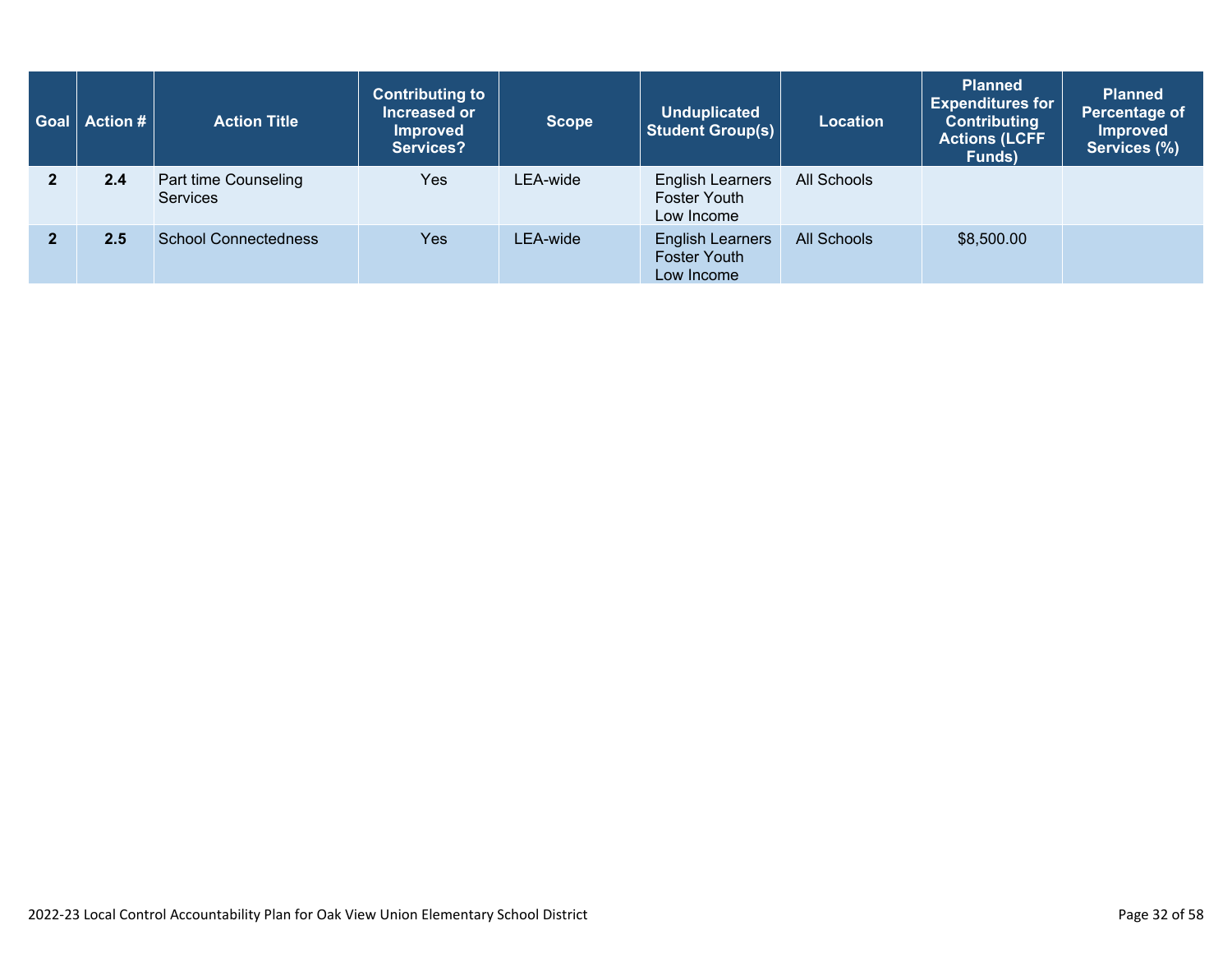### **2021-22 Annual Update Table**

| <b>Totals</b> | <b>Last Year's</b><br><b>Total Planned</b><br><b>Expenditures</b><br>(Total Funds) | <b>Total Estimated</b><br><b>Expenditures</b><br>(Total Funds) |
|---------------|------------------------------------------------------------------------------------|----------------------------------------------------------------|
| <b>Totals</b> | \$2,660,153.00                                                                     | \$2,635,693.00                                                 |

| <b>Last Year's</b><br>Goal # | <b>Last Year's Action</b><br># | <b>Prior Action/Service Title</b>                   | <b>Contributed to Increased</b><br>or Improved Services? | <b>Last Year's Planned</b><br><b>Expenditures</b><br>(Total Funds) | <b>Estimated Actual</b><br><b>Expenditures</b><br>(Input Total Funds) |
|------------------------------|--------------------------------|-----------------------------------------------------|----------------------------------------------------------|--------------------------------------------------------------------|-----------------------------------------------------------------------|
| $\overline{1}$               | $1.1$                          | Part-time Intervention<br>teacher/ELPAC Coordinator | Yes                                                      | \$114,032.00                                                       | \$113,348                                                             |
| $\mathbf{1}$                 | $1.2$                          | <b>Outdoor Education</b>                            | <b>No</b>                                                | \$19,050.00                                                        | \$9,450                                                               |
| $\overline{1}$               | 1.3                            | <b>Teacher Assistants</b>                           | Yes                                                      | \$168,913.00                                                       | \$174,808                                                             |
| $\mathbf{1}$                 | $1.4$                          | <b>Special Education Program</b>                    | <b>No</b>                                                | \$130,163.00                                                       | \$126,403                                                             |
| $\mathbf{1}$                 | 1.5                            | Supplemental Academic Programs                      | Yes                                                      | \$18,716.00                                                        | \$16,735                                                              |
| $\blacktriangleleft$         | 1.6                            | Part-time Band and Music Teacher                    | Yes                                                      | \$49,545.00                                                        | \$50,043                                                              |
| $\overline{1}$               | $1.7$                          | <b>Highly Qualified Teachers</b>                    | <b>No</b>                                                | \$1,701,934.00                                                     | \$1,669,942                                                           |
| $\overline{1}$               | 1.8                            | Access to Curriculum and<br><b>Textbooks</b>        | <b>No</b>                                                | \$32,000.00                                                        | \$34,820                                                              |
| $\overline{1}$               | 1.9                            | <b>Student Technology</b>                           | <b>No</b>                                                | \$5,000.00                                                         | \$16,084                                                              |
| $\overline{1}$               | 1.10                           | <b>Student Assessment Programs</b>                  | <b>No</b>                                                | \$1,450.00                                                         | \$1,450                                                               |

2022-23 Local Control Accountability Plan for Oak View Union Elementary School District Page 33 of 58 and 2022-23 Local Control Accountability Plan for Oak View Union Elementary School District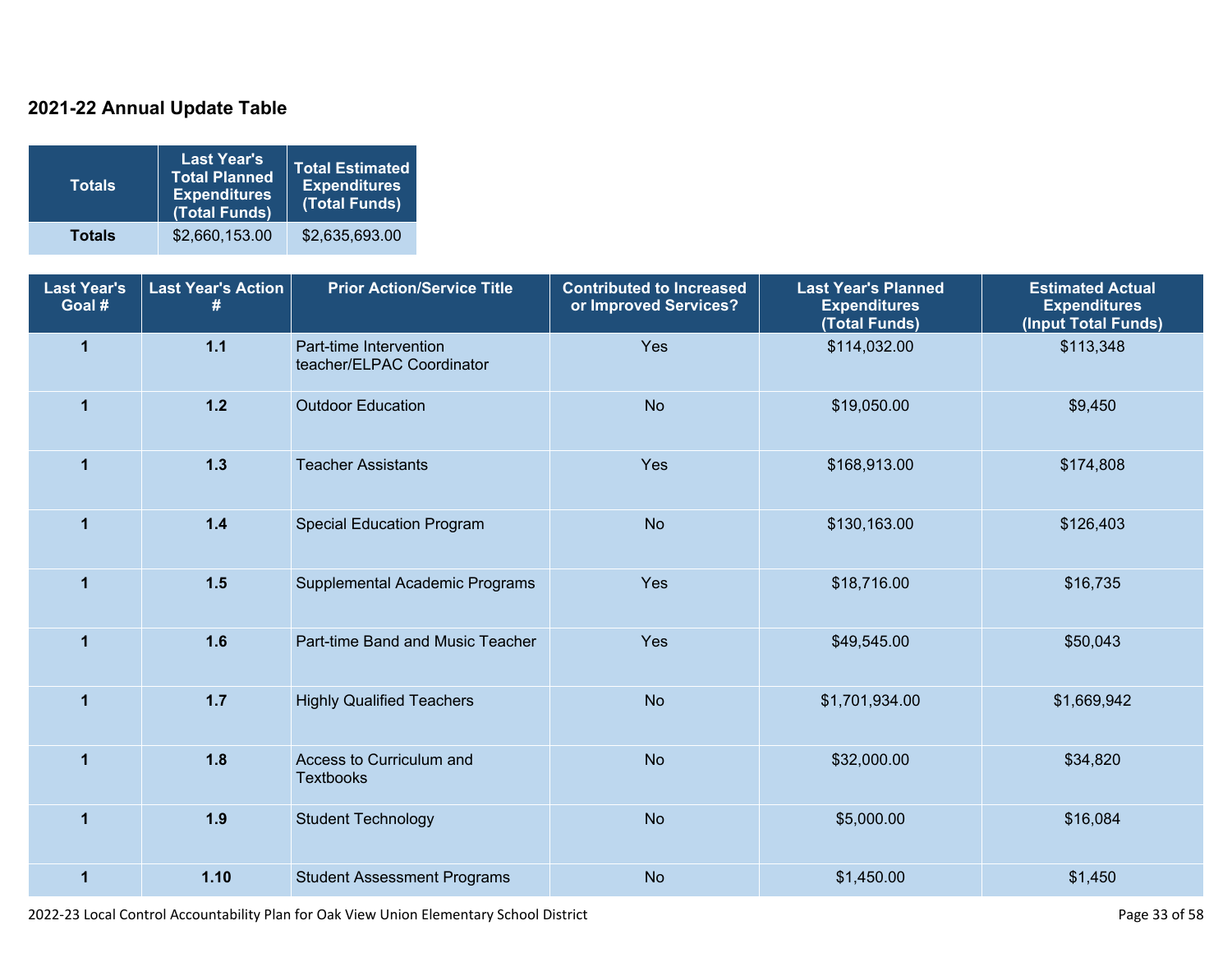| <b>Last Year's</b><br>Goal # | <b>Last Year's Action</b><br># | <b>Prior Action/Service Title</b>                      | <b>Contributed to Increased</b><br>or Improved Services? | <b>Last Year's Planned</b><br><b>Expenditures</b><br>(Total Funds) | <b>Estimated Actual</b><br><b>Expenditures</b><br>(Input Total Funds) |
|------------------------------|--------------------------------|--------------------------------------------------------|----------------------------------------------------------|--------------------------------------------------------------------|-----------------------------------------------------------------------|
|                              |                                |                                                        |                                                          |                                                                    |                                                                       |
| $\mathbf{1}$                 | 1.11                           | <b>Staff Professional Development</b>                  | <b>No</b>                                                | \$8,836.00                                                         | $\overline{0}$                                                        |
| $\mathbf{1}$                 | 1.12                           | Implementation of California State<br><b>Standards</b> | <b>No</b>                                                | \$1,500.00                                                         | $\mathbf 0$                                                           |
| $\mathbf{1}$                 | 1.13                           | <b>Full-time Physical Education</b><br>Instructor      | <b>No</b>                                                | \$103,120.00                                                       | \$102,572                                                             |
| $\mathbf{1}$                 | 1.14                           | Safe and Well Maintained Facilities                    | <b>No</b>                                                | \$132,223.00                                                       | \$164,409                                                             |
| $\mathbf{2}$                 | 2.1                            | Attendance Incentive Program                           | Yes                                                      | \$2,000.00                                                         | \$250                                                                 |
| $\overline{2}$               | 2.2                            | <b>Parent Communication</b>                            | Yes                                                      | \$5,120.00                                                         | \$3,954                                                               |
| $\mathbf{2}$                 | 2.3                            | <b>Student Transportation</b>                          | <b>No</b>                                                | \$108,778.00                                                       | \$113,683                                                             |
| $\overline{2}$               | 2.4                            | Part time Counseling Services                          | Yes                                                      | \$51,323.00                                                        | \$29,442                                                              |
| $\overline{2}$               | 2.5                            | <b>School Connectedness</b>                            | Yes                                                      | \$6,450.00                                                         | \$8,300                                                               |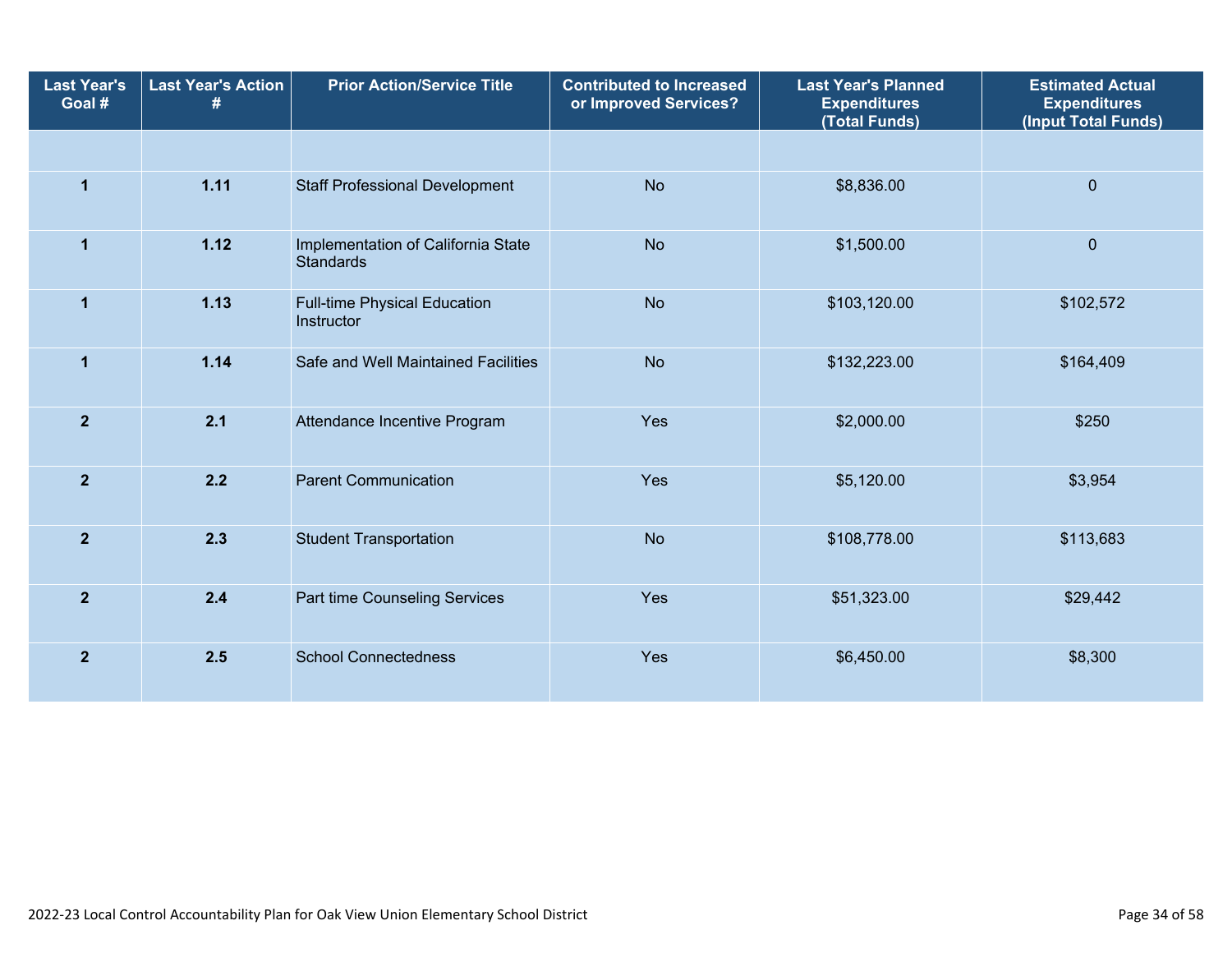### **2021-22 Contributing Actions Annual Update Table**

|                          | <b>6. Estimated</b><br><b>LCFF</b><br><b>Supplemental</b><br>and/or<br><b>Concentration</b><br><b>Grants</b><br>(Input Dollar<br><b>Amount)</b> | <b>4. Total Planned</b><br><b>Contributing</b><br><b>Expenditures</b><br>(LCFF Funds) | 7. Total Estimated<br><b>Expenditures for</b><br><b>Contributing</b><br><b>Actions</b><br>(LCFF Funds) |  | <b>Difference</b><br><b>Between Planned</b><br>and Estimated<br><b>Expenditures for</b><br><b>Contributing</b><br><b>Actions</b><br>(Subtract 7 from<br>4) |  | <b>5. Total Planned</b><br><b>Percentage of</b><br><b>Improved</b><br>Services (%) | <b>8. Total Estimated</b><br>Percentage of<br>Improved<br><b>Services</b><br>(%)<br>0.00%                      | <b>Difference</b><br><b>Between Planned</b><br>and Estimated<br>Percentage of<br><b>Improved</b><br><b>Services</b><br><b>Subtract 5 from</b><br>8) |                                                                                                                   |                                                             |                                                                                                   |
|--------------------------|-------------------------------------------------------------------------------------------------------------------------------------------------|---------------------------------------------------------------------------------------|--------------------------------------------------------------------------------------------------------|--|------------------------------------------------------------------------------------------------------------------------------------------------------------|--|------------------------------------------------------------------------------------|----------------------------------------------------------------------------------------------------------------|-----------------------------------------------------------------------------------------------------------------------------------------------------|-------------------------------------------------------------------------------------------------------------------|-------------------------------------------------------------|---------------------------------------------------------------------------------------------------|
| \$268,738                |                                                                                                                                                 | \$362,241.00                                                                          | \$336,689.00                                                                                           |  | \$25,552.00                                                                                                                                                |  | $0.00\%$                                                                           |                                                                                                                | $0.00\%$                                                                                                                                            |                                                                                                                   |                                                             |                                                                                                   |
| Last<br>Year's<br>Goal # | Last<br>Year's<br><b>Action #</b>                                                                                                               | <b>Prior Action/Service Title</b>                                                     |                                                                                                        |  |                                                                                                                                                            |  | <b>Contributing to</b><br><b>Increased or</b><br><b>Improved Services?</b>         | <b>Last Year's Planned</b><br><b>Expenditures for</b><br><b>Contributing</b><br><b>Actions (LCFF</b><br>Funds) |                                                                                                                                                     | <b>Estimated Actual</b><br><b>Expenditures for</b><br><b>Contributing</b><br><b>Actions</b><br>(Input LCFF Funds) | <b>Planned Percentage</b><br>of Improved<br><b>Services</b> | <b>Estimated Actual</b><br><b>Percentage of</b><br><b>Improved Services</b><br>(Input Percentage) |
| $\mathbf{1}$             | 1.1                                                                                                                                             | Part-time Intervention<br>teacher/ELPAC Coordinator                                   |                                                                                                        |  | Yes                                                                                                                                                        |  | \$102,382.00                                                                       | \$101,774                                                                                                      |                                                                                                                                                     |                                                                                                                   |                                                             |                                                                                                   |
| $\mathbf 1$              | 1.3                                                                                                                                             | <b>Teacher Assistants</b>                                                             |                                                                                                        |  | Yes                                                                                                                                                        |  | \$144,917.00                                                                       | \$142,036                                                                                                      |                                                                                                                                                     |                                                                                                                   |                                                             |                                                                                                   |
| $\mathbf 1$              | 1.5                                                                                                                                             | Supplemental Academic<br>Programs                                                     |                                                                                                        |  | Yes                                                                                                                                                        |  | \$3,866.00                                                                         | \$1,690                                                                                                        |                                                                                                                                                     |                                                                                                                   |                                                             |                                                                                                   |
| 1                        | 1.6                                                                                                                                             | Part-time Band and Music<br>Teacher                                                   |                                                                                                        |  | Yes                                                                                                                                                        |  | \$49,545.00                                                                        | \$50,043                                                                                                       |                                                                                                                                                     |                                                                                                                   |                                                             |                                                                                                   |
| $\overline{2}$           | 2.1                                                                                                                                             | Attendance Incentive Program                                                          |                                                                                                        |  | Yes                                                                                                                                                        |  | \$2,000.00                                                                         | \$250                                                                                                          |                                                                                                                                                     |                                                                                                                   |                                                             |                                                                                                   |
| $\overline{2}$           | 2.2                                                                                                                                             |                                                                                       | <b>Parent Communication</b>                                                                            |  | Yes                                                                                                                                                        |  | \$1,758.00                                                                         | \$3,154                                                                                                        |                                                                                                                                                     |                                                                                                                   |                                                             |                                                                                                   |
| $\mathbf{2}$             | 2.4                                                                                                                                             | Part time Counseling Services                                                         |                                                                                                        |  | Yes                                                                                                                                                        |  | \$51,323                                                                           | \$29,442                                                                                                       |                                                                                                                                                     |                                                                                                                   |                                                             |                                                                                                   |
| $\overline{2}$           | 2.5                                                                                                                                             | <b>School Connectedness</b>                                                           |                                                                                                        |  |                                                                                                                                                            |  | Yes                                                                                |                                                                                                                | \$6,450.00                                                                                                                                          | \$8,300                                                                                                           |                                                             |                                                                                                   |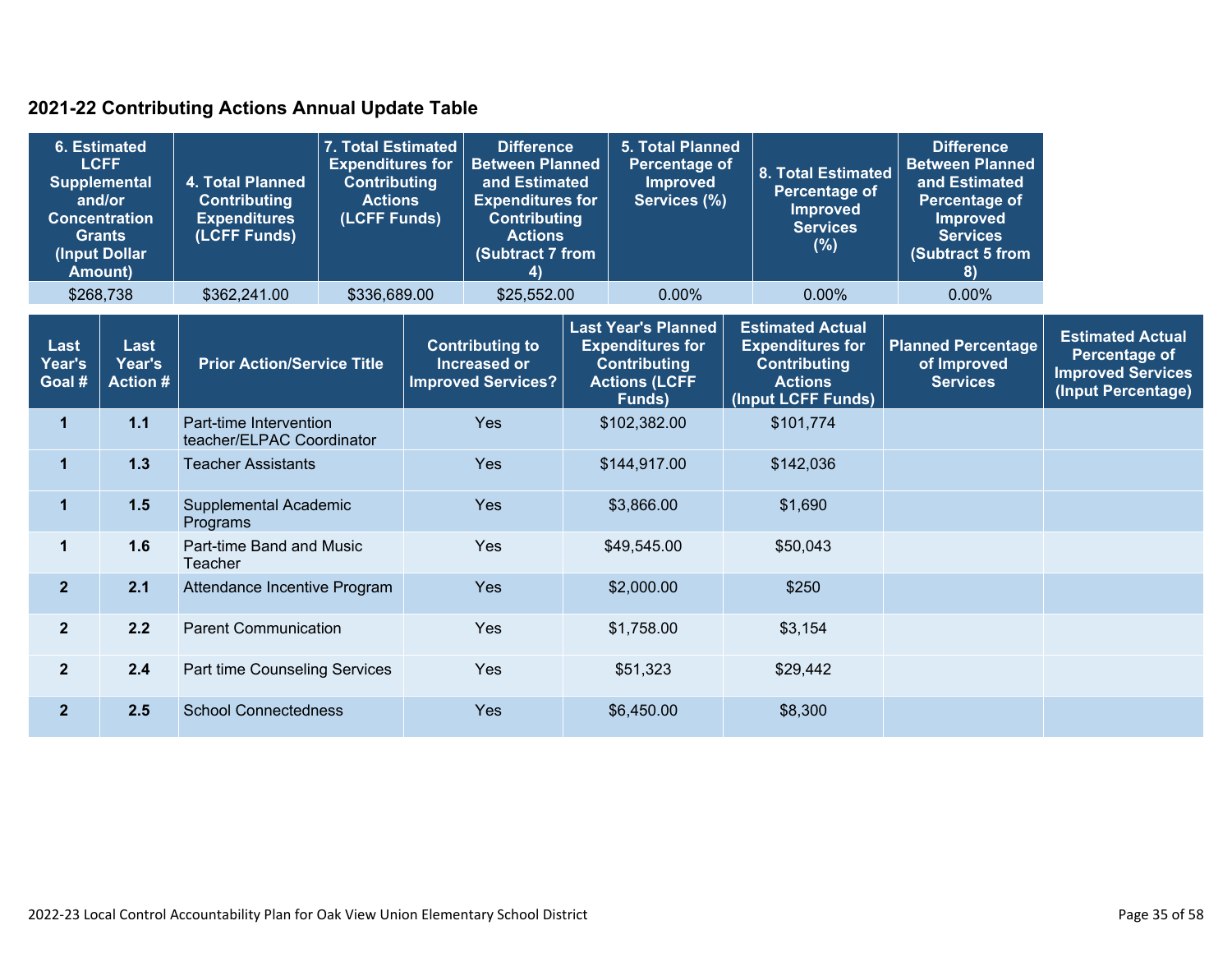### **2021-22 LCFF Carryover Table**

| 9. Estimated<br><b>Actual LCFF</b><br><b>Base Grant</b><br>(Input Dollar)<br>Amount) | 6. Estimated<br><b>Actual LCFF</b><br><b>Supplemental</b><br>and/or<br><b>Concentration</b><br><b>Grants</b> | <b>LCFF</b><br>Carryover —<br><b>Percentage</b><br>(Percentage<br>from Prior<br>Year) | 10. Total<br><b>Percentage to</b><br>Increase or<br><b>Improve</b><br><b>Services for</b><br>the Current<br><b>School Year</b><br>(6 divided by $9$ $ $<br>+ Carryover<br>% | 7. Total<br><b>Estimated</b><br><b>Actual</b><br><b>Expenditures</b><br>for<br><b>Contributing</b><br><b>Actions</b><br>(LCFF Funds) | 8. Total<br><b>Estimated</b><br><b>Actual</b><br>Percentage of<br><b>Improved</b><br><b>Services</b><br>(%) | 11. Estimated<br><b>Actual</b><br>Percentage of<br>Increased or<br><b>Improved</b><br><b>Services</b><br>(7 divided by<br><b>9, plus 8)</b> | <b>12. LCFF</b><br>$Carryover -$<br>Dollar Amount<br>(Subtract 11<br>from 10 and<br>multiply by 9) | <b>13. LCFF</b><br>Carryover -<br><b>Percentage</b><br>(12 divided by<br>9) |
|--------------------------------------------------------------------------------------|--------------------------------------------------------------------------------------------------------------|---------------------------------------------------------------------------------------|-----------------------------------------------------------------------------------------------------------------------------------------------------------------------------|--------------------------------------------------------------------------------------------------------------------------------------|-------------------------------------------------------------------------------------------------------------|---------------------------------------------------------------------------------------------------------------------------------------------|----------------------------------------------------------------------------------------------------|-----------------------------------------------------------------------------|
| \$3,248,762                                                                          | \$268,738                                                                                                    | $\mathbf{0}$                                                                          | 8.27%                                                                                                                                                                       | \$336,689.00                                                                                                                         | $0.00\%$                                                                                                    | 10.36%                                                                                                                                      | \$0.00                                                                                             | $0.00\%$                                                                    |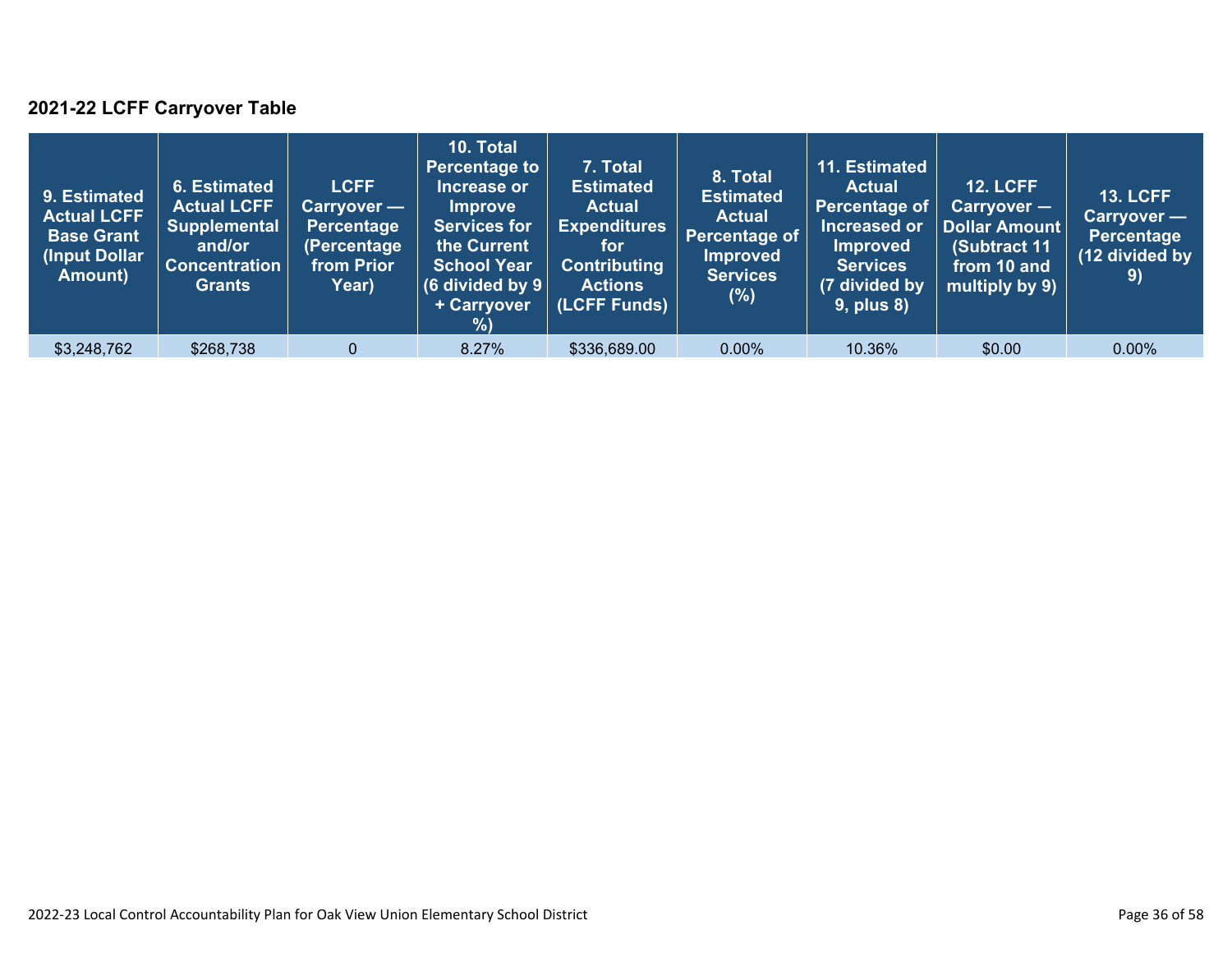## **Instructions**

Plan Summary

Engaging Educational Partners

Goals and Actions

Increased or Improved Services for Foster Youth, English Learners, and Low-Income Students

*For additional questions or technical assistance related to the completion of the Local Control and Accountability Plan (LCAP) template, please contact the local county office of education (COE), or the California Department of Education's (CDE's) Local Agency Systems Support Office, by phone at 916-319-0809 or by email at [lcff@cde.ca.gov](mailto:lcff@cde.ca.gov).*

# **Introduction and Instructions**

The Local Control Funding Formula (LCFF) requires local educational agencies (LEAs) to engage their local educational partners in an annual planning process to evaluate their progress within eight state priority areas encompassing all statutory metrics (COEs have 10 state priorities). LEAs document the results of this planning process in the LCAP using the template adopted by the State Board of Education.

The LCAP development process serves three distinct, but related functions:

- **Comprehensive Strategic Planning:** The process of developing and annually updating the LCAP supports comprehensive strategic planning (California *Education Code* [*EC*] Section 52064[e][1]). Strategic planning that is comprehensive connects budgetary decisions to teaching and learning performance data. LEAs should continually evaluate the hard choices they make about the use of limited resources to meet student and community needs to ensure opportunities and outcomes are improved for all students.
- **Meaningful Engagement of Educational Partners:** The LCAP development process should result in an LCAP that reflects decisions made through meaningful engagement (*EC* Section 52064[e][1]). Local educational partners possess valuable perspectives and insights about an LEA's programs and services. Effective strategic planning will incorporate these perspectives and insights in order to identify potential goals and actions to be included in the LCAP.
- **Accountability and Compliance:** The LCAP serves an important accountability function because aspects of the LCAP template require LEAs to show that they have complied with various requirements specified in the LCFF statutes and regulations, most notably:
	- o Demonstrating that LEAs are increasing or improving services for foster youth, English learners, and low-income students in proportion to the amount of additional funding those students generate under LCFF (*EC* Section 52064[b][4-6]).
	- o Establishing goals, supported by actions and related expenditures, that address the statutory priority areas and statutory metrics (*EC* sections 52064[b][1] and [2]).
	- o Annually reviewing and updating the LCAP to reflect progress toward the goals (*EC* Section 52064[b][7]).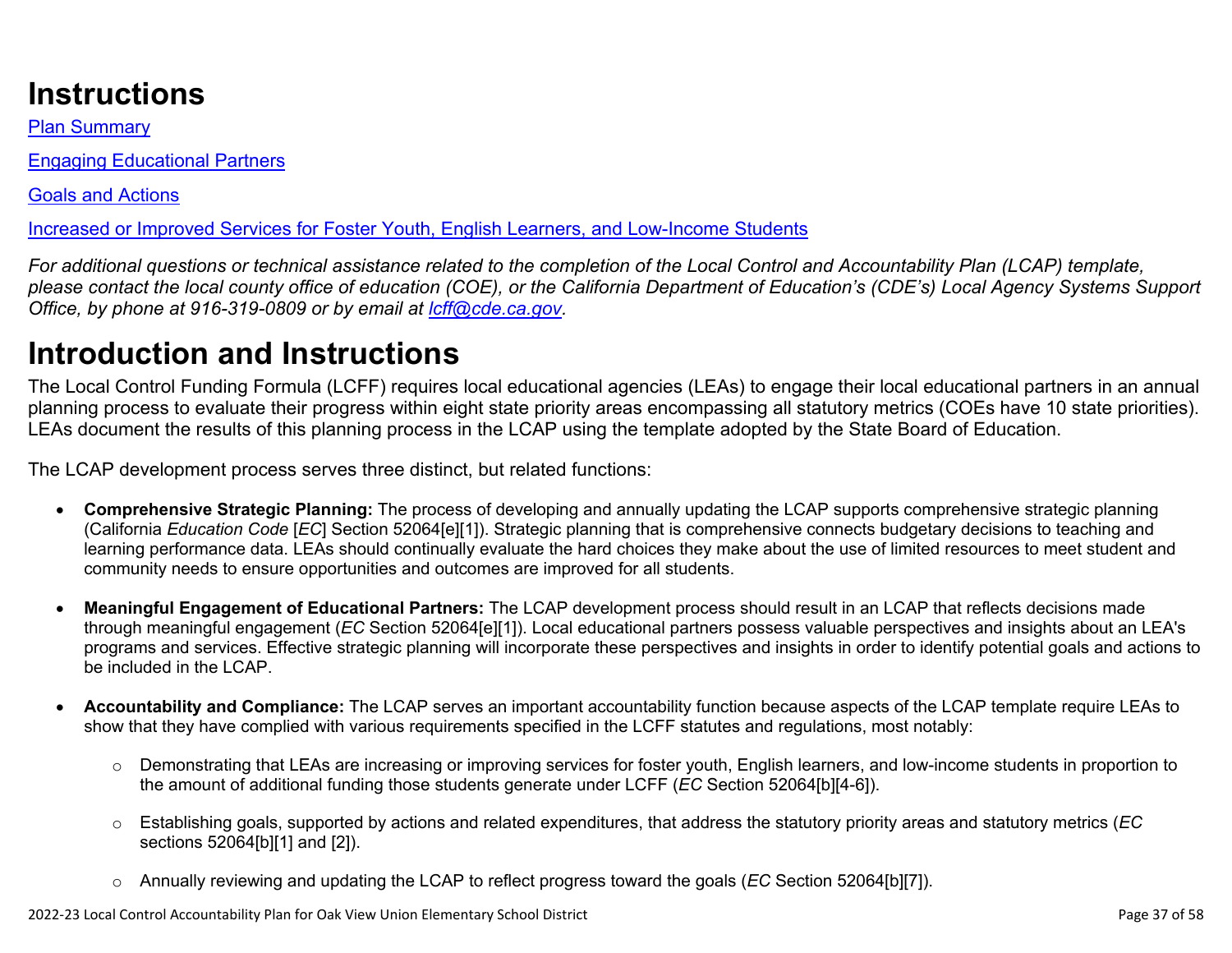The LCAP template, like each LEA's final adopted LCAP, is a document, not a process. LEAs must use the template to memorialize the outcome of their LCAP development process, which should: (a) reflect comprehensive strategic planning (b) through meaningful engagement with educational partners that (c) meets legal requirements, as reflected in the final adopted LCAP. The sections included within the LCAP template do not and cannot reflect the full development process, just as the LCAP template itself is not intended as a tool for engaging educational partners.

If a county superintendent of schools has jurisdiction over a single school district, the county board of education and the governing board of the school district may adopt and file for review and approval a single LCAP consistent with the requirements in *EC* sections 52060, 52062, 52066, 52068, and 52070. The LCAP must clearly articulate to which entity's budget (school district or county superintendent of schools) all budgeted and actual expenditures are aligned.

The revised LCAP template for the 2021–22, 2022–23, and 2023–24 school years reflects statutory changes made through Assembly Bill 1840 (Committee on Budget), Chapter 243, Statutes of 2018. These statutory changes enhance transparency regarding expenditures on actions included in the LCAP, including actions that contribute to meeting the requirement to increase or improve services for foster youth, English learners, and low-income students, and to streamline the information presented within the LCAP to make adopted LCAPs more accessible for educational partners and the public.

At its most basic, the adopted LCAP should attempt to distill not just what the LEA is doing for students in transitional kindergarten through grade twelve (TK–12), but also allow educational partners to understand why, and whether those strategies are leading to improved opportunities and outcomes for students. LEAs are strongly encouraged to use language and a level of detail in their adopted LCAPs intended to be meaningful and accessible for the LEA's diverse educational partners and the broader public.

In developing and finalizing the LCAP for adoption, LEAs are encouraged to keep the following overarching frame at the forefront of the strategic planning and educational partner engagement functions:

Given present performance across the state priorities and on indicators in the California School Dashboard (Dashboard), how is the LEA using its budgetary resources to respond to TK–12 student and community needs, and address any performance gaps, including by meeting its obligation to increase or improve services for foster youth, English learners, and low-income students?

LEAs are encouraged to focus on a set of metrics and actions that the LEA believes, based on input gathered from educational partners, research, and experience, will have the biggest impact on behalf of its TK–12 students.

These instructions address the requirements for each section of the LCAP, but may include information about effective practices when developing the LCAP and completing the LCAP itself. Additionally, information is included at the beginning of each section emphasizing the purpose that each section serves.

# **Plan Summary Purpose**

2022-23 Local Control Accountability Plan for Oak View Union Elementary School District **Page 38 of 58** and 58 of 58 of 58 of 58 of 58 of 58 of 58 of 58 of 58 of 58 of 58 of 58 of 58 of 58 of 58 of 58 of 58 of 58 of 58 of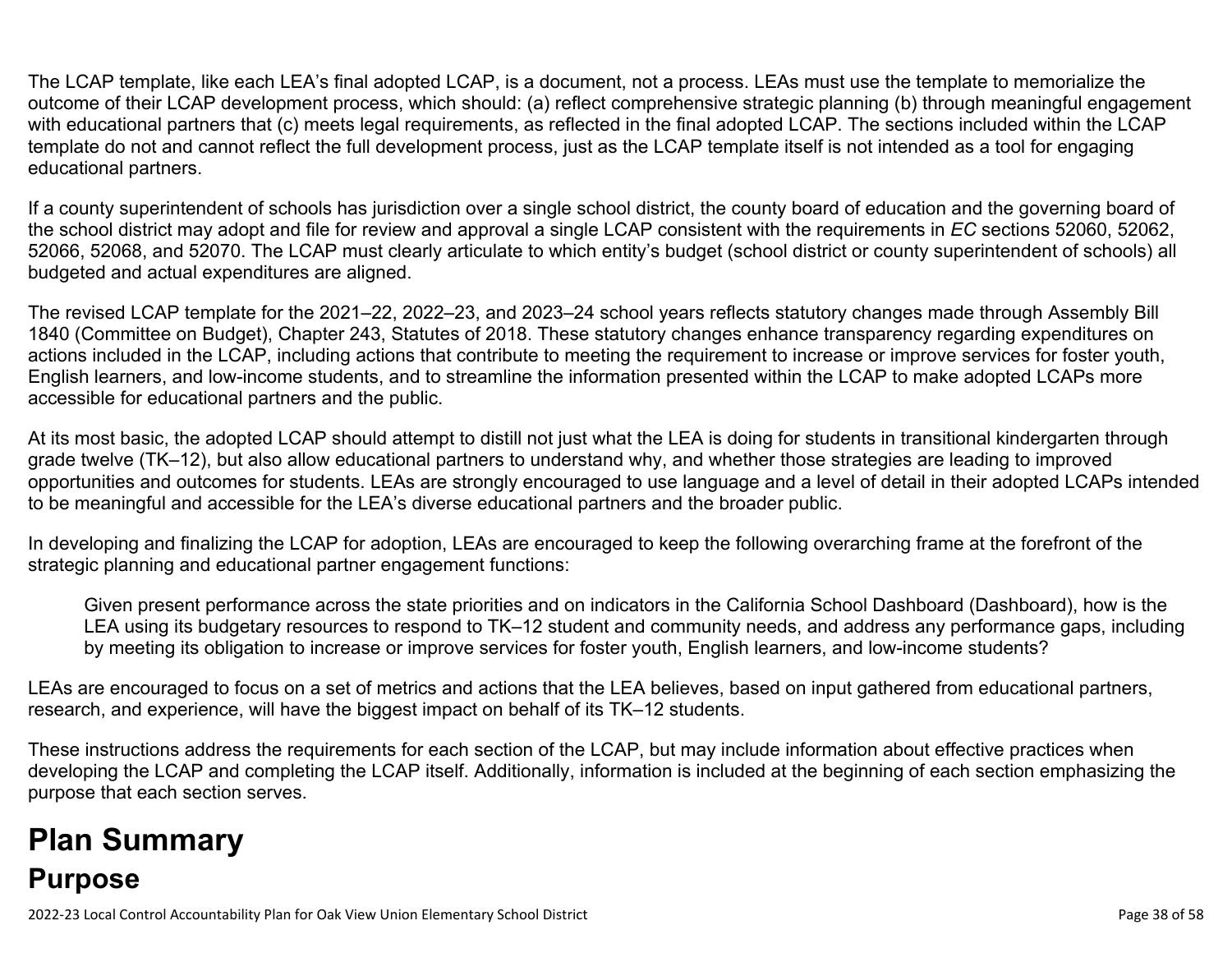A well-developed Plan Summary section provides a meaningful context for the LCAP. This section provides information about an LEA's community as well as relevant information about student needs and performance. In order to provide a meaningful context for the rest of the LCAP, the content of this section should be clearly and meaningfully related to the content included in the subsequent sections of the LCAP.

### **Requirements and Instructions**

*General Information* – Briefly describe the LEA, its schools, and its students in grades TK–12, as applicable to the LEA. For example, information about an LEA in terms of geography, enrollment, or employment, the number and size of specific schools, recent community challenges, and other such information as an LEA wishes to include can enable a reader to more fully understand an LEA's LCAP.

*Reflections: Successes* – Based on a review of performance on the state indicators and local performance indicators included in the Dashboard, progress toward LCAP goals, local self-assessment tools, input from educational partners, and any other information, what progress is the LEA most proud of and how does the LEA plan to maintain or build upon that success? This may include identifying specific examples of how past increases or improvements in services for foster youth, English learners, and low-income students have led to improved performance for these students.

*Reflections: Identified Need* – Referring to the Dashboard, identify: (a) any state indicator for which overall performance was in the "Red" or "Orange" performance category or any local indicator where the LEA received a "Not Met" or "Not Met for Two or More Years" rating AND (b) any state indicator for which performance for any student group was two or more performance levels below the "all student*"* performance. What steps is the LEA planning to take to address these areas of low performance and performance gaps? An LEA that is required to include a goal to address one or more consistently low-performing student groups or low-performing schools must identify that it is required to include this goal and must also identify the applicable student group(s) and/or school(s). Other needs may be identified using locally collected data including data collected to inform the self-reflection tools and reporting local indicators on the Dashboard.

*LCAP Highlights* – Identify and briefly summarize the key features of this year's LCAP.

*Comprehensive Support and Improvement* – An LEA with a school or schools identified for comprehensive support and improvement (CSI) under the Every Student Succeeds Act must respond to the following prompts:

- **Schools Identified**: Identify the schools within the LEA that have been identified for CSI.
- **Support for Identified Schools**: Describe how the LEA has or will support the identified schools in developing CSI plans that included a school-level needs assessment, evidence-based interventions, and the identification of any resource inequities to be addressed through the implementation of the CSI plan.
- **Monitoring and Evaluating Effectiveness**: Describe how the LEA will monitor and evaluate the implementation and effectiveness of the CSI plan to support student and school improvement.

# **Engaging Educational Partners**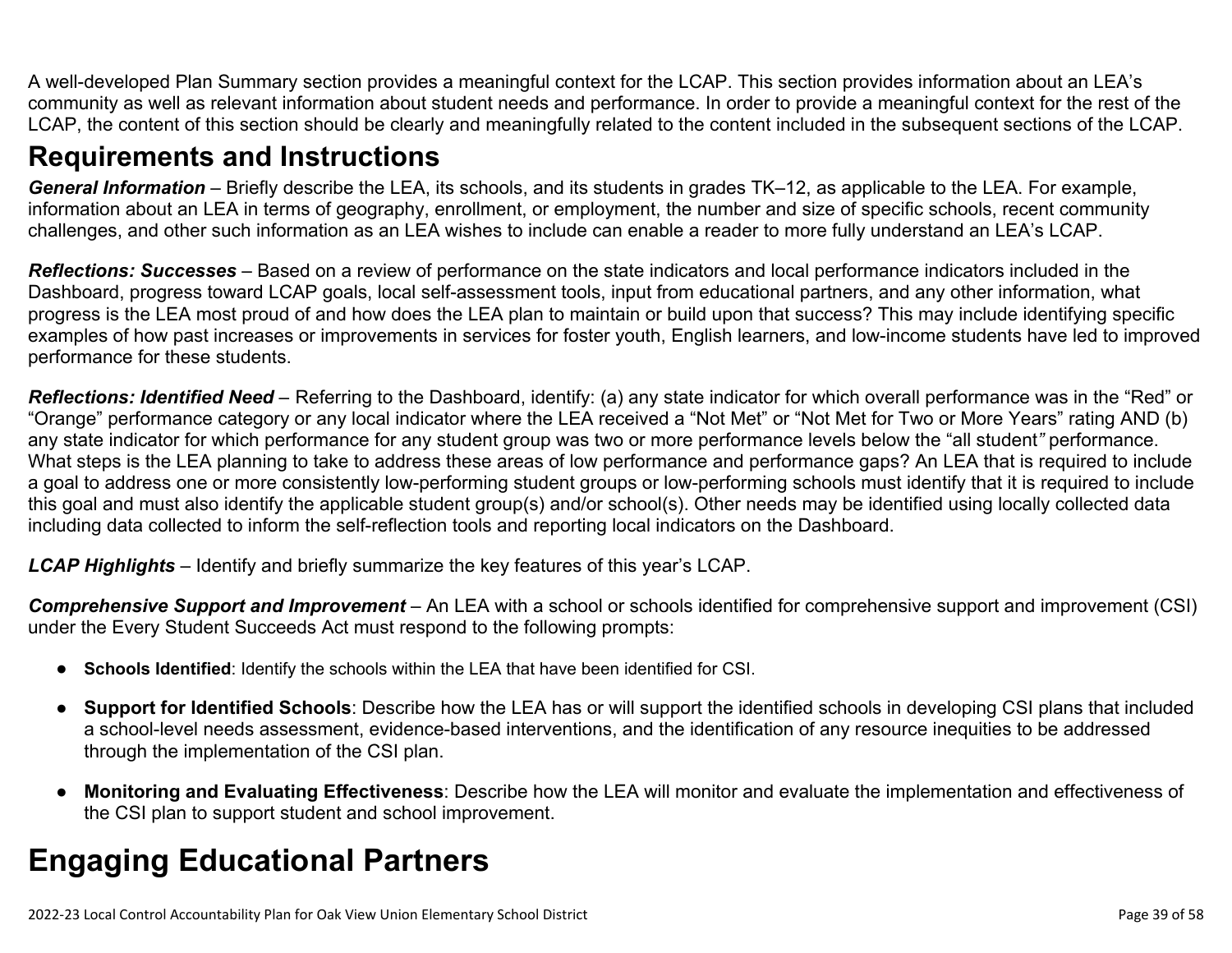### **Purpose**

Significant and purposeful engagement of parents, students, educators, and other educational partners, including those representing the student groups identified by LCFF, is critical to the development of the LCAP and the budget process. Consistent with statute, such engagement should support comprehensive strategic planning, accountability, and improvement across the state priorities and locally identified priorities (*EC* Section 52064[e][1]). Engagement of educational partners is an ongoing, annual process.

This section is designed to reflect how the engagement of educational partners influenced the decisions reflected in the adopted LCAP. The goal is to allow educational partners that participated in the LCAP development process and the broader public understand how the LEA engaged educational partners and the impact of that engagement. LEAs are encouraged to keep this goal in the forefront when completing this section.

Statute and regulations specify the educational partners that school districts and COEs must consult when developing the LCAP: teachers, principals, administrators, other school personnel, local bargaining units of the LEA, parents, and students. Before adopting the LCAP, school districts and COEs must share it with the Parent Advisory Committee and, if applicable, to its English Learner Parent Advisory Committee. The superintendent is required by statute to respond in writing to the comments received from these committees. School districts and COEs must also consult with the special education local plan area administrator(s) when developing the LCAP.

Statute requires charter schools to consult with teachers, principals, administrators, other school personnel, parents, and students in developing the LCAP. The LCAP should also be shared with, and LEAs should request input from, schoolsite-level advisory groups, as applicable (e.g., schoolsite councils, English Learner Advisory Councils, student advisory groups, etc.), to facilitate alignment between schoolsite and district-level goals and actions.

Information and resources that support effective engagement, define student consultation, and provide the requirements for advisory group composition, can be found under Resources on the following web page of the CDE's website: <https://www.cde.ca.gov/re/lc/>.

### **Requirements and Instructions**

Below is an excerpt from the 2018–19 *Guide for Annual Audits of K–12 Local Education Agencies and State Compliance Reporting*, which is provided to highlight the legal requirements for engagement of educational partners in the LCAP development process:

#### **Local Control and Accountability Plan:**

For county offices of education and school districts only, verify the LEA:

- a) Presented the local control and accountability plan to the parent advisory committee in accordance with Education Code section 52062(a)(1) or 52068(a)(1), as appropriate.
- b) If applicable, presented the local control and accountability plan to the English learner parent advisory committee, in accordance with Education Code section 52062(a)(2) or 52068(a)(2), as appropriate.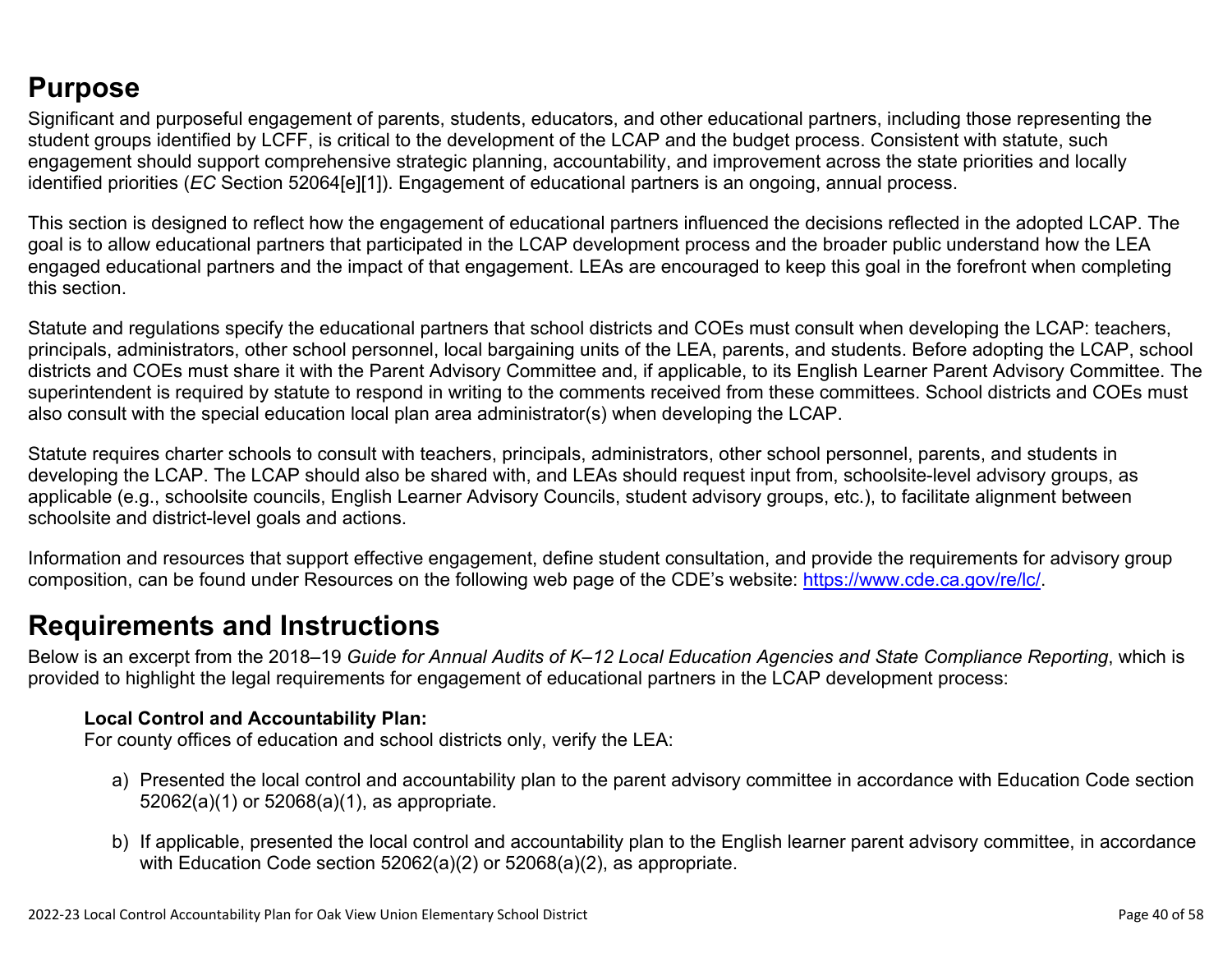- c) Notified members of the public of the opportunity to submit comments regarding specific actions and expenditures proposed to be included in the local control and accountability plan in accordance with Education Code section 52062(a)(3) or 52068(a)(3), as appropriate.
- d) Held at least one public hearing in accordance with Education Code section 52062(b)(1) or 52068(b)(1), as appropriate.
- e) Adopted the local control and accountability plan in a public meeting in accordance with Education Code section 52062(b)(2) or 52068(b)(2), as appropriate.

**Prompt 1**: "A summary of the process used to engage educational partners and how this engagement was considered before finalizing the LCAP."

Describe the engagement process used by the LEA to involve educational partners in the development of the LCAP, including, at a minimum, describing how the LEA met its obligation to consult with all statutorily required educational partners as applicable to the type of LEA. A sufficient response to this prompt must include general information about the timeline of the process and meetings or other engagement strategies with educational partners. A response may also include information about an LEA's philosophical approach to engaging its educational partners.

**Prompt 2:** "A summary of the feedback provided by specific educational partners."

Describe and summarize the feedback provided by specific educational partners. A sufficient response to this prompt will indicate ideas, trends, or inputs that emerged from an analysis of the feedback received from educational partners.

**Prompt 3**: "A description of the aspects of the LCAP that were influenced by specific input from educational partners."

A sufficient response to this prompt will provide educational partners and the public with clear, specific information about how the engagement process influenced the development of the LCAP. The response must describe aspects of the LCAP that were influenced by or developed in response to the educational partner feedback described in response to Prompt 2. This may include a description of how the LEA prioritized requests of educational partners within the context of the budgetary resources available or otherwise prioritized areas of focus within the LCAP. For the purposes of this prompt, "aspects" of an LCAP that may have been influenced by educational partner input can include, but are not necessarily limited to:

- Inclusion of a goal or decision to pursue a Focus Goal (as described below)
- Inclusion of metrics other than the statutorily required metrics
- Determination of the desired outcome on one or more metrics
- Inclusion of performance by one or more student groups in the Measuring and Reporting Results subsection
- Inclusion of action(s) or a group of actions
- Elimination of action(s) or group of actions
- Changes to the level of proposed expenditures for one or more actions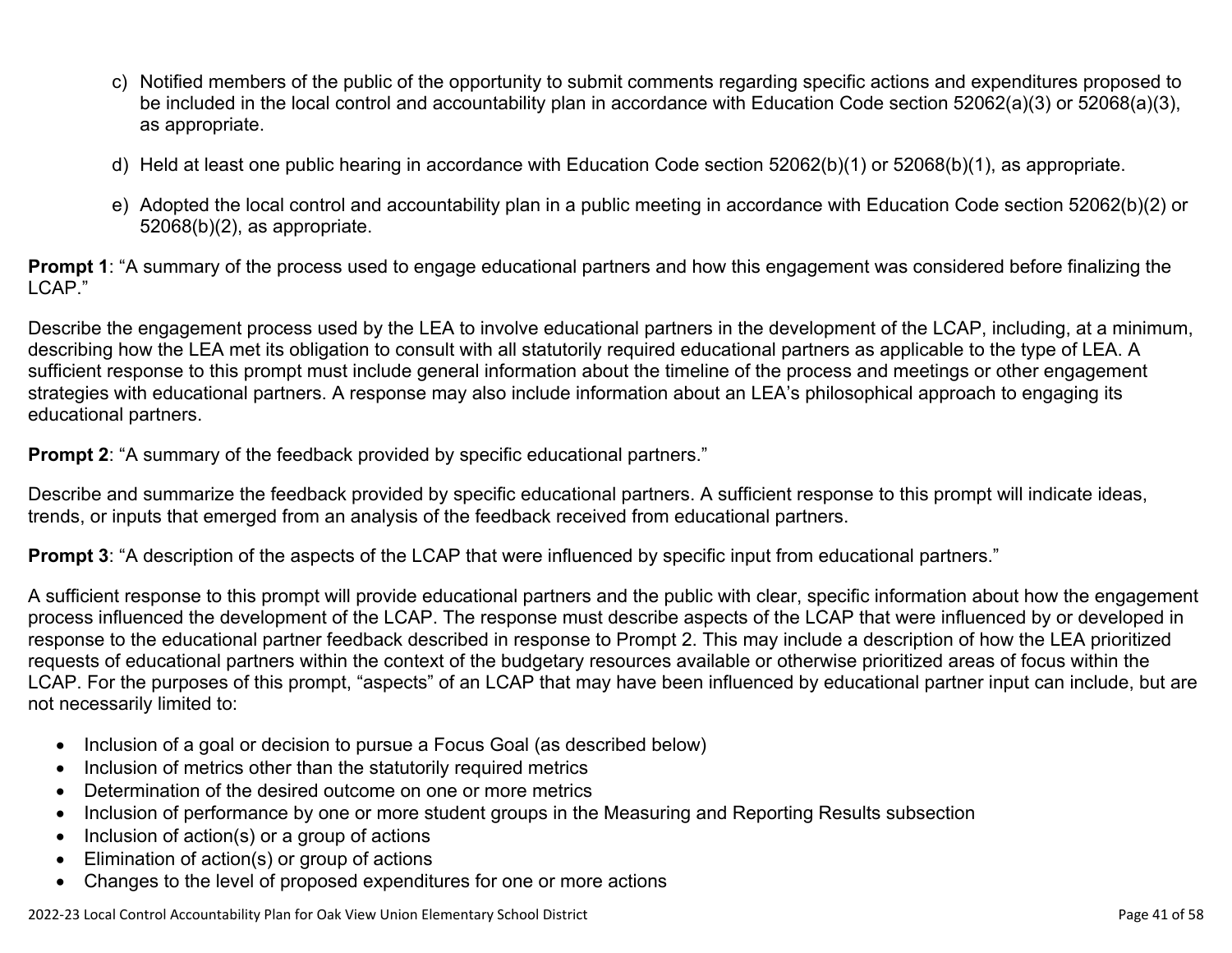- Inclusion of action(s) as contributing to increased or improved services for unduplicated services
- Determination of effectiveness of the specific actions to achieve the goal
- Determination of material differences in expenditures
- Determination of changes made to a goal for the ensuing LCAP year based on the annual update process
- Determination of challenges or successes in the implementation of actions

# **Goals and Actions**

## **Purpose**

Well-developed goals will clearly communicate to educational partners what the LEA plans to accomplish, what the LEA plans to do in order to accomplish the goal, and how the LEA will know when it has accomplished the goal. A goal statement, associated metrics and expected outcomes, and the actions included in the goal should be in alignment. The explanation for why the LEA included a goal is an opportunity for LEAs to clearly communicate to educational partners and the public why, among the various strengths and areas for improvement highlighted by performance data and strategies and actions that could be pursued, the LEA decided to pursue this goal, and the related metrics, expected outcomes, actions, and expenditures.

A well-developed goal can be focused on the performance relative to a metric or metrics for all students, a specific student group(s), narrowing performance gaps, or implementing programs or strategies expected to impact outcomes. LEAs should assess the performance of their student groups when developing goals and the related actions to achieve such goals.

## **Requirements and Instructions**

LEAs should prioritize the goals, specific actions, and related expenditures included within the LCAP within one or more state priorities. LEAs should consider performance on the state and local indicators, including their locally collected and reported data for the local indicators that are included in the Dashboard in determining whether and how to prioritize its goals within the LCAP.

In order to support prioritization of goals, the LCAP template provides LEAs with the option of developing three different kinds of goals:

- Focus Goal: A Focus Goal is relatively more concentrated in scope and may focus on a fewer number of metrics to measure improvement. A Focus Goal statement will be time bound and make clear how the goal is to be measured.
- Broad Goal: A Broad Goal is relatively less concentrated in its scope and may focus on improving performance across a wide range of metrics.
- Maintenance of Progress Goal: A Maintenance of Progress Goal includes actions that may be ongoing without significant changes and allows an LEA to track performance on any metrics not addressed in the other goals of the LCAP.

At a minimum, the LCAP must address all LCFF priorities and associated metrics.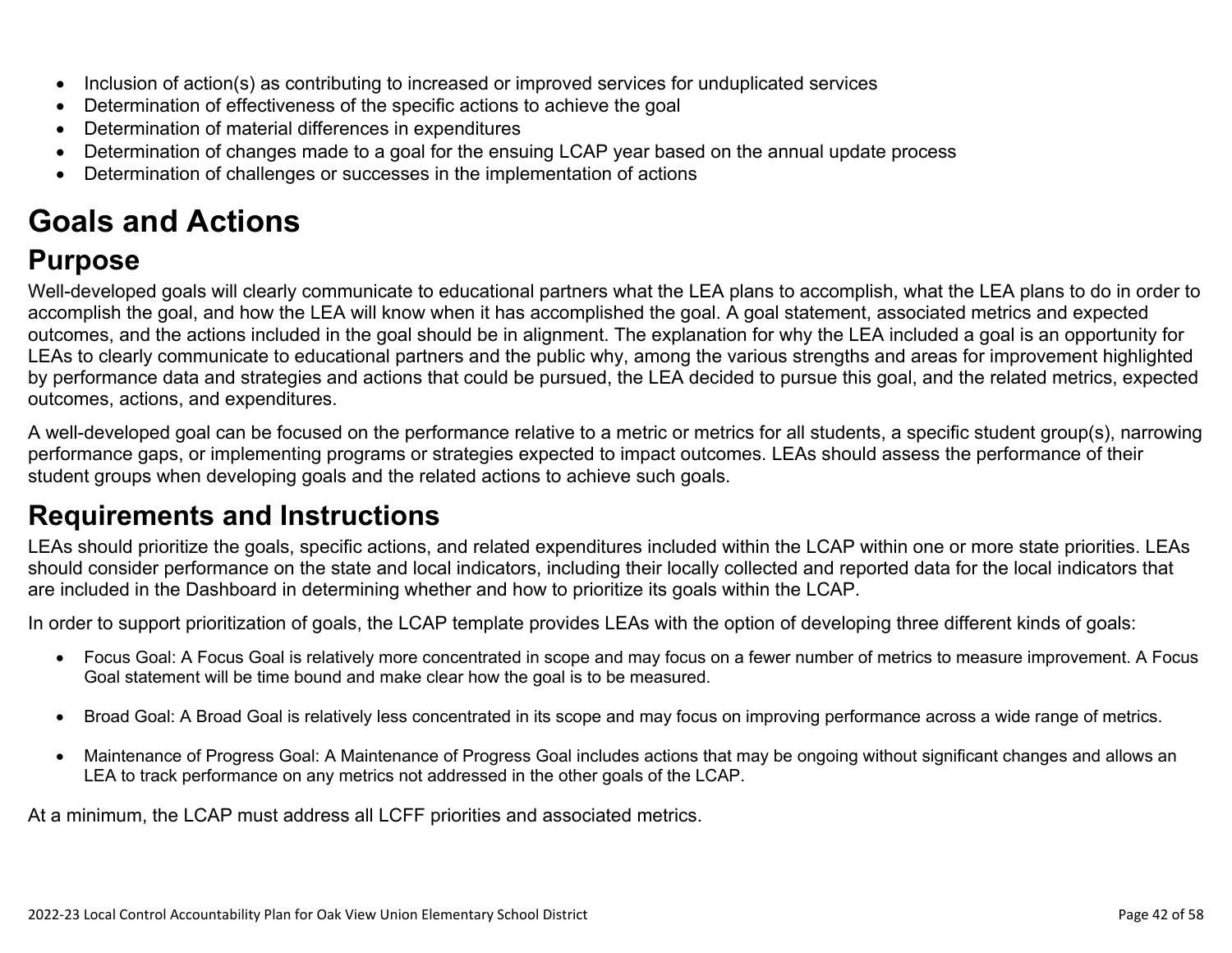#### **Focus Goal(s)**

**Goal Description:** The description provided for a Focus Goal must be specific, measurable, and time bound. An LEA develops a Focus Goal to address areas of need that may require or benefit from a more specific and data intensive approach. The Focus Goal can explicitly reference the metric(s) by which achievement of the goal will be measured and the time frame according to which the LEA expects to achieve the goal.

**Explanation of why the LEA has developed this goal:** Explain why the LEA has chosen to prioritize this goal. An explanation must be based on Dashboard data or other locally collected data. LEAs must describe how the LEA identified this goal for focused attention, including relevant consultation with educational partners. LEAs are encouraged to promote transparency and understanding around the decision to pursue a focus goal.

#### **Broad Goal**

Goal Description: Describe what the LEA plans to achieve through the actions included in the goal. The description of a broad goal will be clearly aligned with the expected measurable outcomes included for the goal. The goal description organizes the actions and expected outcomes in a cohesive and consistent manner. A goal description is specific enough to be measurable in either quantitative or qualitative terms. A broad goal is not as specific as a focus goal. While it is specific enough to be measurable, there are many different metrics for measuring progress toward the goal.

**Explanation of why the LEA has developed this goal:** Explain why the LEA developed this goal and how the actions and metrics grouped together will help achieve the goal.

#### **Maintenance of Progress Goal**

**Goal Description:** Describe how the LEA intends to maintain the progress made in the LCFF State Priorities not addressed by the other goals in the LCAP. Use this type of goal to address the state priorities and applicable metrics not addressed within the other goals in the LCAP. The state priorities and metrics to be addressed in this section are those for which the LEA, in consultation with educational partners, has determined to maintain actions and monitor progress while focusing implementation efforts on the actions covered by other goals in the LCAP.

**Explanation of why the LEA has developed this goal**: Explain how the actions will sustain the progress exemplified by the related metrics.

#### **Required Goals**

In general, LEAs have flexibility in determining what goals to include in the LCAP and what those goals will address; however, beginning with the development of the 2022–23 LCAP, LEAs that meet certain criteria are required to include a specific goal in their LCAP.

**Consistently low-performing student group(s) criteria:** An LEA is eligible for Differentiated Assistance for three or more consecutive years based on the performance of the same student group or groups in the Dashboard. A list of the LEAs required to include a goal in the LCAP based on student group performance, and the student group(s) that lead to identification, may be found on the CDE's Local Control Funding Formula web page at [https://www.cde.ca.gov/fg/aa/lc/.](https://www.cde.ca.gov/fg/aa/lc/)

2022-23 Local Control Accountability Plan for Oak View Union Elementary School District Page 43 of 58 • **Consistently low-performing student group(s) goal requirement:** An LEA meeting the consistently low-performing student group(s) criteria must include a goal in its LCAP focused on improving the performance of the student group or groups that led to the LEA's eligibility for Differentiated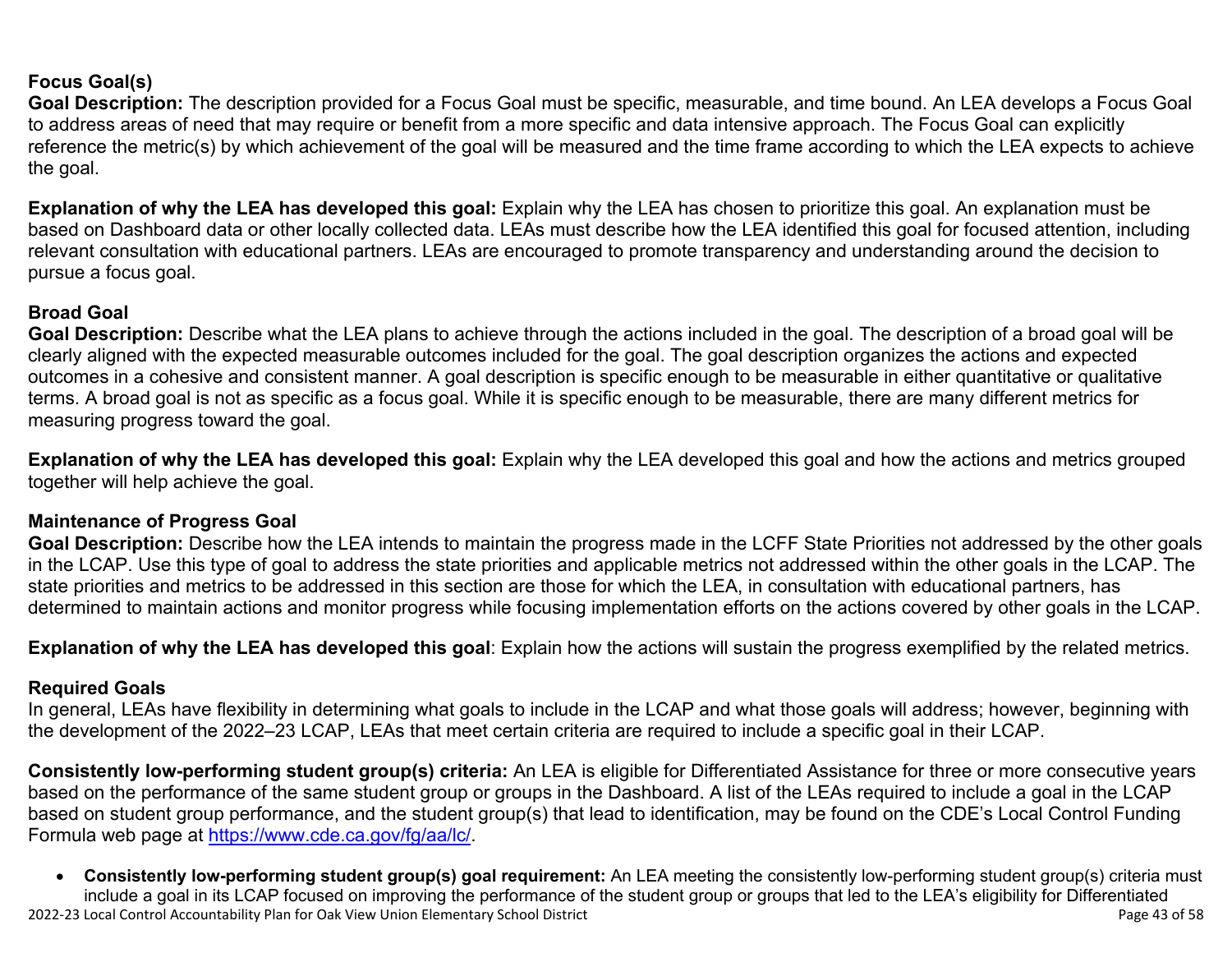Assistance. This goal must include metrics, outcomes, actions, and expenditures specific to addressing the needs of, and improving outcomes for, this student group or groups. An LEA required to address multiple student groups is not required to have a goal to address each student group; however, each student group must be specifically addressed in the goal. This requirement may not be met by combining this required goal with another goal.

- **Goal Description:** Describe the outcomes the LEA plans to achieve to address the needs of, and improve outcomes for, the student group or groups that led to the LEA's eligibility for Differentiated Assistance.
- **Explanation of why the LEA has developed this goal**: Explain why the LEA is required to develop this goal, including identifying the student group(s) that lead to the LEA being required to develop this goal, how the actions and associated metrics included in this goal differ from previous efforts to improve outcomes for the student group(s), and why the LEA believes the actions, metrics, and expenditures included in this goal will help achieve the outcomes identified in the goal description.

**Low-performing school(s) criteria:** The following criteria only applies to a school district or COE with two or more schools; it does not apply to a single-school district. A school district or COE has one or more schools that, for two consecutive years, received the two lowest performance levels on all but one of the state indicators for which the school(s) receive performance levels in the Dashboard and the performance of the "All Students" student group for the LEA is at least one performance level higher in all of those indicators. A list of the LEAs required to include a goal in the LCAP based on school performance, and the school(s) that lead to identification, may be found on the CDE's Local Control Funding Formula web page at [https://www.cde.ca.gov/fg/aa/lc/.](https://www.cde.ca.gov/fg/aa/lc/)

- **Low-performing school(s) goal requirement:** A school district or COE meeting the low-performing school(s) criteria must include a goal in its LCAP focusing on addressing the disparities in performance between the school(s) and the LEA as a whole. This goal must include metrics, outcomes, actions, and expenditures specific to addressing the needs of, and improving outcomes for, the students enrolled at the low-performing school or schools. An LEA required to address multiple schools is not required to have a goal to address each school; however, each school must be specifically addressed in the goal. This requirement may not be met by combining this goal with another goal.
- **Goal Description:** Describe what outcomes the LEA plans to achieve to address the disparities in performance between the students enrolled at the low-performing school(s) and the students enrolled at the LEA as a whole.
- **Explanation of why the LEA has developed this goal**: Explain why the LEA is required to develop this goal, including identifying the schools(s) that lead to the LEA being required to develop this goal; how the actions and associated metrics included in this goal differ from previous efforts to improve outcomes for the school(s); and why the LEA believes the actions, metrics, and expenditures included in this goal will help achieve the outcomes for students enrolled at the low-performing school or schools identified in the goal description.

#### **Measuring and Reporting Results:**

For each LCAP year, identify the metric(s) that the LEA will use to track progress toward the expected outcomes. LEAs are encouraged to identify metrics for specific student groups, as appropriate, including expected outcomes that would reflect narrowing of any existing performance gaps.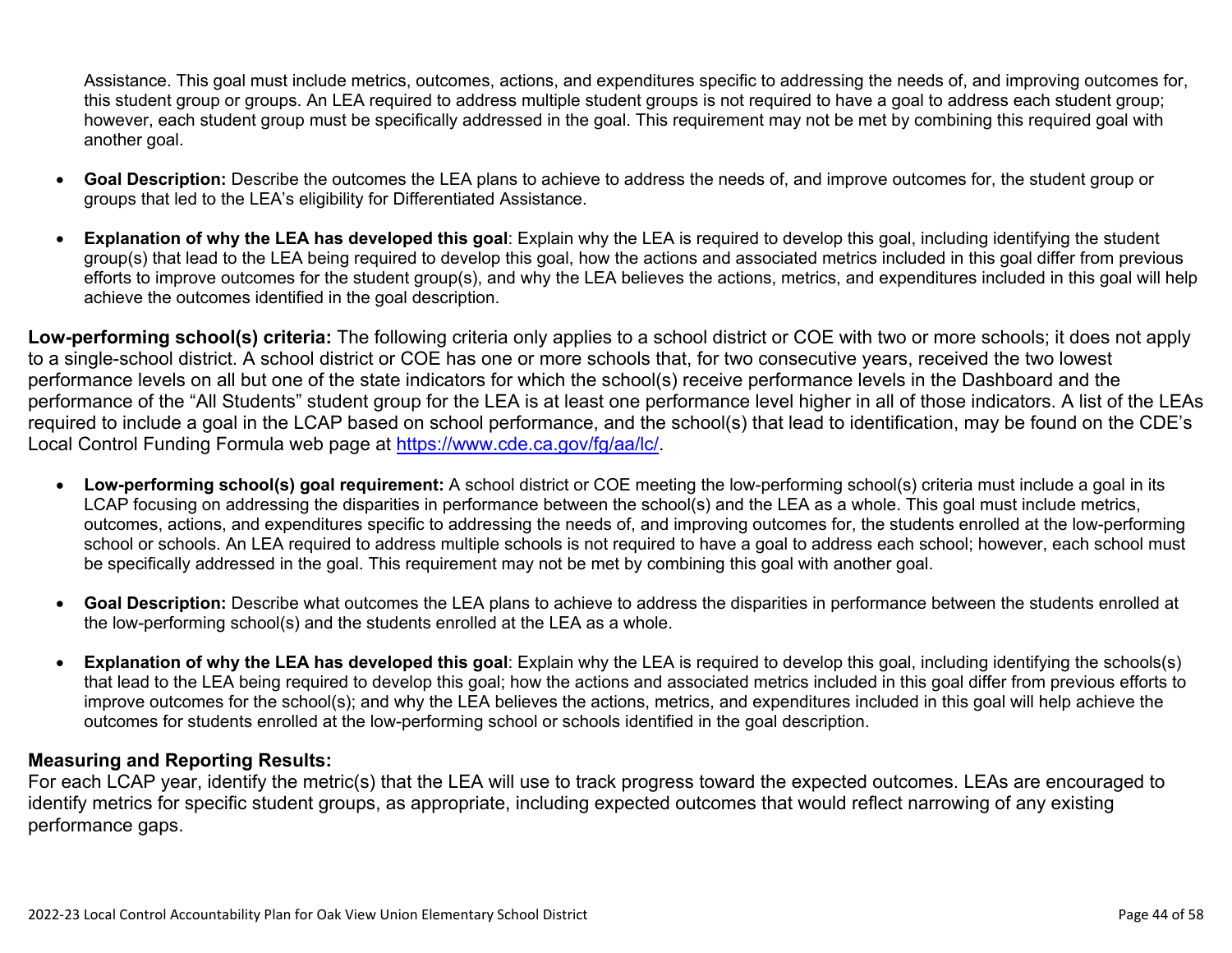Include in the baseline column the most recent data associated with this metric available at the time of adoption of the LCAP for the first year of the three-year plan. LEAs may use data as reported on the 2019 Dashboard for the baseline of a metric only if that data represents the most recent available (e.g., high school graduation rate).

Using the most recent data available may involve reviewing data the LEA is preparing for submission to the California Longitudinal Pupil Achievement Data System (CALPADS) or data that the LEA has recently submitted to CALPADS. Because final 2020–21 outcomes on some metrics may not be computable at the time the 2021–24 LCAP is adopted (e.g., graduation rate, suspension rate), the most recent data available may include a point in time calculation taken each year on the same date for comparability purposes.

The baseline data shall remain unchanged throughout the three-year LCAP.

Complete the table as follows:

- **Metric**: Indicate how progress is being measured using a metric.
- **Baseline**: Enter the baseline when completing the LCAP for 2021–22. As described above, the baseline is the most recent data associated with a metric. Indicate the school year to which the data applies, consistent with the instructions above.
- **Year 1 Outcome**: When completing the LCAP for 2022–23, enter the most recent data available. Indicate the school year to which the data applies, consistent with the instructions above.
- **Year 2 Outcome**: When completing the LCAP for 2023–24, enter the most recent data available. Indicate the school year to which the data applies, consistent with the instructions above.
- **Year 3 Outcome**: When completing the LCAP for 2024–25, enter the most recent data available. Indicate the school year to which the data applies, consistent with the instructions above. The 2024–25 LCAP will be the first year in the next three-year cycle. Completing this column will be part of the Annual Update for that year.
- **Desired Outcome for 2023**–**24**: When completing the first year of the LCAP, enter the desired outcome for the relevant metric the LEA expects to achieve by the end of the 2023–24 LCAP year.

Timeline for completing the "**Measuring and Reporting Results**" part of the Goal.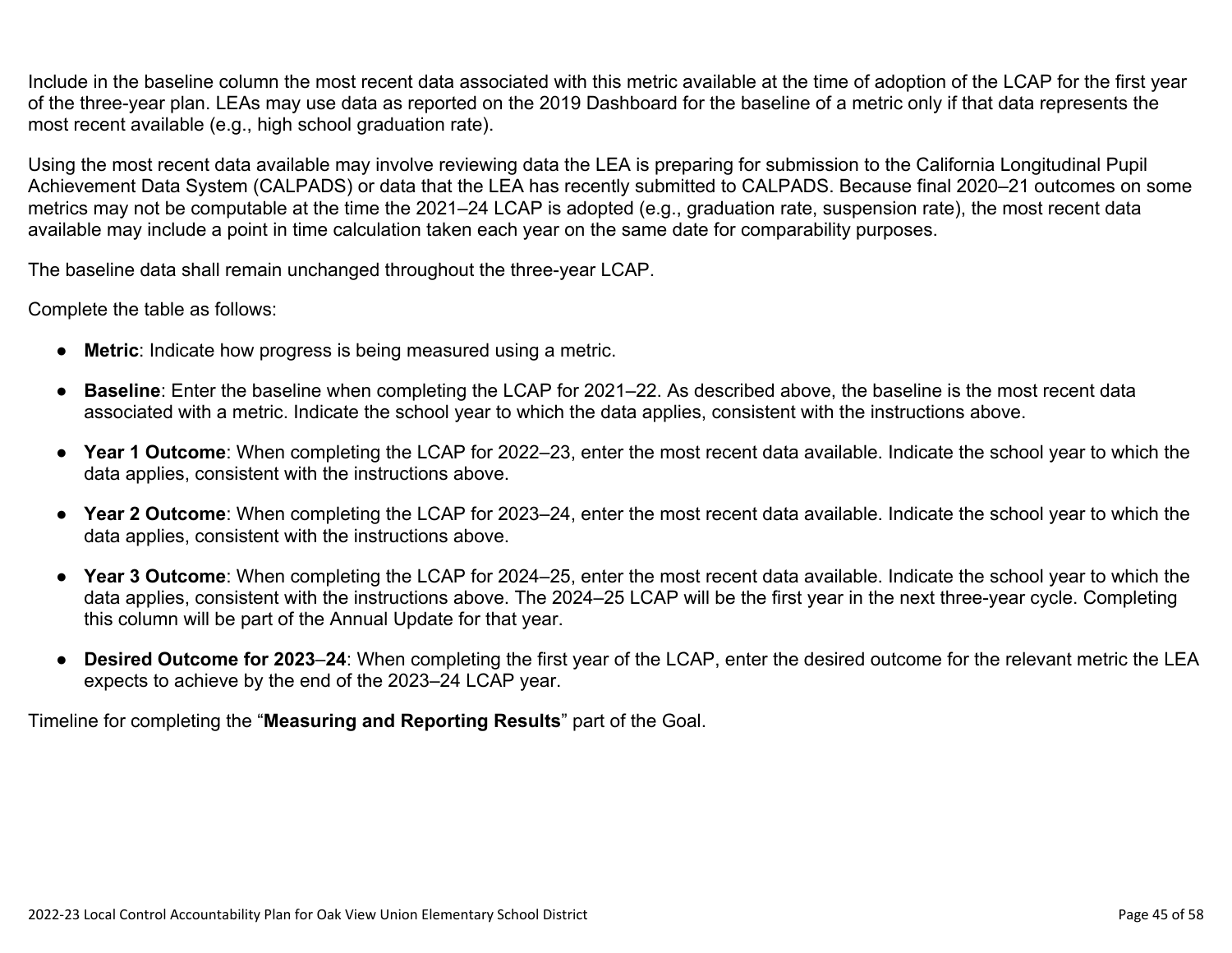| <b>Metric</b>                                                                    | <b>Baseline</b>                                                                  | Year 1 Outcome                                                                                              | Year 2 Outcome                                                                                              | Year 3 Outcome                                                                                              | <b>Desired Outcome</b><br>for Year 3<br>$(2023 - 24)$                                                              |
|----------------------------------------------------------------------------------|----------------------------------------------------------------------------------|-------------------------------------------------------------------------------------------------------------|-------------------------------------------------------------------------------------------------------------|-------------------------------------------------------------------------------------------------------------|--------------------------------------------------------------------------------------------------------------------|
| Enter information<br>in this box when<br>completing the<br>LCAP for 2021-<br>22. | Enter information<br>in this box when<br>completing the<br>LCAP for 2021-<br>22. | Enter information<br>in this box when<br>completing the<br>LCAP for 2022-<br>23. Leave blank<br>until then. | Enter information<br>in this box when<br>completing the<br>LCAP for 2023-<br>24. Leave blank<br>until then. | Enter information<br>in this box when<br>completing the<br>LCAP for 2024-<br>25. Leave blank<br>until then. | Enter information<br>in this box when<br>completing the<br>LCAP for 2021-<br>22 or when<br>adding a new<br>metric. |

The metrics may be quantitative or qualitative; but at minimum, an LEA's LCAP must include goals that are measured using all of the applicable metrics for the related state priorities, in each LCAP year as applicable to the type of LEA. To the extent a state priority does not specify one or more metrics (e.g., implementation of state academic content and performance standards), the LEA must identify a metric to use within the LCAP. For these state priorities, LEAs are encouraged to use metrics based on or reported through the relevant self-reflection tool for local indicators within the Dashboard.

*Actions*: Enter the action number. Provide a short title for the action. This title will also appear in the action tables. Provide a description of the action. Enter the total amount of expenditures associated with this action. Budgeted expenditures from specific fund sources will be provided in the summary tables. Indicate whether the action contributes to meeting the increase or improved services requirement as described in the Increased or Improved Services section using a "Y" for Yes or an "N" for No. (**Note:** for each such action offered on an LEA-wide or schoolwide basis, the LEA will need to provide additional information in the Increased or Improved Summary Section to address the requirements in *California Code of Regulations*, Title 5 [5 *CCR*] Section 15496(b) in the Increased or Improved Services Section of the LCAP).

*Actions for English Learners:* School districts, COEs, and charter schools that have a numerically significant English learner student subgroup must include specific actions in the LCAP related to, at a minimum, the language acquisition programs, as defined in *EC* Section 306, provided to students and professional development activities specific to English learners.

*Actions for Foster Youth*: School districts, COEs, and charter schools that have a numerically significant Foster Youth student subgroup are encouraged to include specific actions in the LCAP designed to meet needs specific to Foster Youth students.

#### **Goal Analysis:**

Enter the LCAP Year.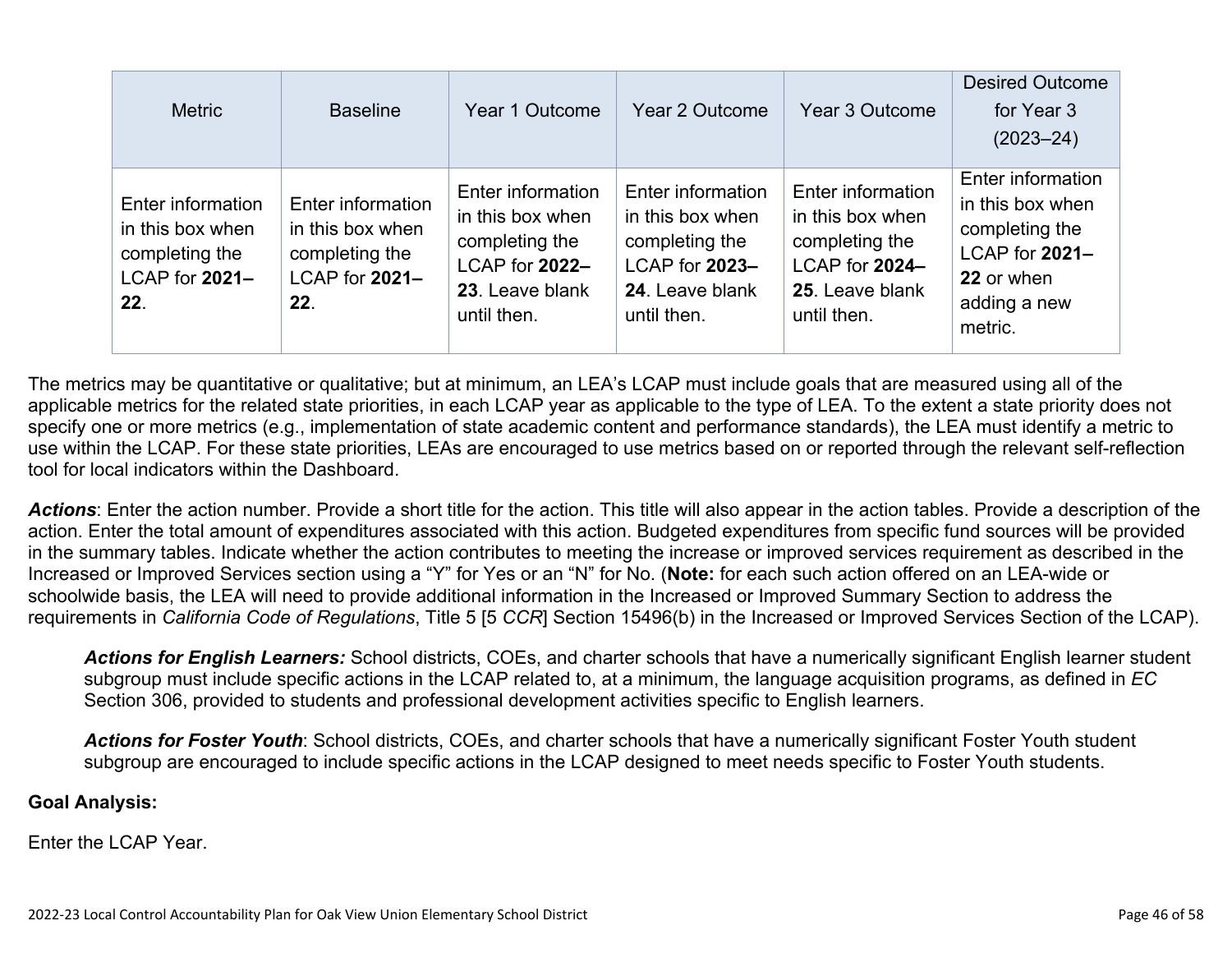Using actual annual measurable outcome data, including data from the Dashboard, analyze whether the planned actions were effective in achieving the goal. Respond to the prompts as instructed.

- Describe the overall implementation of the actions to achieve the articulated goal. Include a discussion of relevant challenges and successes experienced with the implementation process. This must include any instance where the LEA did not implement a planned action or implemented a planned action in a manner that differs substantively from how it was described in the adopted LCAP.
- Explain material differences between Budgeted Expenditures and Estimated Actual Expenditures and between the Planned Percentages of Improved Services and Estimated Actual Percentages of Improved Services, as applicable. Minor variances in expenditures or percentages do not need to be addressed, and a dollar-for-dollar accounting is not required.
- Describe the effectiveness of the specific actions to achieve the articulated goal as measured by the LEA. In some cases, not all actions in a goal will be intended to improve performance on all of the metrics associated with the goal. When responding to this prompt, LEAs may assess the effectiveness of a single action or group of actions within the goal in the context of performance on a single metric or group of specific metrics within the goal that are applicable to the action(s). Grouping actions with metrics will allow for more robust analysis of whether the strategy the LEA is using to impact a specified set of metrics is working and increase transparency for educational partners. LEAs are encouraged to use such an approach when goals include multiple actions and metrics that are not closely associated.
- Describe any changes made to this goal, expected outcomes, metrics, or actions to achieve this goal as a result of this analysis and analysis of the data provided in the Dashboard or other local data, as applicable.

# **Increased or Improved Services for Foster Youth, English Learners, and Low-Income Students**

## **Purpose**

A well-written Increased or Improved Services section provides educational partners with a comprehensive description, within a single dedicated section, of how an LEA plans to increase or improve services for its unduplicated students in grades TK–12 as compared to all students in grades TK–12, as applicable, and how LEA-wide or schoolwide actions identified for this purpose meet regulatory requirements. Descriptions provided should include sufficient detail yet be sufficiently succinct to promote a broader understanding of educational partners to facilitate their ability to provide input. An LEA's description in this section must align with the actions included in the Goals and Actions section as contributing.

## **Requirements and Instructions**

*Projected LCFF Supplemental and/or Concentration Grants*: Specify the amount of LCFF supplemental and concentration grant funds the LEA estimates it will receive in the coming year based on the number and concentration of low income, foster youth, and English learner students.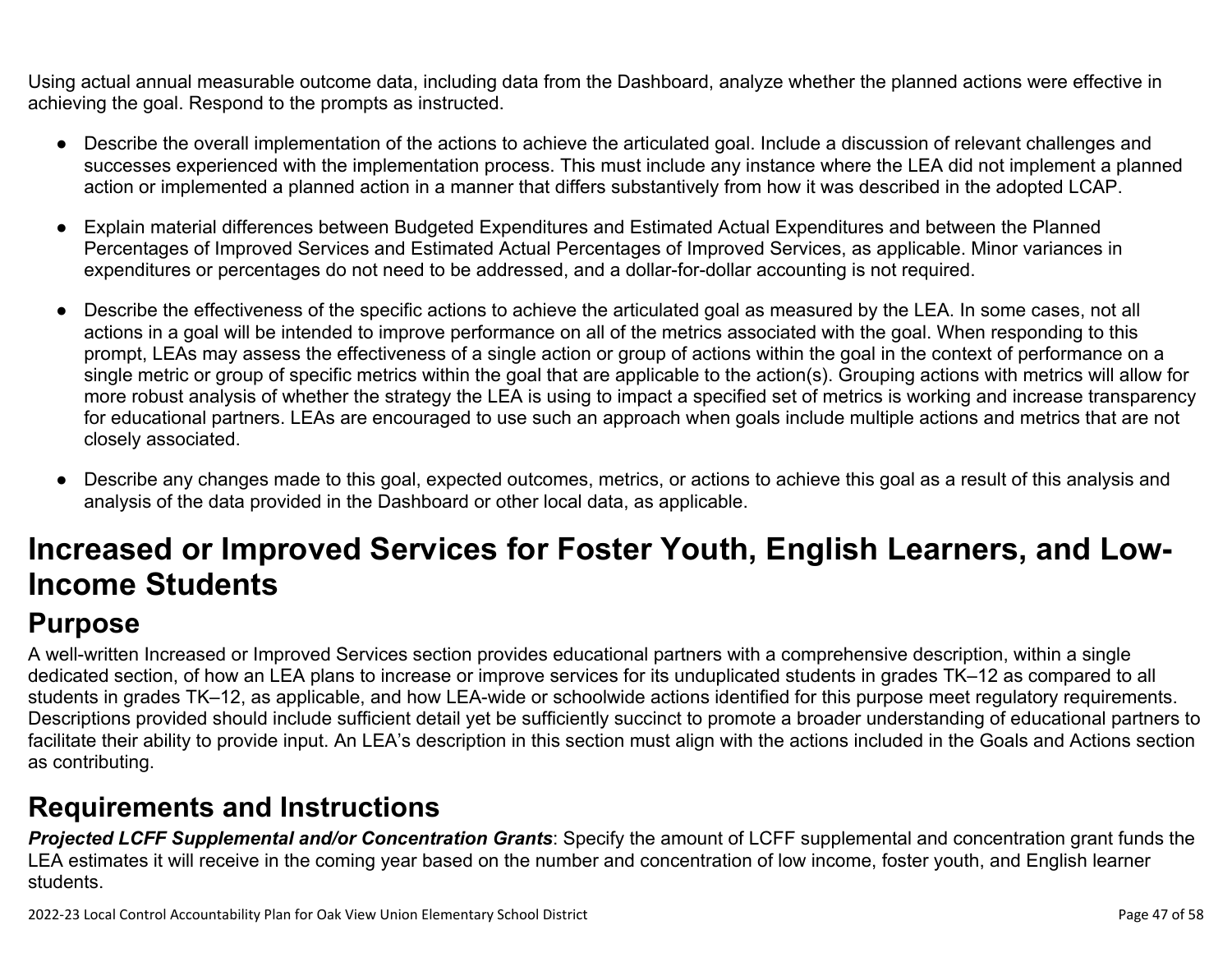**Projected Additional LCFF Concentration Grant (15 percent):** Specify the amount of additional LCFF concentration grant add-on funding, as described in *EC* Section 42238.02, that the LEA estimates it will receive in the coming year.

*Projected Percentage to Increase or Improve Services for the Coming School Year***:** Specify the estimated percentage by which services for unduplicated pupils must be increased or improved as compared to the services provided to all students in the LCAP year as calculated pursuant to 5 *CCR* Section 15496(a)(7).

*LCFF Carryover — Percentage:* Specify the LCFF Carryover — Percentage identified in the LCFF Carryover Table. If a carryover percentage is not identified in the LCFF Carryover Table, specify a percentage of zero (0.00%).

*LCFF Carryover — Dollar:* Specify the LCFF Carryover — Dollar amount identified in the LCFF Carryover Table. If a carryover amount is not identified in the LCFF Carryover Table, specify an amount of zero (\$0).

**Total Percentage to Increase or Improve Services for the Coming School Year:** Add the Projected Percentage to Increase or Improve Services for the Coming School Year and the Proportional LCFF Required Carryover Percentage and specify the percentage. This is the LEAs percentage by which services for unduplicated pupils must be increased or improved as compared to the services provided to all students in the LCAP year, as calculated pursuant to 5 *CCR* Section 15496(a)(7).

#### *Required Descriptions:*

**For each action being provided to an entire school, or across the entire school district or COE, an explanation of (1) how the needs of foster youth, English learners, and low-income students were considered first, and (2) how these actions are effective in meeting the goals for these students.**

For each action included in the Goals and Actions section as contributing to the increased or improved services requirement for unduplicated pupils and provided on an LEA-wide or schoolwide basis, the LEA must include an explanation consistent with 5 *CCR* Section 15496(b). For any such actions continued into the 2021–24 LCAP from the 2017–2020 LCAP, the LEA must determine whether or not the action was effective as expected, and this determination must reflect evidence of outcome data or actual implementation to date.

**Principally Directed and Effective:** An LEA demonstrates how an action is principally directed towards and effective in meeting the LEA's goals for unduplicated students when the LEA explains how:

- It considers the needs, conditions, or circumstances of its unduplicated pupils;
- The action, or aspect(s) of the action (including, for example, its design, content, methods, or location), is based on these considerations; and
- The action is intended to help achieve an expected measurable outcome of the associated goal.

As such, the response provided in this section may rely on a needs assessment of unduplicated students.

2022-23 Local Control Accountability Plan for Oak View Union Elementary School District Page 48 of 58 Page 48 of 58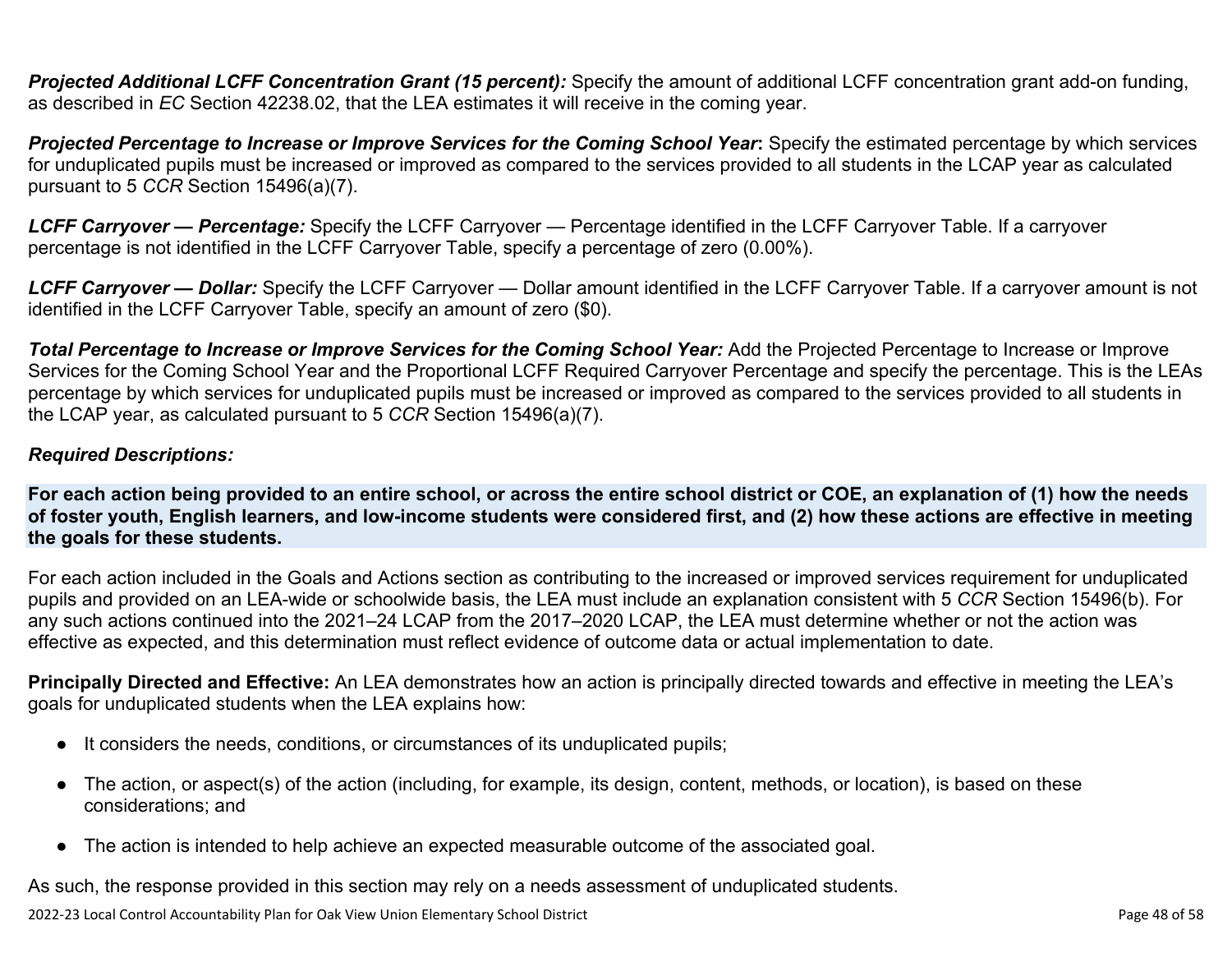Conclusory statements that a service will help achieve an expected outcome for the goal, without an explicit connection or further explanation as to how, are not sufficient. Further, simply stating that an LEA has a high enrollment percentage of a specific student group or groups does not meet the increase or improve services standard because enrolling students is not the same as serving students.

For example, if an LEA determines that low-income students have a significantly lower attendance rate than the attendance rate for all students, it might justify LEA-wide or schoolwide actions to address this area of need in the following way:

After assessing the needs, conditions, and circumstances of our low-income students, we learned that the attendance rate of our lowincome students is 7 percent lower than the attendance rate for all students. (Needs, Conditions, Circumstances [Principally Directed])

In order to address this condition of our low-income students, we will develop and implement a new attendance program that is designed to address some of the major causes of absenteeism, including lack of reliable transportation and food, as well as a school climate that does not emphasize the importance of attendance. Goal N, Actions X, Y, and Z provide additional transportation and nutritional resources as well as a districtwide educational campaign on the benefits of high attendance rates. (Contributing Action[s])

These actions are being provided on an LEA-wide basis and we expect/hope that all students with less than a 100 percent attendance rate will benefit. However, because of the significantly lower attendance rate of low-income students, and because the actions meet needs most associated with the chronic stresses and experiences of a socio-economically disadvantaged status, we expect that the attendance rate for our low-income students will increase significantly more than the average attendance rate of all other students. (Measurable Outcomes [Effective In])

**COEs and Charter Schools**: Describe how actions included as contributing to meeting the increased or improved services requirement on an LEA-wide basis are principally directed to and effective in meeting its goals for unduplicated pupils in the state and any local priorities as described above. In the case of COEs and charter schools, schoolwide and LEA-wide are considered to be synonymous.

#### **For School Districts Only:**

#### **Actions Provided on an LEA-Wide Basis:**

*Unduplicated Percentage > 55 percent:* For school districts with an unduplicated pupil percentage of 55 percent or more, describe how these actions are principally directed to and effective in meeting its goals for unduplicated pupils in the state and any local priorities as described above.

*Unduplicated Percentage < 55 percent:* For school districts with an unduplicated pupil percentage of less than 55 percent, describe how these actions are principally directed to and effective in meeting its goals for unduplicated pupils in the state and any local priorities. Also describe how the actions **are the most effective use of the funds** to meet these goals for its unduplicated pupils. Provide the basis for this determination, including any alternatives considered, supporting research, experience, or educational theory.

#### **Actions Provided on a Schoolwide Basis:**

2022-23 Local Control Accountability Plan for Oak View Union Elementary School District Page 49 of 58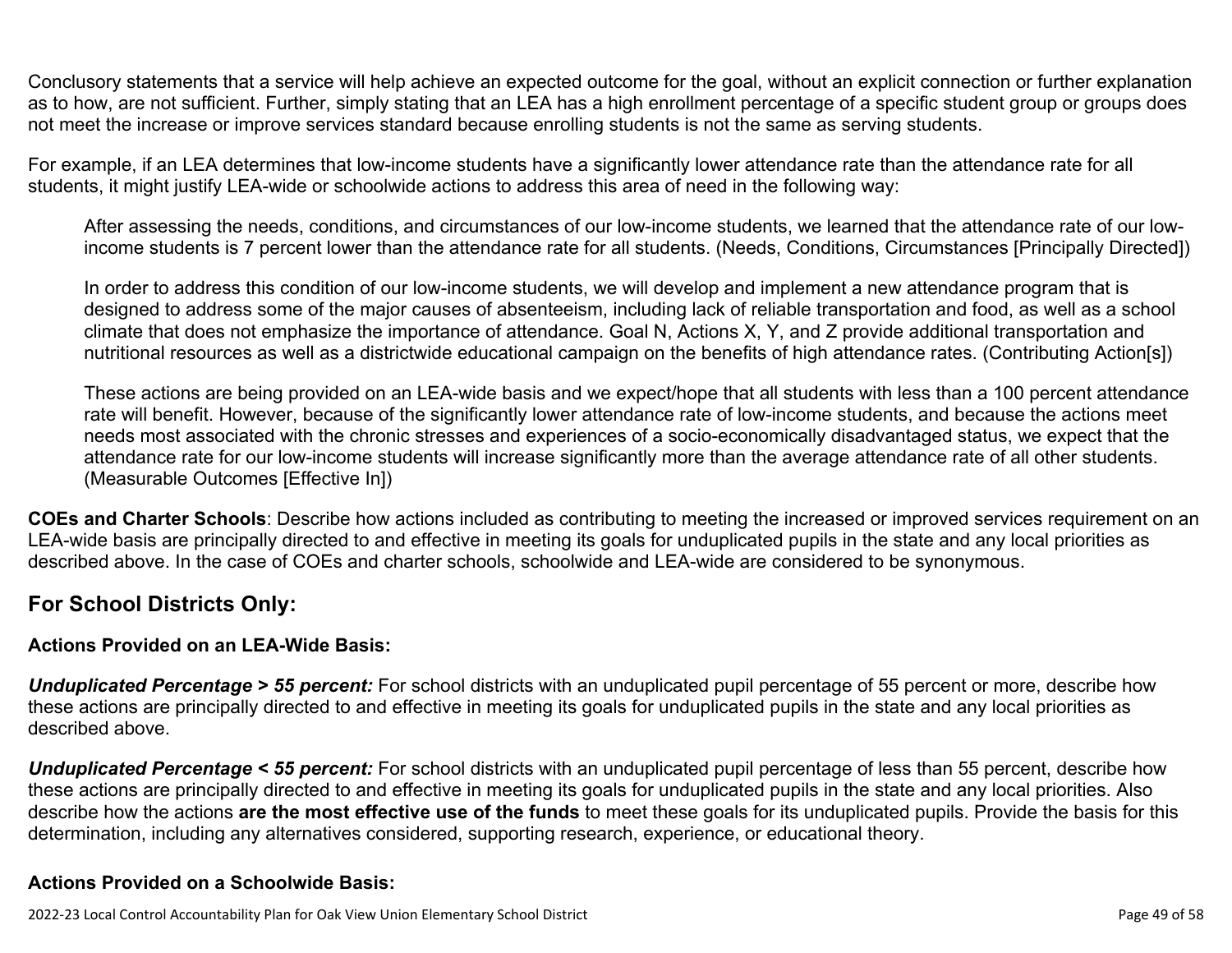School Districts must identify in the description those actions being funded and provided on a schoolwide basis, and include the required description supporting the use of the funds on a schoolwide basis.

**For schools with 40 percent or more enrollment of unduplicated pupils:** Describe how these actions are principally directed to and effective in meeting its goals for its unduplicated pupils in the state and any local priorities.

**For school districts expending funds on a schoolwide basis at a school with less than 40 percent enrollment of unduplicated pupils:** Describe how these actions are principally directed to and how the actions are the most effective use of the funds to meet its goals for foster youth, English learners, and low-income students in the state and any local priorities.

#### **A description of how services for foster youth, English learners, and low-income students are being increased or improved by the percentage required.**

Consistent with the requirements of 5 *CCR* Section 15496, describe how services provided for unduplicated pupils are increased or improved by at least the percentage calculated as compared to the services provided for all students in the LCAP year. To improve services means to grow services in quality and to increase services means to grow services in quantity. Services are increased or improved by those actions in the LCAP that are included in the Goals and Actions section as contributing to the increased or improved services requirement, whether they are provided on an LEA-wide or schoolwide basis or provided on a limited basis to unduplicated students. A limited action is an action that only serves foster youth, English learners, and/or low-income students. This description must address how these action(s) are expected to result in the required proportional increase or improvement in services for unduplicated pupils as compared to the services the LEA provides to all students for the relevant LCAP year.

For any action contributing to meeting the increased or improved services requirement that is associated with a Planned Percentage of Improved Services in the Contributing Summary Table rather than an expenditure of LCFF funds, describe the methodology that was used to determine the contribution of the action towards the proportional percentage. See the instructions for determining the Planned Percentage of Improved Services for information on calculating the Percentage of Improved Services.

#### **A description of the plan for how the additional concentration grant add-on funding identified above will be used to increase the number of staff providing direct services to students at schools that have a high concentration (above 55 percent) of foster youth, English learners, and low-income students, as applicable.**

An LEA that receives the additional concentration grant add-on described in *EC* Section 42238.02 is required to demonstrate how it is using these funds to increase the number of staff who provide direct services to students at schools with an enrollment of unduplicated students that is greater than 55 percent as compared to the number of staff who provide direct services to students at schools with an enrollment of unduplicated students that is equal to or less than 55 percent. The staff who provide direct services to students must be certificated staff and/or classified staff employed by the LEA; classified staff includes custodial staff.

Provide the following descriptions, as applicable to the LEA: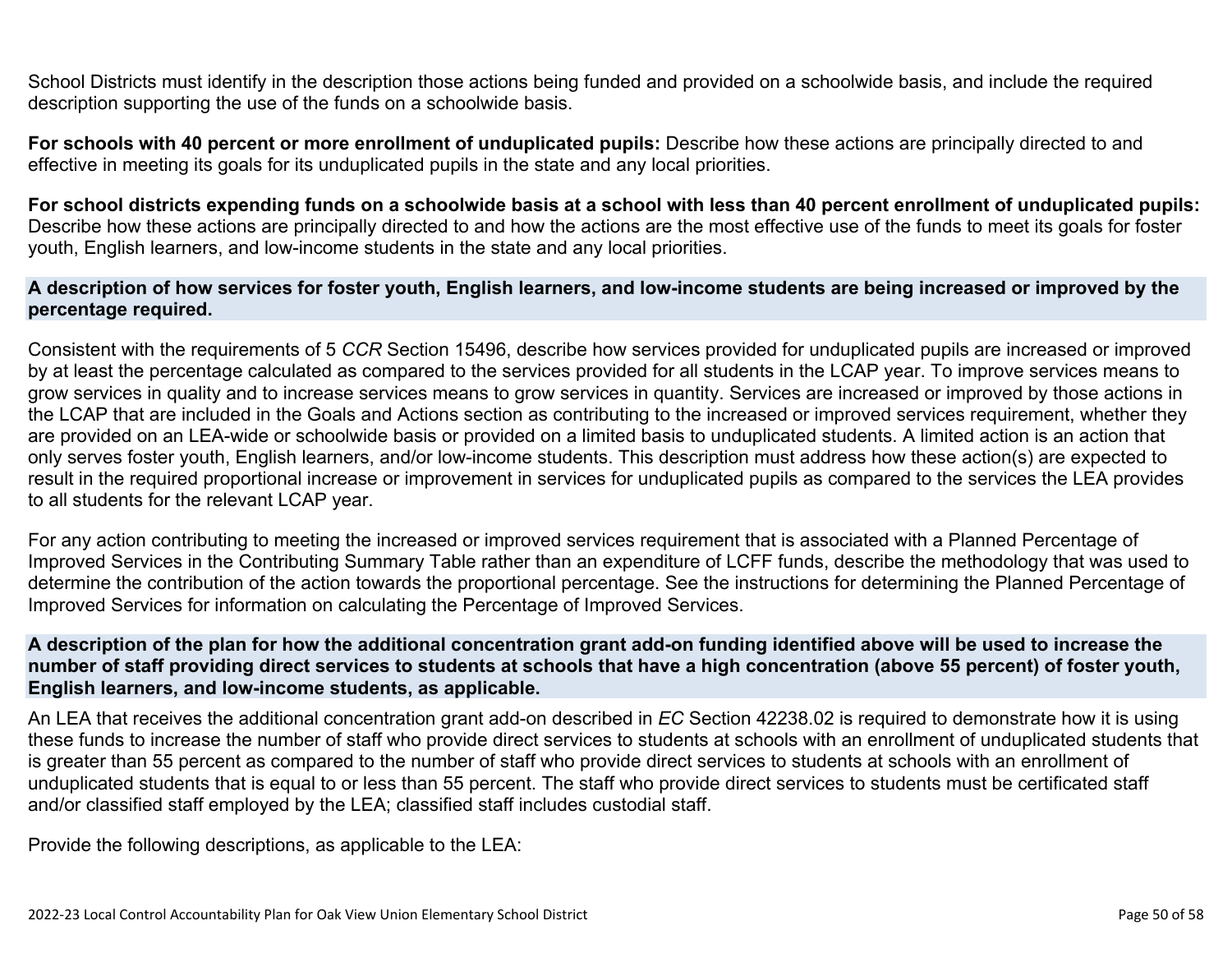An LEA that does not receive a concentration grant or the concentration grant add-on must indicate that a response to this prompt is not applicable.

Identify the goal and action numbers of the actions in the LCAP that the LEA is implementing to meet the requirement to increase the number of staff who provide direct services to students at schools with an enrollment of unduplicated students that is greater than 55 percent.

An LEA that does not have comparison schools from which to describe how it is using the concentration grant add-on funds, such as an LEA that only has schools with an enrollment of unduplicated students that is greater than 55 percent, must describe how it is using the funds to increase the number of credentialed staff, classified staff, or both, including custodial staff, who provide direct services to students at selected schools and the criteria used to determine which schools require additional staffing support.

In the event that an additional concentration grant add-on is not sufficient to increase staff providing direct services to students at a school with an enrollment of unduplicated students that is greater than 55 percent, the LEA must describe how it is using the funds to retain staff providing direct services to students at a school with an enrollment of unduplicated students that is greater than 55 percent.

Complete the table as follows:

- Provide the staff-to-student ratio of classified staff providing direct services to students with a concentration of unduplicated students that is 55 percent or less and the staff-to-student ratio of classified staff providing direct services to students at schools with a concentration of unduplicated students that is greater than 55 percent, as applicable to the LEA. The LEA may group its schools by grade span (Elementary, Middle/Junior High, and High Schools), as applicable to the LEA. The staff-to-student ratio must be based on the number of full time equivalent (FTE) staff and the number of enrolled students as counted on the first Wednesday in October of each year.
- Provide the staff-to-student ratio of certificated staff providing direct services to students at schools with a concentration of unduplicated students that is 55 percent or less and the staff-to-student ratio of certificated staff providing direct services to students at schools with a concentration of unduplicated students that is greater than 55 percent, as applicable to the LEA. The LEA may group its schools by grade span (Elementary, Middle/Junior High, and High Schools), as applicable to the LEA. The staff-to-student ratio must be based on the number of FTE staff and the number of enrolled students as counted on the first Wednesday in October of each year.

## **Action Tables**

Complete the Data Entry Table for each action in the LCAP. The information entered into this table will automatically populate the other Action Tables. Information is only entered into the Data Entry Table, the Annual Update Table, the Contributing Actions Annual Update Table, and the LCFF Carryover Table. With the exception of the Data Entry Table, the word "input" has been added to column headers to aid in identifying the column(s) where information will be entered. Information is not entered on the remaining Action tables.

The following tables are required to be included as part of the LCAP adopted by the local governing board or governing body:

• Table 1: Total Planned Expenditures Table (for the coming LCAP Year)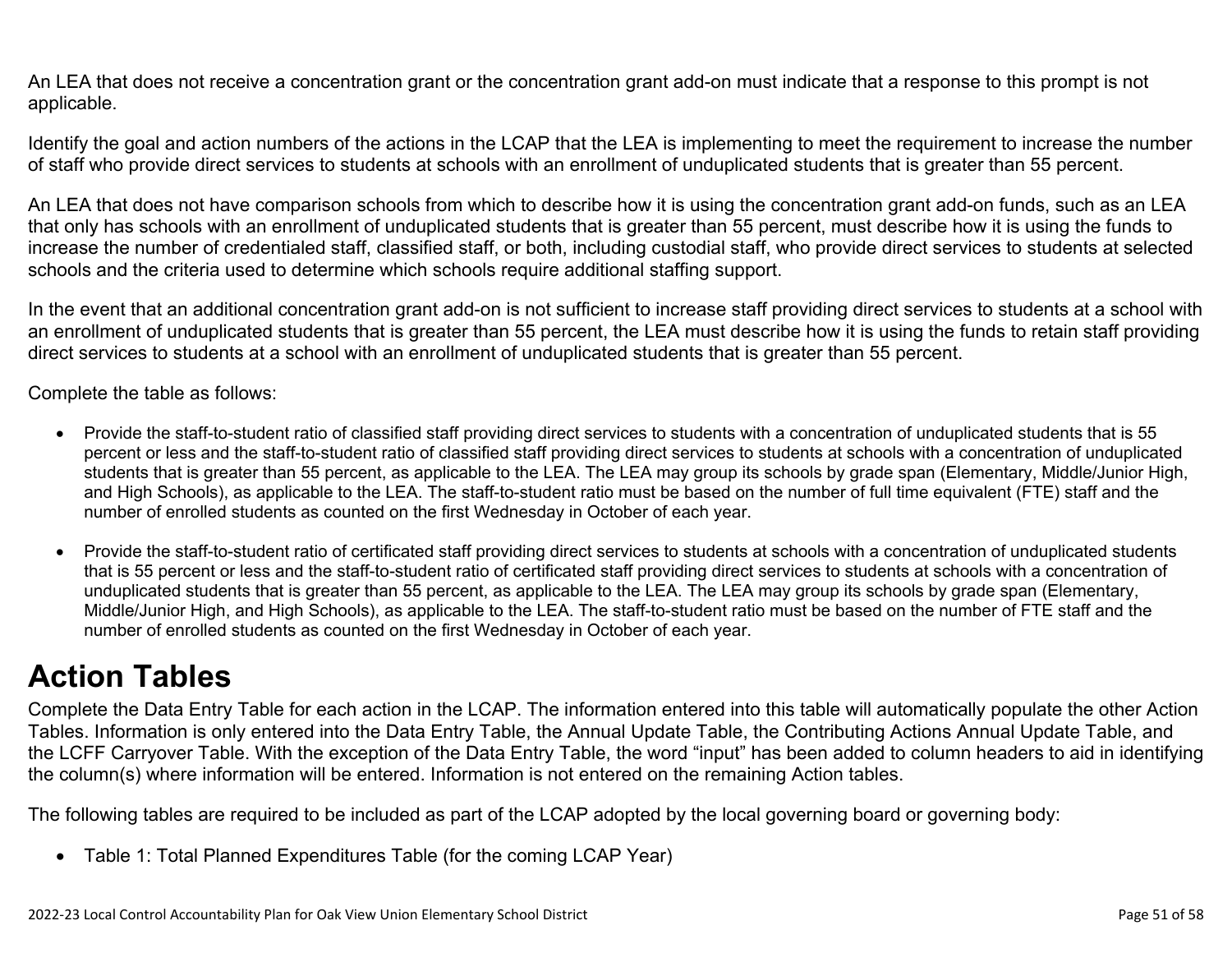- Table 2: Contributing Actions Table (for the coming LCAP Year)
- Table 3: Annual Update Table (for the current LCAP Year)
- Table 4: Contributing Actions Annual Update Table (for the current LCAP Year)
- Table 5: LCFF Carryover Table (for the current LCAP Year)

Note: The coming LCAP Year is the year that is being planned for, while the current LCAP year is the current year of implementation. For example, when developing the 2022–23 LCAP, 2022–23 will be the coming LCAP Year and 2021–22 will be the current LCAP Year.

## **Data Entry Table**

The Data Entry Table may be included in the LCAP as adopted by the local governing board or governing body, but is not required to be included. In the Data Entry Table, input the following information for each action in the LCAP for that applicable LCAP year:

- **LCAP Year**: Identify the applicable LCAP Year.
- **1. Projected LCFF Base Grant**: Provide the total amount of LCFF funding the LEA estimates it will receive for the coming school year, excluding the supplemental and concentration grants and the add-ons for the Targeted Instructional Improvement Grant Program and the Home to School Transportation Program, pursuant to 5 *CCR* Section 15496(a)(8).

See *EC* sections 2574 (for COEs) and 42238.02 (for school districts and charter schools), as applicable, for LCFF apportionment calculations.

- **2. Projected LCFF Supplemental and/or Concentration Grants:** Provide the total amount of LCFF supplemental and concentration grants the LEA estimates it will receive on the basis of the number and concentration of unduplicated students for the coming school year.
- **3. Projected Percentage to Increase or Improve Services for the Coming School Year:** This percentage will not be entered; it is calculated based on the Projected LCFF Base Grant and the Projected LCFF Supplemental and/or Concentration Grants, pursuant to 5 *CCR* Section 15496(a)(8). This is the percentage by which services for unduplicated pupils must be increased or improved as compared to the services provided to all students in the coming LCAP year.
- **LCFF Carryover Percentage:** Specify the LCFF Carryover Percentage identified in the LCFF Carryover Table from the prior LCAP year. If a carryover percentage is not identified in the LCFF Carryover Table, specify a percentage of zero (0.00%).
- **Total Percentage to Increase or Improve Services for the Coming School Year:** This percentage will not be entered; it is calculated based on the Projected Percentage to Increase or Improve Services for the Coming School Year and the LCFF Carryover —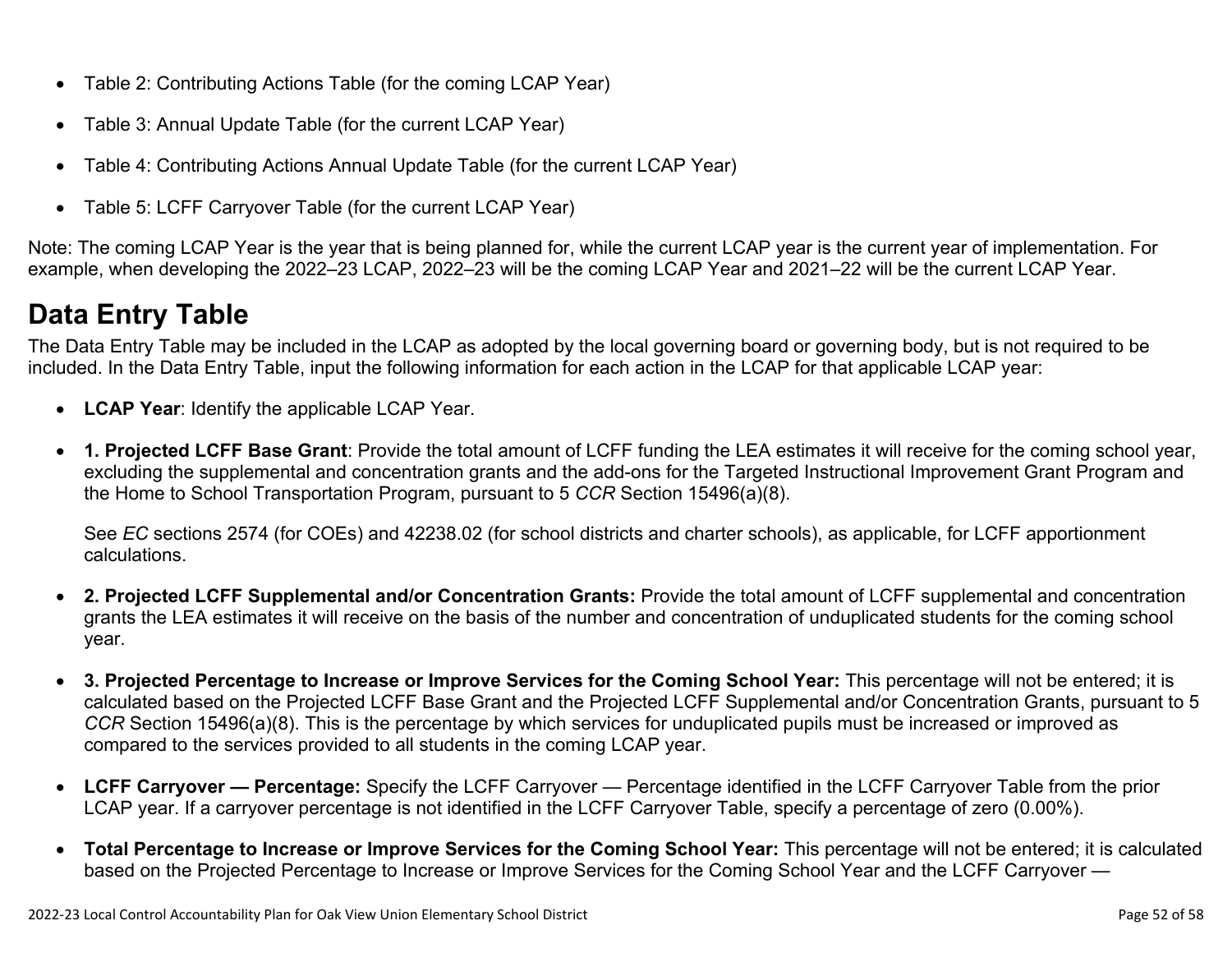Percentage. This is the percentage by which the LEA must increase or improve services for unduplicated pupils as compared to the services provided to all students in the coming LCAP year.

- **Goal #**: Enter the LCAP Goal number for the action.
- **Action #**: Enter the action's number as indicated in the LCAP Goal.
- **Action Title**: Provide a title of the action.
- **Student Group(s)**: Indicate the student group or groups who will be the primary beneficiary of the action by entering "All," or by entering a specific student group or groups.
- **Contributing to Increased or Improved Services?:** Type "Yes" if the action **is** included as contributing to meeting the increased or improved services; OR, type "No" if the action is **not** included as contributing to meeting the increased or improved services.
- If "Yes" is entered into the Contributing column, then complete the following columns:
	- o **Scope**: The scope of an action may be LEA-wide (i.e., districtwide, countywide, or charterwide), schoolwide, or limited. An action that is LEA-wide in scope upgrades the entire educational program of the LEA. An action that is schoolwide in scope upgrades the entire educational program of a single school. An action that is limited in its scope is an action that serves only one or more unduplicated student groups.
	- o **Unduplicated Student Group(s)**: Regardless of scope, contributing actions serve one or more unduplicated student groups. Indicate one or more unduplicated student groups for whom services are being increased or improved as compared to what all students receive.
	- o **Location**: Identify the location where the action will be provided. If the action is provided to all schools within the LEA, the LEA must indicate "All Schools." If the action is provided to specific schools within the LEA or specific grade spans only, the LEA must enter "Specific Schools" or "Specific Grade Spans." Identify the individual school or a subset of schools or grade spans (e.g., all high schools or grades transitional kindergarten through grade five), as appropriate.
- **Time Span**: Enter "ongoing" if the action will be implemented for an indeterminate period of time. Otherwise, indicate the span of time for which the action will be implemented. For example, an LEA might enter "1 Year," or "2 Years," or "6 Months."
- **Total Personnel**: Enter the total amount of personnel expenditures utilized to implement this action.
- **Total Non-Personnel**: This amount will be automatically calculated based on information provided in the Total Personnel column and the Total Funds column.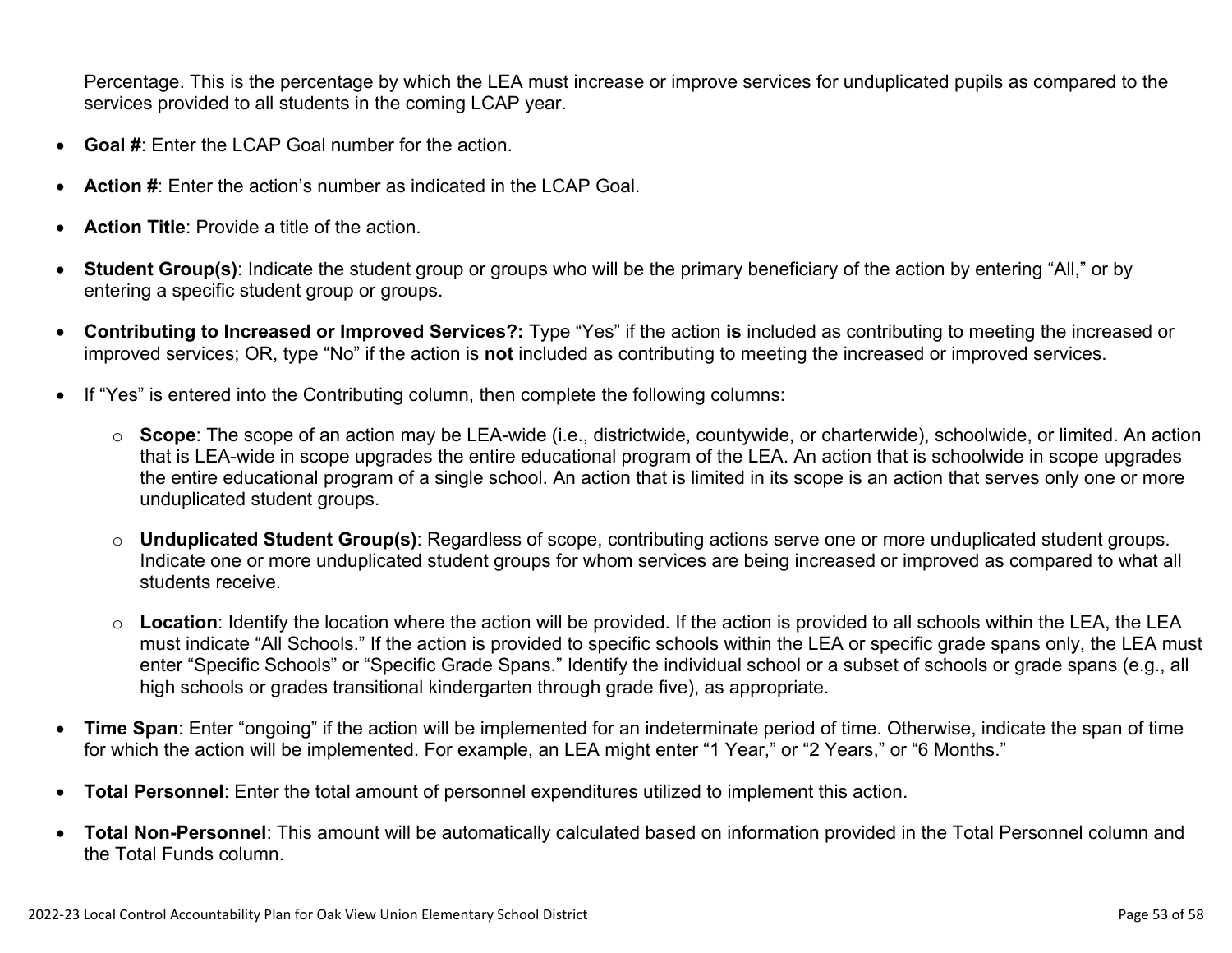- **LCFF Funds**: Enter the total amount of LCFF funds utilized to implement this action, if any. LCFF funds include all funds that make up an LEA's total LCFF target (i.e., base grant, grade span adjustment, supplemental grant, concentration grant, Targeted Instructional Improvement Block Grant, and Home-To-School Transportation).
	- o **Note:** For an action to contribute towards meeting the increased or improved services requirement it must include some measure of LCFF funding. The action may also include funding from other sources, however the extent to which an action contributes to meeting the increased or improved services requirement is based on the LCFF funding being used to implement the action.
- **Other State Funds**: Enter the total amount of Other State Funds utilized to implement this action, if any.
- **Local Funds**: Enter the total amount of Local Funds utilized to implement this action, if any.
- **Federal Funds**: Enter the total amount of Federal Funds utilized to implement this action, if any.
- **Total Funds**: This amount is automatically calculated based on amounts entered in the previous four columns.
- **Planned Percentage of Improved Services**: For any action identified as contributing, being provided on a Limited basis to unduplicated students, and that does not have funding associated with the action, enter the planned quality improvement anticipated for the action as a percentage rounded to the nearest hundredth (0.00%). A limited action is an action that only serves foster youth, English learners, and/or low-income students.
	- o As noted in the instructions for the Increased or Improved Services section, when identifying a Planned Percentage of Improved Services, the LEA must describe the methodology that it used to determine the contribution of the action towards the proportional percentage. The percentage of improved services for an action corresponds to the amount of LCFF funding that the LEA estimates it would expend to implement the action if it were funded.

For example, an LEA determines that there is a need to analyze data to ensure that instructional aides and expanded learning providers know what targeted supports to provide to students who are foster youth. The LEA could implement this action by hiring additional staff to collect and analyze data and to coordinate supports for students, which the LEA estimates would cost \$165,000. Instead, the LEA chooses to utilize a portion of existing staff time to analyze data relating to students who are foster youth. This analysis will then be shared with site principals who will use the data to coordinate services provided by instructional assistants and expanded learning providers to target support to students. In this example, the LEA would divide the estimated cost of \$165,000 by the amount of LCFF Funding identified in the Data Entry Table and then convert the quotient to a percentage. This percentage is the Planned Percentage of Improved Service for the action.

## **Contributing Actions Table**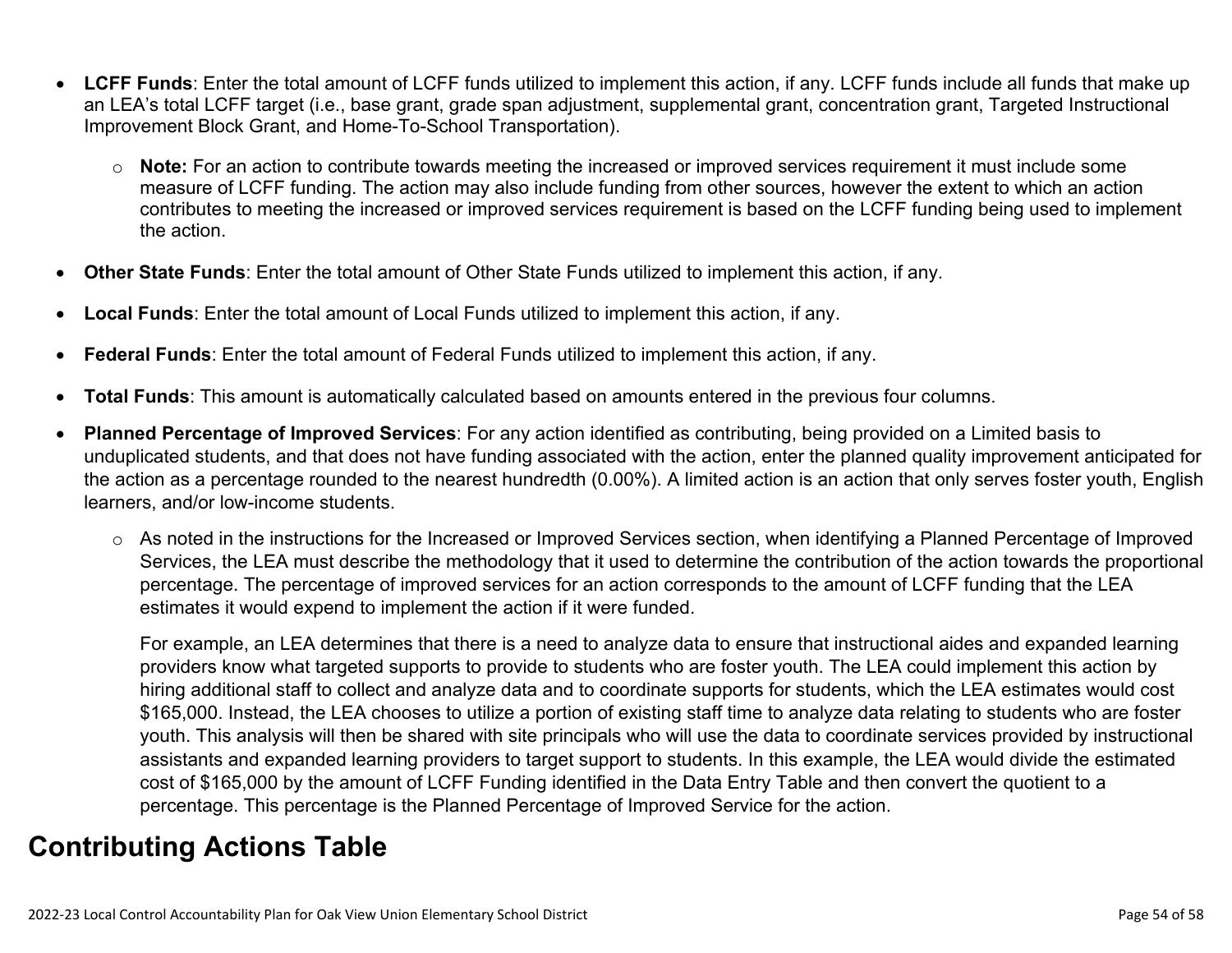As noted above, information will not be entered in the Contributing Actions Table; however, the 'Contributing to Increased or Improved Services?' column will need to be checked to ensure that only actions with a "Yes" are displaying. If actions with a "No" are displayed or if actions that are contributing are not displaying in the column, use the drop-down menu in the column header to filter only the "Yes" responses.

## **Annual Update Table**

In the Annual Update Table, provide the following information for each action in the LCAP for the relevant LCAP year:

• **Estimated Actual Expenditures**: Enter the total estimated actual expenditures to implement this action, if any.

## **Contributing Actions Annual Update Table**

In the Contributing Actions Annual Update Table, check the 'Contributing to Increased or Improved Services?' column to ensure that only actions with a "Yes" are displaying. If actions with a "No" are displayed or if actions that are contributing are not displaying in the column, use the drop-down menu in the column header to filter only the "Yes" responses. Provide the following information for each contributing action in the LCAP for the relevant LCAP year:

- **6. Estimated Actual LCFF Supplemental and/or Concentration Grants:** Provide the total amount of LCFF supplemental and concentration grants the LEA estimates it will actually receive based on of the number and concentration of unduplicated students in the current school year.
- **Estimated Actual Expenditures for Contributing Actions**: Enter the total estimated actual expenditure of LCFF funds used to implement this action, if any.
- **Estimated Actual Percentage of Improved Services:** For any action identified as contributing, being provided on a Limited basis only to unduplicated students, and that does not have funding associated with the action, enter the total estimated actual quality improvement anticipated for the action as a percentage rounded to the nearest hundredth (0.00%).
	- o Building on the example provided above for calculating the Planned Percentage of Improved Services, the LEA in the example implements the action. As part of the annual update process, the LEA reviews implementation and student outcome data and determines that the action was implemented with fidelity and that outcomes for foster youth students improved. The LEA reviews the original estimated cost for the action and determines that had it hired additional staff to collect and analyze data and to coordinate supports for students that estimated actual cost would have been \$169,500 due to a cost of living adjustment. The LEA would divide the estimated actual cost of \$169,500 by the amount of LCFF Funding identified in the Data Entry Table and then convert the quotient to a percentage. This percentage is the Estimated Actual Percentage of Improved Services for the action.

## **LCFF Carryover Table**

• **9. Estimated Actual LCFF Base Grant**: Provide the total amount of LCFF funding the LEA estimates it will receive for the current school year, excluding the supplemental and concentration grants and the add-ons for the Targeted Instructional Improvement Grant Program and the Home to School Transportation Program, pursuant to 5 *CCR* Section 15496(a)(8).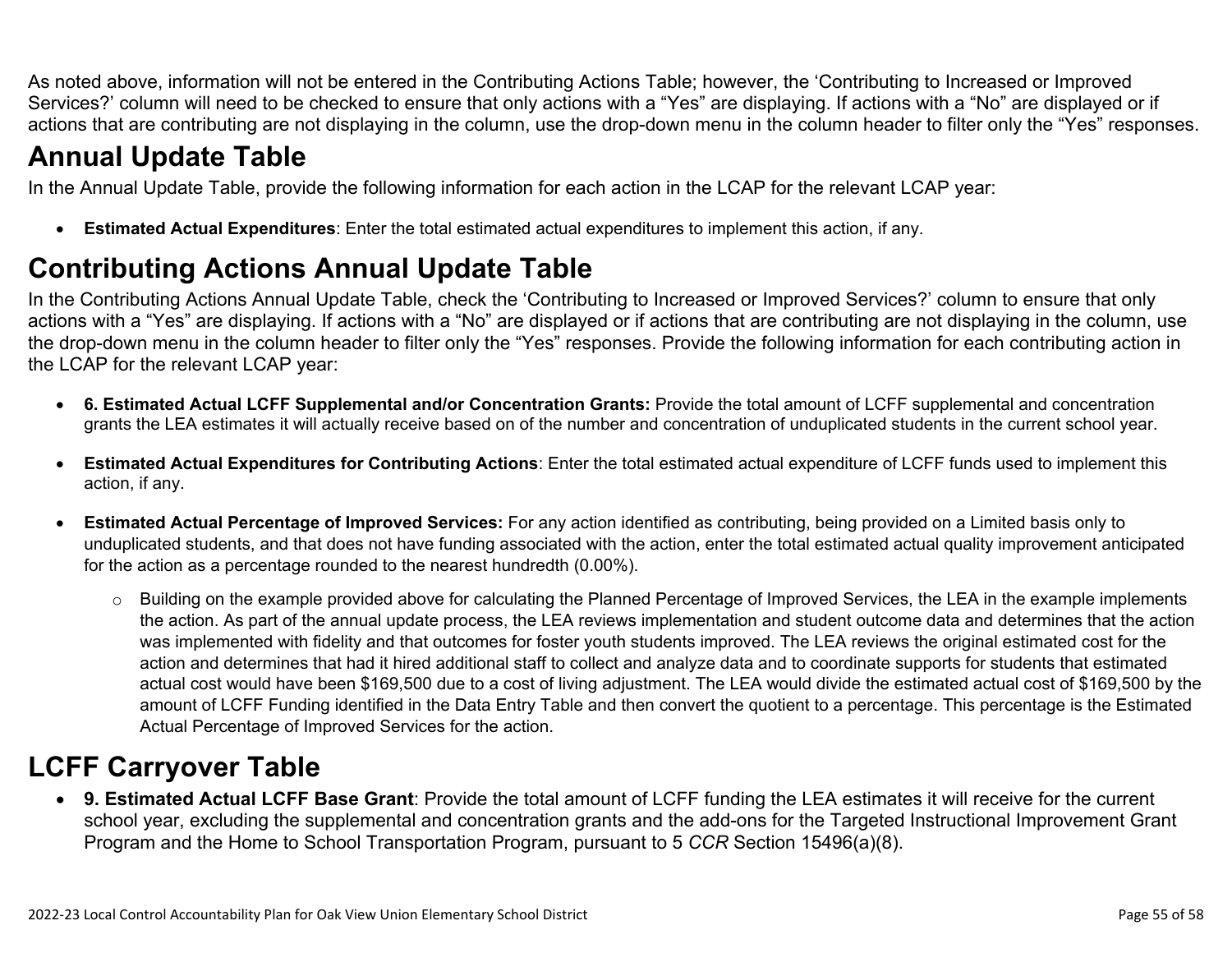• **10. Total Percentage to Increase or Improve Services for the Current School Year:** This percentage will not be entered. The percentage is calculated based on the amounts of the Estimated Actual LCFF Base Grant (9) and the Estimated Actual LCFF Supplemental and/or Concentration Grants (6), pursuant to 5 *CCR* Section 15496(a)(8), plus the LCFF Carryover – Percentage from the prior year. This is the percentage by which services for unduplicated pupils must be increased or improved as compared to the services provided to all students in the current LCAP year.

### **Calculations in the Action Tables**

To reduce the duplication of effort of LEAs, the Action Tables include functionality such as pre-population of fields and cells based on the information provided in the Data Entry Table, the Annual Update Summary Table, and the Contributing Actions Table. For transparency, the functionality and calculations used are provided below.

#### **Contributing Actions Table**

- 4. Total Planned Contributing Expenditures (LCFF Funds)
	- $\circ$  This amount is the total of the Planned Expenditures for Contributing Actions (LCFF Funds) column
- 5. Total Planned Percentage of Improved Services
	- $\circ$  This percentage is the total of the Planned Percentage of Improved Services column
- Planned Percentage to Increase or Improve Services for the coming school year (4 divided by 1, plus 5)
	- o This percentage is calculated by dividing the Total Planned Contributing Expenditures (4) by the Projected LCFF Base Grant (1), converting the quotient to a percentage, and adding it to the Total Planned Percentage of Improved Services (5).

#### **Contributing Actions Annual Update Table**

Pursuant to *EC* Section 42238.07(c)(2), if the Total Planned Contributing Expenditures (4) is less than the Estimated Actual LCFF Supplemental and Concentration Grants (6), the LEA is required to calculate the difference between the Total Planned Percentage of Improved Services (5) and the Total Estimated Actual Percentage of Improved Services (7). If the Total Planned Contributing Expenditures (4) is equal to or greater than the Estimated Actual LCFF Supplemental and Concentration Grants (6), the Difference Between Planned and Estimated Actual Percentage of Improved Services will display "Not Required."

- 6. Estimated Actual LCFF Supplemental and Concentration Grants
	- $\circ$  This is the total amount of LCFF supplemental and concentration grants the LEA estimates it will actually receive based on of the number and concentration of unduplicated students in the current school year.
- 4. Total Planned Contributing Expenditures (LCFF Funds)
	- $\circ$  This amount is the total of the Last Year's Planned Expenditures for Contributing Actions (LCFF Funds)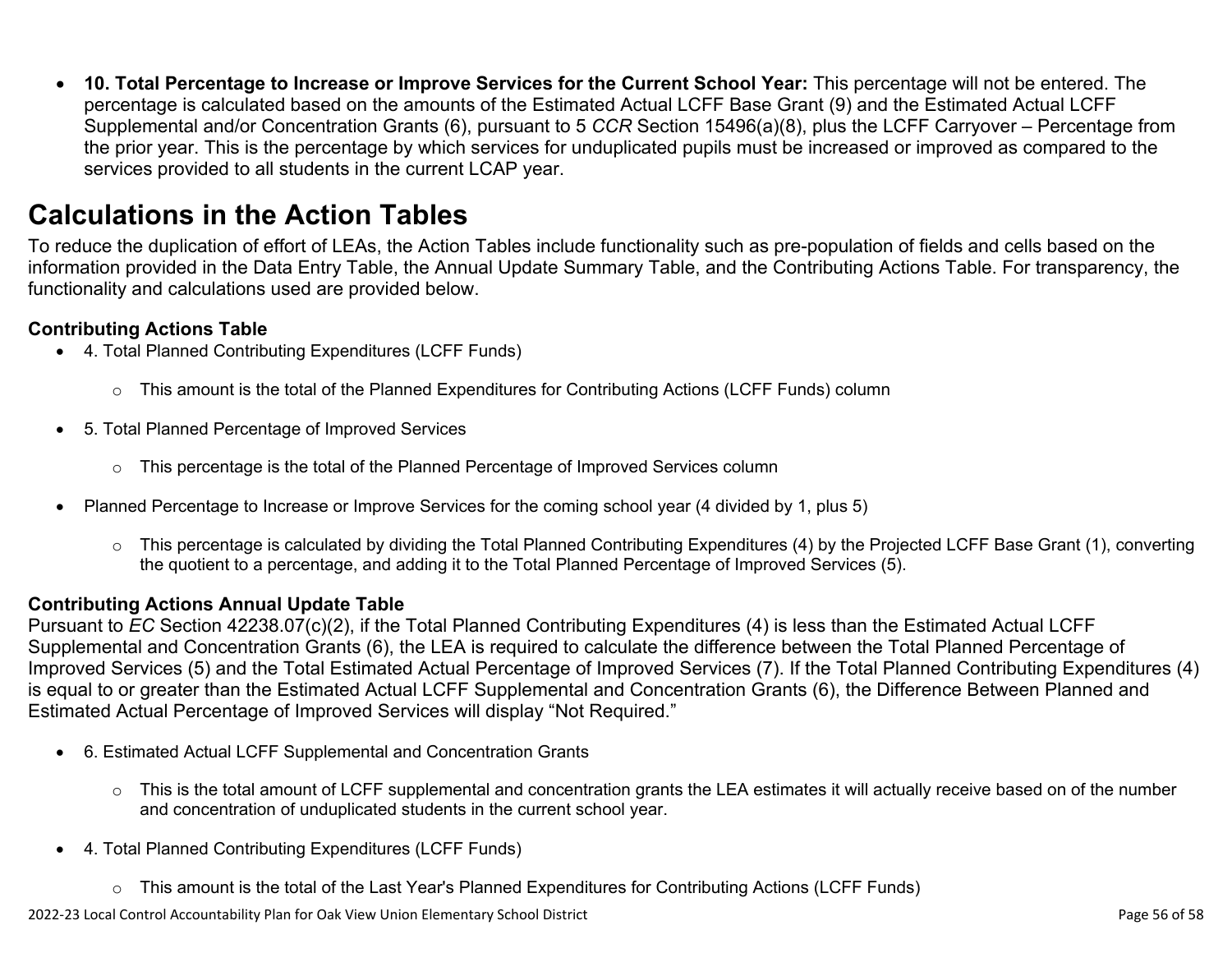- 7. Total Estimated Actual Expenditures for Contributing Actions
	- o This amount is the total of the Estimated Actual Expenditures for Contributing Actions (LCFF Funds)
- Difference Between Planned and Estimated Actual Expenditures for Contributing Actions (Subtract 7 from 4)
	- $\circ$  This amount is the Total Estimated Actual Expenditures for Contributing Actions (7) subtracted from the Total Planned Contributing Expenditures (4)
- 5. Total Planned Percentage of Improved Services (%)
	- $\circ$  This amount is the total of the Planned Percentage of Improved Services column
- 8. Total Estimated Actual Percentage of Improved Services (%)
	- o This amount is the total of the Estimated Actual Percentage of Improved Services column
- Difference Between Planned and Estimated Actual Percentage of Improved Services (Subtract 5 from 8)
	- o This amount is the Total Planned Percentage of Improved Services (5) subtracted from the Total Estimated Actual Percentage of Improved Services (8)

#### **LCFF Carryover Table**

- 10. Total Percentage to Increase or Improve Services for the Current School Year (6 divided by 9 + Carryover %)
	- $\circ$  This percentage is the Estimated Actual LCFF Supplemental and/or Concentration Grants (6) divided by the Estimated Actual LCFF Base Grant (9) plus the LCFF Carryover – Percentage from the prior year.
- 11. Estimated Actual Percentage of Increased or Improved Services (7 divided by 9, plus 8)
	- o This percentage is the Total Estimated Actual Expenditures for Contributing Actions (7) divided by the LCFF Funding (9), then converting the quotient to a percentage and adding the Total Estimated Actual Percentage of Improved Services (8).
- 12. LCFF Carryover Dollar Amount LCFF Carryover (Subtract 11 from 10 and multiply by 9)
	- $\circ$  If the Estimated Actual Percentage of Increased or Improved Services (11) is less than the Estimated Actual Percentage to Increase or Improve Services (10), the LEA is required to carry over LCFF funds.

The amount of LCFF funds is calculated by subtracting the Estimated Actual Percentage to Increase or Improve Services (11) from the Estimated Actual Percentage of Increased or Improved Services (10) and then multiplying by the Estimated Actual LCFF Base Grant (9). This amount is the amount of LCFF funds that is required to be carried over to the coming year.